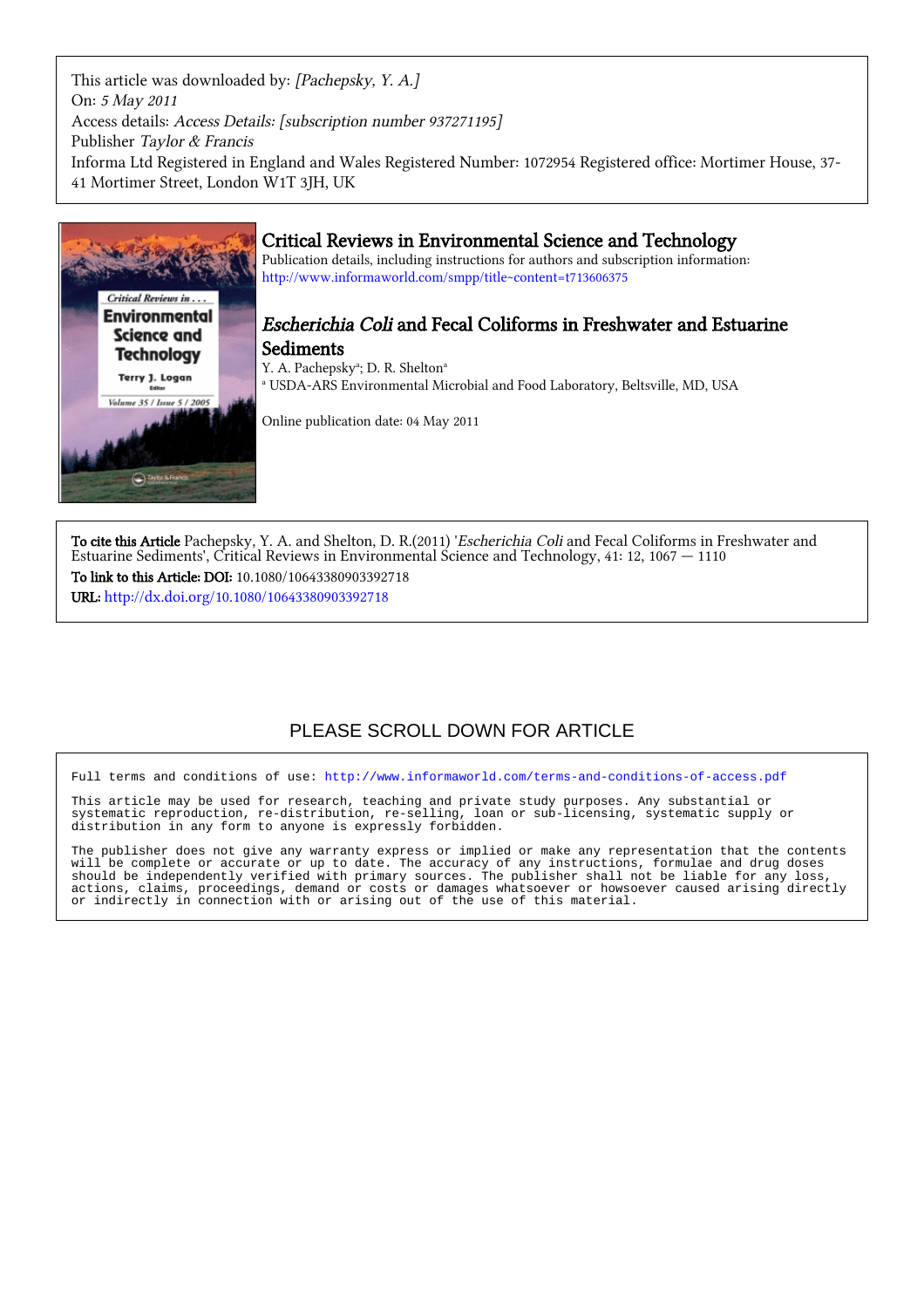# *Escherichia Coli* **and Fecal Coliforms in Freshwater and Estuarine Sediments**

Y. A. PACHEPSKY and D. R. SHELTON

*USDA-ARS Environmental Microbial and Food Laboratory, Beltsville, MD, USA*

*It has been known for some time that substantial populations of fecal coliforms and* E. coli *are harbored in freshwater bottom sediments, bank soils, and beach sands. However, the relative importance of sediments as bacterial habitats and as a source of waterborne fecal coliforms and* E. coli *has not been recognized until recently, when a large number of publications have shown that in many cases the resuspension of sediment, rather then runoff from surrounding lands, can create elevated* E. coli *concentrations in water. This review is an attempt to develop the first comprehensive single source of existing information about fecal coliforms and* E. coli *in sediments and adjacent soils and to outline the knowledge gaps and research needs. The authors summarize available information on variability and environmental correlations of* E. coli *and FC concentrations in sediments, genetic diversity of* E. coli *in sediments, survival of* E. coli *and FC in sediments, release with resuspended sediment and settling of* E. coli *and FC, modeling of sediment effects on fate and transport of* E. coli *in surface waters, and implications for monitoring and management of microbiological water quality. The demonstrated role of pathogenic* E. coli *strains in food and water quality challenges reinforces the need in better understanding ecological and hydrological factors that affect functioning of sediments as* E. coli *reservoirs.*

**KEY WORDS:** *Escherichia coli*, bottom sediment, survival, release, water quality

This article is not subject to US copyright law.

Address correspondence to Y. A. Pachepsky, 10300 Baltimore Ave, Bldg. 173, BARC-EAST, Beltsville, MD 20705, USA. E-mail: Yakov.pachepsky@ars.usda.gov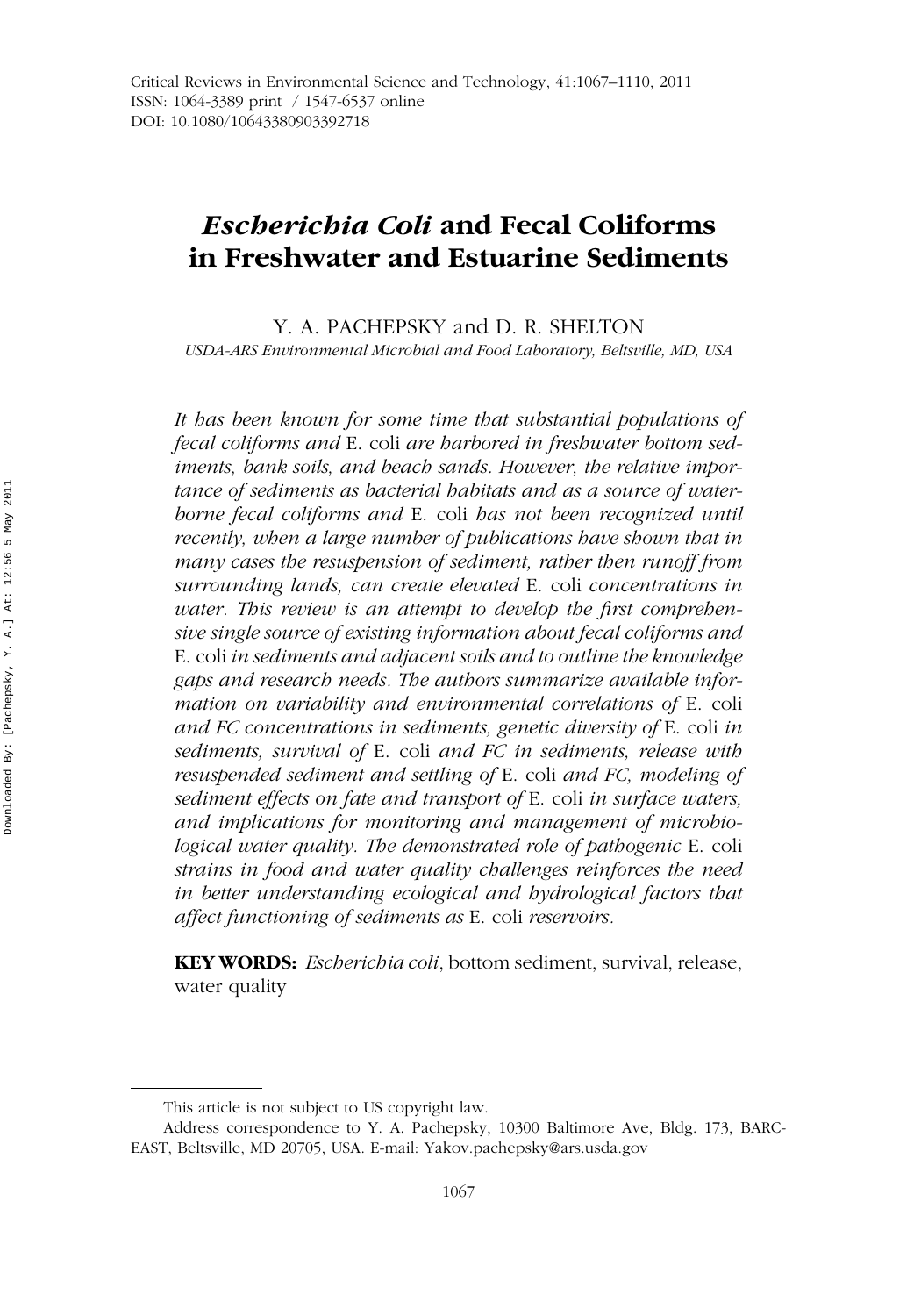## 1. INTRODUCTION

Fecal coliform bacteria, and more recently *E. coli*, have attracted special attention in environmental research due to the use of these microorganisms as indicators of fecal contamination and microbiological impairment of water. Present water quality regulations for drinking, irrigation, and recreational uses are primarily based on *E. coli* concentrations. Mandatory water quality improvement programs, such as the U.S. Environmental Protection Agency (EPA) Total Maximum Daily Load, target *E. coli* concentrations in water. *E. coli* is also frequently used as the source identifier in microbial source tracking methods. The existence of various pathogenic *E. coli* (e.g., enteropathogenic, enterotoxigenic, enterohemorragic *E. coli* strains) makes the choice of *E. coli* even more appropriate.

It has been known for some time that substantial populations of fecal coliforms (FC) and *E. coli* are harbored in freshwater bottom sediments, bank soils, and beach sands. Testing sediments to evaluate bacterial pollution was first proposed more than 100 years ago (Savage, 1905). In the seminal work by Geldreich (1970) establishing the need for testing water for FC, it was stated that the water-sediment interface of a stream or lake bottom can serve as a reservoir for fecal pollution 'fallout' from overlying water. Although the reservoir concept perpetuated, the relative importance of sediments as bacterial habitats and as a source of water-borne FC and *E. coli* has not been recognized until recently, when a large number of publications have shown that in many cases the resuspension of sediment, rather then runoff from surrounding lands, can create elevated *E. coli* concentrations in water. This has far-reaching consequences for the detection, monitoring, and control of microbiological pollution of freshwater sources. As sediments may act as a reservoir for pathogens, it is important that they, too, be evaluated to determine if they pose a potential risk to human health (Donovan et al., 2008).

This review is an attempt to develop the first comprehensive single source of existing information about FC and *E. coli* in sediments and adjacent soils and to outline the knowledge gaps and research needs.

## 2. VARIABILITY AND ENVIRONMENTAL CORRELATIONS OF *E. COLI* AND FC CONCENTRATIONS IN SEDIMENTS

#### Magnitude of Observed Concentrations

Examples of observed concentrations of *E. coli* and FC in sediments are presented in the Table 1. Very large variations have been recorded in bacteria concentrations in sediments from different sources as well as within a single stream or water body. Literature reports for values of *E. coli* concentrations in sediment vary from 1 to 500000 MPN or CFU per gram of dry weight.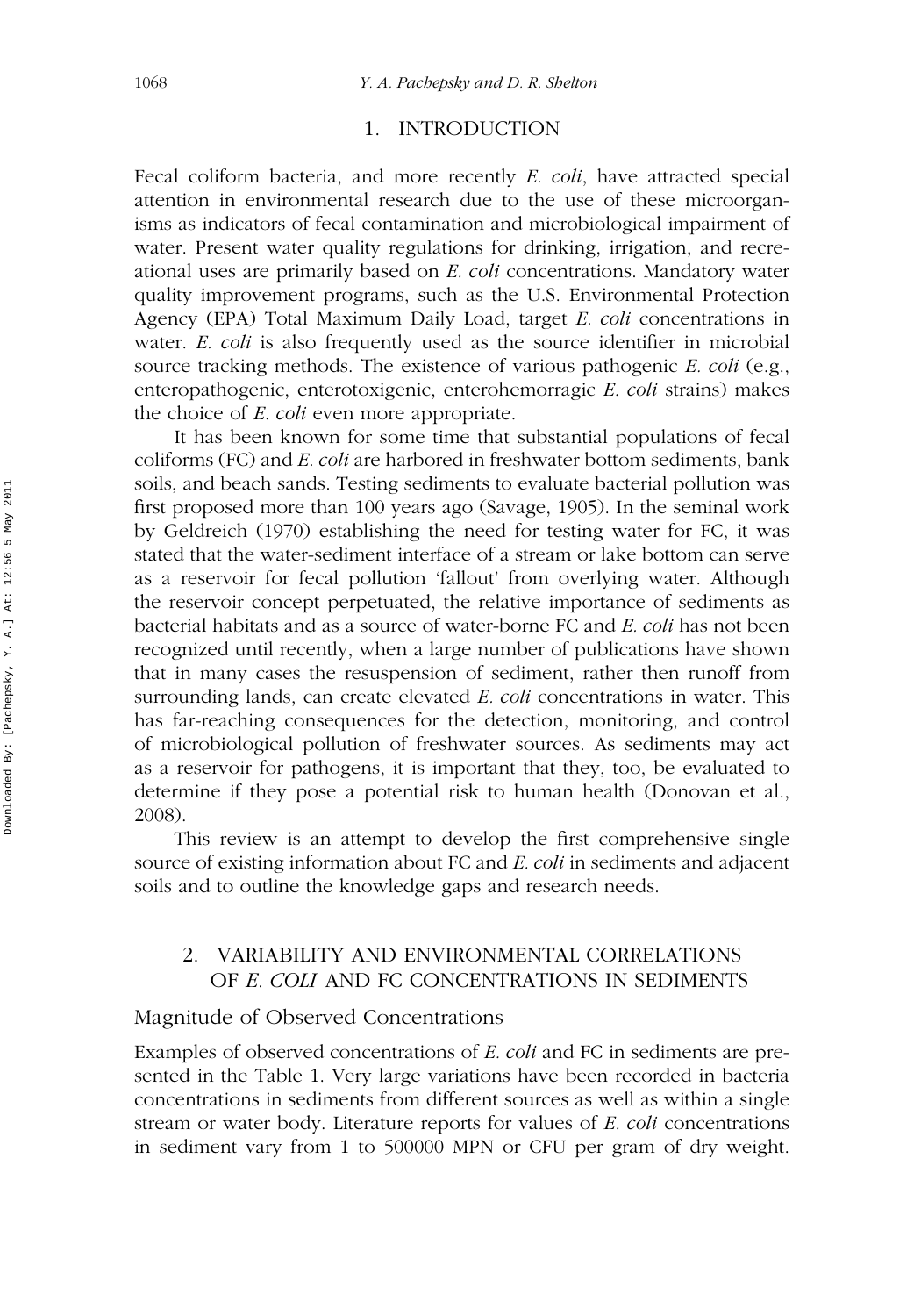|                                                                | <b>TABLE 1.</b> Examples of concentrations of E. coli and fecal coliforms observed in freshwater sediments |                                                                                 |                                                             |                                      |  |
|----------------------------------------------------------------|------------------------------------------------------------------------------------------------------------|---------------------------------------------------------------------------------|-------------------------------------------------------------|--------------------------------------|--|
| Source                                                         | Region                                                                                                     | Medium                                                                          | Range or average                                            | Units <sup>c</sup>                   |  |
| Alm et al., 2003; E. coli<br>An et al., 2002 E. coli           | Oklahoma and Texas border.<br>Lake Huron and St. Clair River<br>Lake Texoma, located on the                | Beach sand, 60% sand, 0-5 cm<br>Lake sediment, 0-1 cm                           | $(0.6 - 5.0) \cdot 10^5$<br>$12 - 80$                       | $CFU$ $GDW^{-1}$<br>$CFU$ $GDW^{-1}$ |  |
| Anderson et al., 2005 E. coli<br>Atwill et al., 2007, E. coli  | Hillsborough River, Fla<br>Northern California                                                             | River sediment, SDA <sup>b</sup><br>River sediment, SDA                         | $5\cdot10^2$<br>$5 - 13$                                    | $CFU GWW^{-1}$<br>$CFU$ $GDW^{-1}$   |  |
| Bergstein-Ben Dan and Keppel                                   | Lake Kineret, Israel, 0-8 m depth                                                                          | Lake sediment, 0-1 cm                                                           | $1 - 1000$                                                  | $CFU$ $GDW^{-1}$                     |  |
| 1992, E. coli<br>Bergstein Ben-Dan and Keppel<br>1992, E. coli | Lake Kineret, Israel, 8-17 m depth Lake sediment, 0-1 cm                                                   |                                                                                 | $1 - 100$                                                   | $CFU$ $GDW^{-1}$                     |  |
| Berry et al., 2007, E. coli                                    | Nebraska                                                                                                   | Basin to collect filtered discharge<br>from pens. Bottom sediment,<br>$0-15$ cm | 0 in another four<br>5<br>100-1000 in<br>samples<br>samples | $CFU$ $GDW^{-1}$                     |  |
| Buckley et al., 2007, total<br>coliforms                       | Queensland, Australia<br>Subtropical rainforest,                                                           | Streambed, 1–1.5 cm                                                             | $1.2 \cdot 10^4$ — wet<br>$0.5 \cdot 10^{4}$ dry<br>season  | $CFU$ m $l^{-1}$                     |  |
| Byannapali et al., 2003                                        | Michigan                                                                                                   | Creek sediment, NA                                                              | season<br>$25 - 75$ th<br>$70 - 230$                        | $MPN$ $GDW^{-1}$                     |  |
| Byannapali et al., 2003                                        | Michigan                                                                                                   | Bank sediment, 6 cm                                                             | percentiles<br>$25 - 75$ th<br>$10 - 210$                   | $MPN$ $GDW^{-1}$                     |  |
| Crabill et al., 1999, fecal<br>coliforms                       | Arizona                                                                                                    | Creek bottom 10 cm                                                              | percentiles<br>$(0 - 3.5) 107$<br>Mean $10^7$               | $CFU 100 \text{ ml}^{-1}$            |  |
| Davies and Bavor, 2000<br>Desmarais et al., 2002               | Australia<br>Florida                                                                                       | Embankments, 0-5 cm<br>Constructed wetland                                      | $10 - 10000$<br>700                                         | $CFU$ $GDW^{-1}$<br>$CFU$ $GDW^{-1}$ |  |
| Donovan et al. 2008, fecal<br>coliforms                        | Pennsylvania                                                                                               | River sediments, city, 0-15 cm                                                  | 80-12100                                                    | $CFU GWW-1$                          |  |

*(Continued on next page)*

(Continued on next page)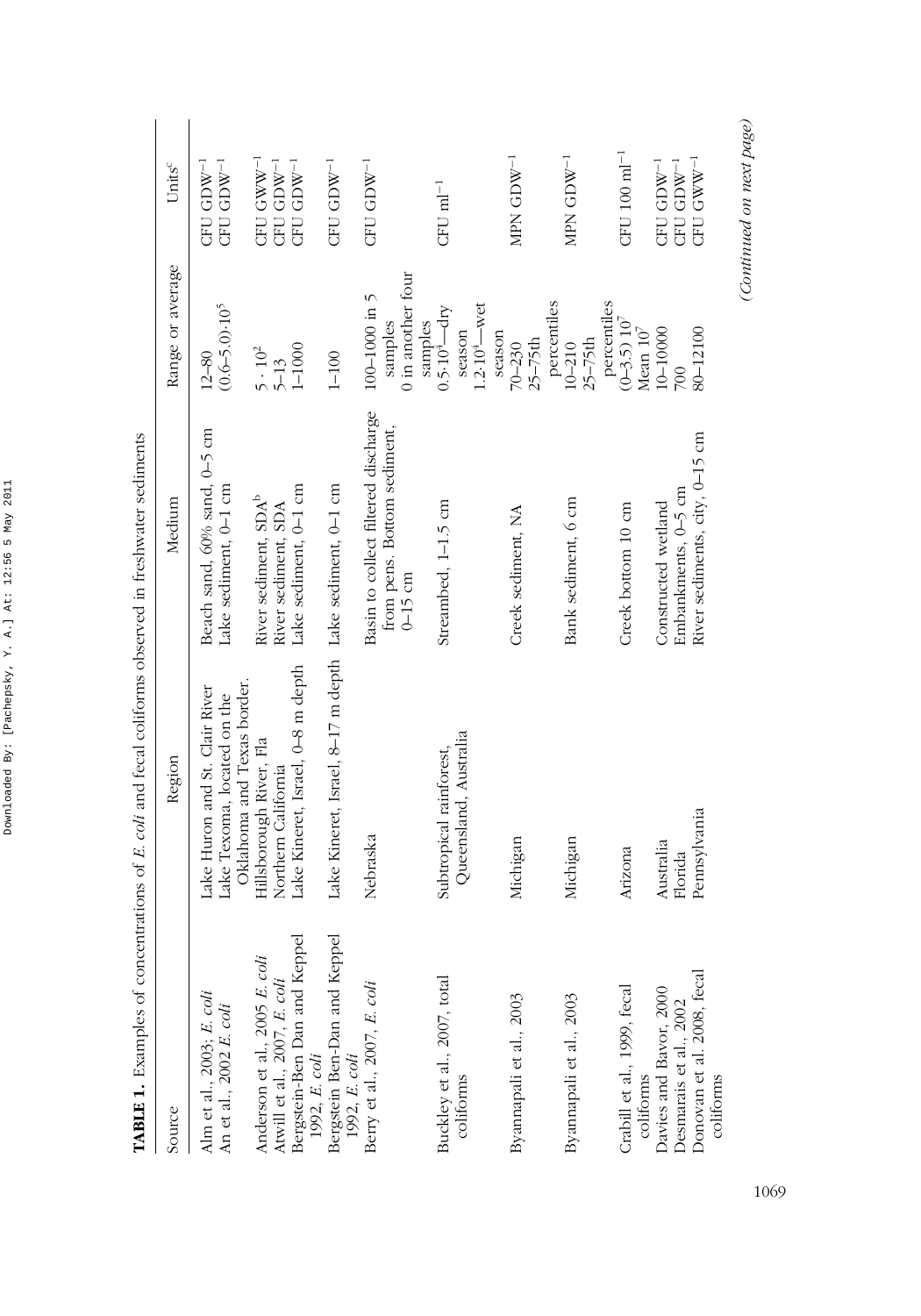Downloaded By: [Pachepsky, Y. A.] At: 12:56 5 May 2011 Downloaded By: [Pachepsky, Y. A.] At: 12:56 5 May 2011

|                                                                                                           |                                                                            | <b>FIGURE 1.</b> TABLE 1. THE CONSTRUCTED OF THE PLAN CONSTRUCTED OF THE POST OF THE PLAN CONSTRUCT OF THE THREE IS A SECOND OF THE SECOND OF THE SECOND SECOND THREE IS A SECOND OF THE SECOND OF THE SECOND SECOND THE SECOND SEC |                                                           |                                                                   |
|-----------------------------------------------------------------------------------------------------------|----------------------------------------------------------------------------|-------------------------------------------------------------------------------------------------------------------------------------------------------------------------------------------------------------------------------------|-----------------------------------------------------------|-------------------------------------------------------------------|
| Source                                                                                                    | Region                                                                     | Medium                                                                                                                                                                                                                              | Range or average                                          | Units <sup>c</sup>                                                |
| Doyle et al., 1992, fecal coliforms<br>Donderski and Wilk, 2002<br>Erkenbrecher, 1981                     | Poland, Vistula River<br>Virginia,<br>Arizona                              | Bottom sediment, Ekman dredge <sup>a</sup><br>Estuary bottom, upper few<br>Reservoir bottom, 0–5 cm<br>centimeters                                                                                                                  | geometric<br>200-10000<br>1-200000.<br>120-2400           | $CFU 100 \text{ ml}^{-1}$<br>$MPN$ $GDW^{-1}$<br>$CFU GWW-1$      |
| Evanson and Ambrose, 2006,<br>E. coli                                                                     | California                                                                 | Coastal wetlands, sediment, 0-2<br>ξ                                                                                                                                                                                                | $mean = 807$<br>$0 - 3000$                                | $MPN$ $GDW^{-1}$                                                  |
| Fries et al., 2008, E. coli                                                                               | North Carolina, Neuse River                                                | Estuary bottom, 1 cm                                                                                                                                                                                                                | $10 - 1000$                                               | $MPN$ $GDW^{-1}$                                                  |
| Giddings and Oblinger, 2004,<br>E. coli                                                                   | Newfound Creek basin, NC<br>estuary                                        | Stream sediment, 2 cm                                                                                                                                                                                                               | 390-12000                                                 | $CFU$ $GDW^{-1}$                                                  |
| Goyal et al., 1977, fecal coliforms<br>He et al., 2007, E. coli                                           | San Diego region, California<br>Coastal canals, Texas                      | Bottom sediment Ekman dredge<br>Stream stagnant zones or ponds,<br>SDA                                                                                                                                                              | $220 - 90000$<br>2-92000                                  | $MPN 100 \text{ ml}^{-1}$<br>$MPN$ $GDW^{-1}$                     |
| Hussong et al., fecal coliforms<br>Karim et al., 2004, E. coli<br>He et al., 2007, E. coli                | San Diego region, California<br>Chesapeake Bay<br>Arizona                  | Streams with flowing water, SDA<br>Constructed wetland, hyacinth<br>Bay bottom, Ekman dredge                                                                                                                                        | $5.5 \cdot 10^{4} - 3.010^{6}$<br>130-5000<br>$13 - 3500$ | $CFU 100 \text{ m}^{-1}$<br>MPN $GDW^{-1}$<br>MPN $GDW^{-1}$      |
| Karim et al., 2004, E. coli                                                                               | Arizona                                                                    | Constructed wetland, duckweed<br>pond (Ekman dredge)                                                                                                                                                                                | $(1.0 - 4.3) 10^5$                                        | $MPN$ $GDW^{-1}$                                                  |
| Smith et al., 2008, total coliforms<br>Niewolak, 1998, Fecal coliforms<br>Muirhead, et al., 2004, E. coli | Poland, Czarna Haricza River<br>NC, Charlotte, urban creeks<br>New Zealand | pond (Ekman dredge)<br>Creek bottom sediment<br>Bottom sediment, 1 cm<br>Bottom sediment, 1 cm                                                                                                                                      | $(0.4 - 8.5) \cdot 10^{4}$<br>4-16600<br>$10^8$           | CFU/1 cm stream<br>$GPUGDW^{-1}$<br>CFU $m^{-2}$                  |
| Lipp et al., 2001, E. coli<br>Wu et al., $2009$ , E. $\textit{coli}$                                      | Massachusets, Blackstone River<br>Florida, Charlotte Harbor<br>Watershec   | Bottom sediment, 7-10 cm<br>Bottom sediment                                                                                                                                                                                         | $20 - 4700$<br>$2 - 335$                                  | CFU 100 $\textrm{GDW}^{-1}$<br>crossection<br>$\mathrm{GDW}^{-1}$ |

**TABLE 1.** Examples of concentrations of E. coli and fecal coliforms observed in freshwater sediments (Continued) **TABLE 1.** Examples of concentrations of *E. coli* and fecal coliforms observed in freshwater sediments *(Continued)*

aUp to 15 cm.

<sup>4</sup>Up to 15 cm.<br>b<sub>SDA</sub> = sampling depth unknown.<br> $^{\circ}$ GDW = gram dry weight; GWW = gram wet weight.  $c$ GDW = gram dry weight; GWW = gram wet weight. bSDA = sampling depth unknown.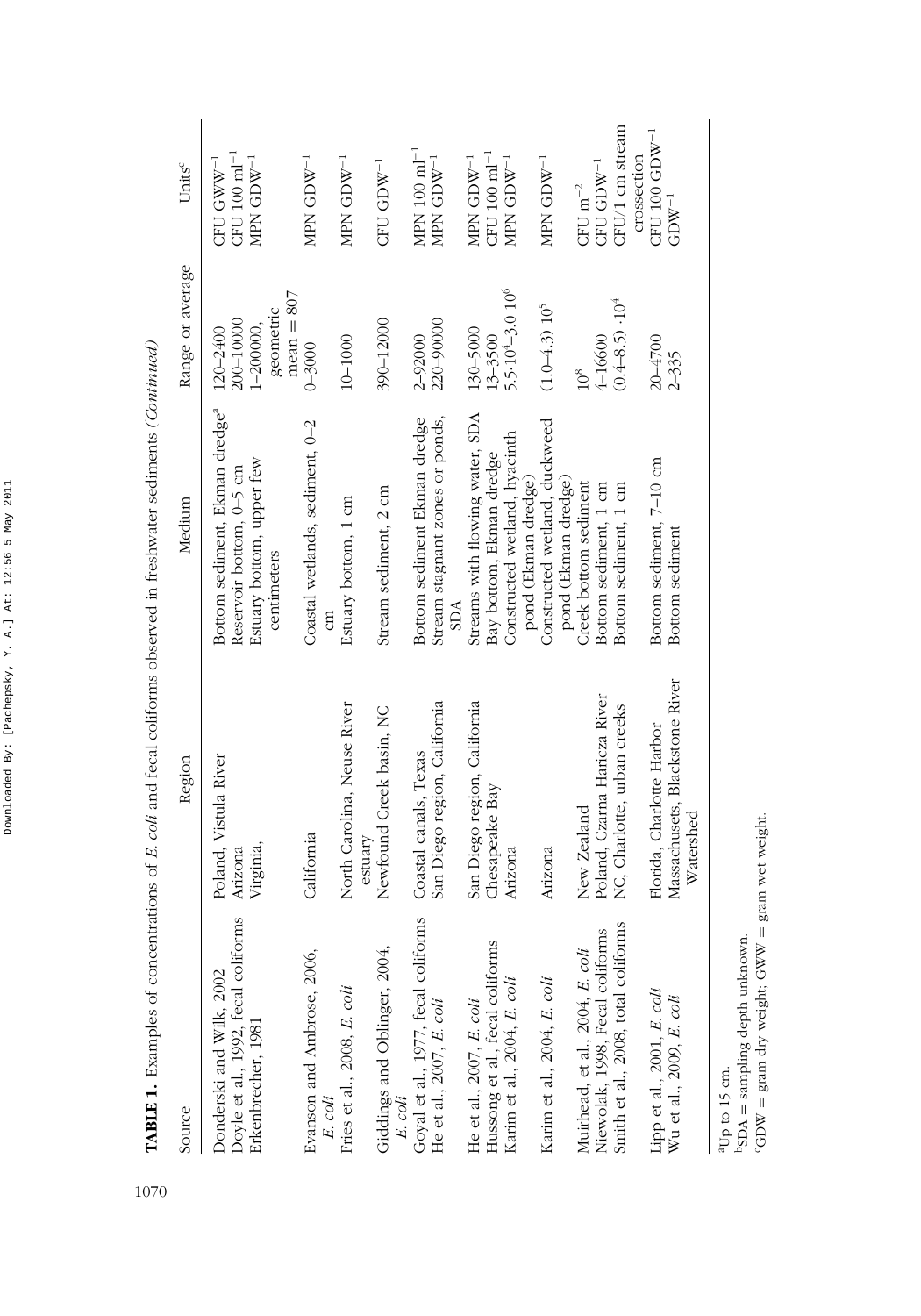Strongly asymmetric distribution functions are found where the replications have been taken (Berry et al., 2007; Erkenbrecher, 1981). It is not uncommon to find differences of 2–5 orders of magnitude between maximum and minimum concentrations observed at the same site or in the same watershed. Anderson et al. (2005) observed higher variability between replicate sediment samples as compared to water samples in a laboratory study. The authors commented that this variability had multiple contributing factors, including patchy distribution of organisms in sediments and difficulty in dissociating bacteria from sediment particles.

## Distributions of *E. Coli* and FC in Sediment Profile

Data on FC/*E. coli* concentrations in sediments can be influenced by the thickness of the sediment layer studied (e.g., data of Bergstein-Ben Dan and Keppel [1992] in Table 1). Alm et al. (2003) observed a twofold decrease in *E. coli* content in beach sand with 5 cm increments of depth within the first 15 cm. The coefficient of variation was about 30% and did not change with depth. A much steeper decline in sediment *E. coli* concentrations with depth was observed by Garzio (2009) in a rural creek in Maryland (Figure 1). Concentrations of FC in the top 2 cm of sediments were significantly ( $p <$ .001) higher than in the 2–10 cm layer (Ferguson et al., 1996). Haller et al. (2009) observed the fast (about 1 order of magnitude per centimeter) decrease of *E. coli* concentrations with depth within first 5 cm of sediment in



**FIGURE 1.** Dependence of *E. coli* concentration of depth in sediment at three locations along the creek in agricultural settings, Maryland (after Garzio, 2009).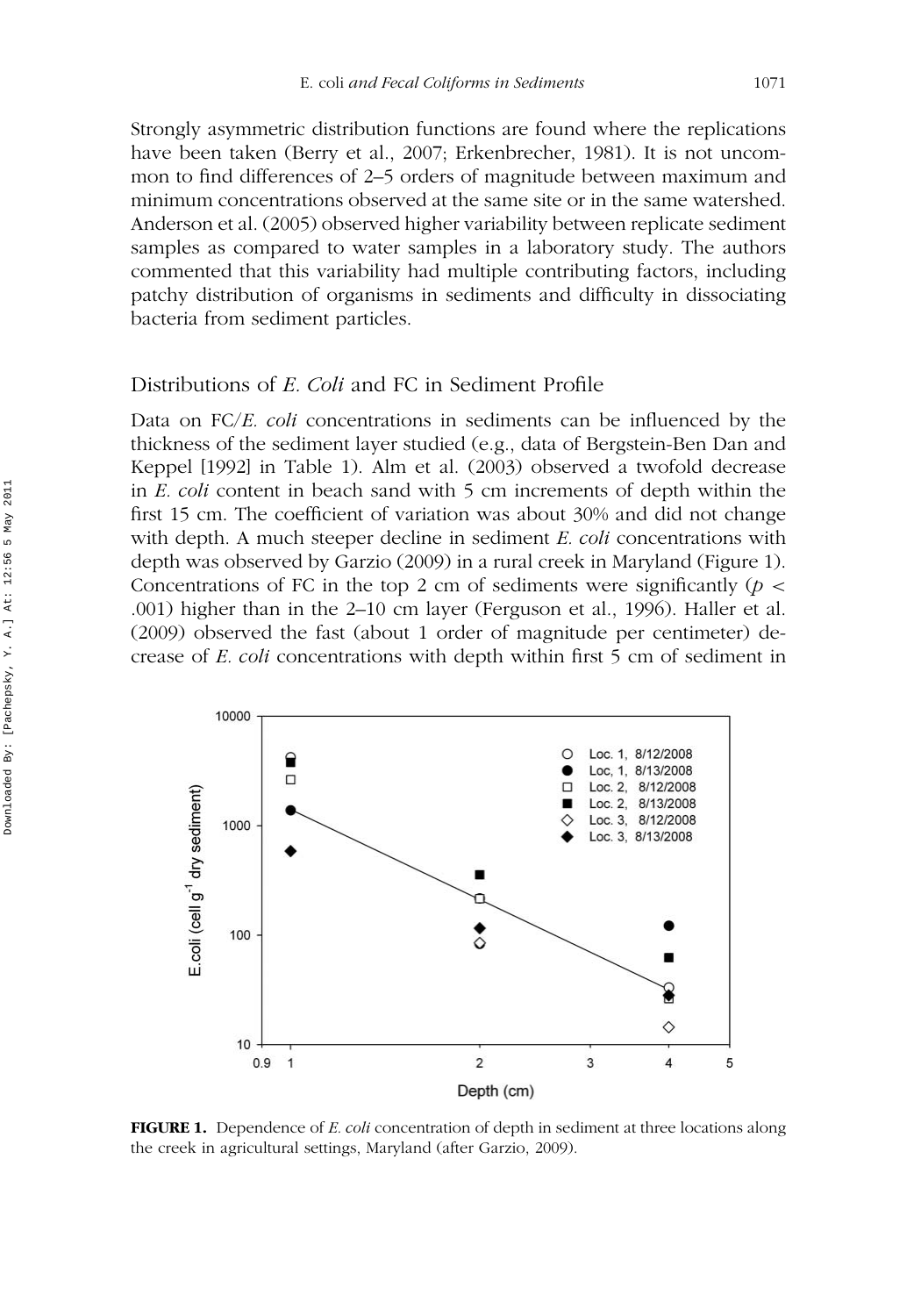Lake Geneva. No significant variation was observed within the 5–10 cm layer in this work. Babinchak et al. (1977) monitored changes in FC concentration in Thames River water caused by the deposition of sediment dredged elsewhere. These authors did not see an increase of FC concentrations in water at the disposal sites; they explained that FC appeared to occur only in the surface sediment material and were diluted by the subsurface material during the dredging operation. Since storm flow resuspension comes mostly from the top thin layers of sediments (in the order of 1 cm as reported by Pachepsky et al., 2009), the potential effect of sediment bacteria on the concentration in water should be estimated only from this upper layer.

## *E. Coli* and FC Contents in Sediment and Water Columns

Comparisons of *E. coli* and FC contents in sediment and in the water column above it have inevitably led to the conclusion that sediments are the dominant reservoir for microorganisms. Numerous authors have observed that concentrations of FC in sediments are multiple-fold higher than in the water column. For example, Van Donsel and Geldreich (1971) noted that concentrations of sediment FC were 100–1000 times greater than that of overlying waters in various aquatic environments. Goyal et al. (1977) found that FC in sediment were from 1 to 383 times higher than in water with a median value of 10. Similar differences were observed by Erkenbrecher (1981) in an estuary in the Chesapeake Bay. Doyle et al. (1992) reported ratios of mean sediment FC densities to mean water FC densities from between 10 and 100 to 1. The sediment populations of FC were on average 2200 times greater than the water counts in the study by Crabill et al. (1999) set in Arizona. Davies-Colley et al. (2007) analyzed data from agricultural streams in New Zealand and concluded that most of the time the water in the agricultural streams contained only a tiny fraction (about 1/1000) of the total FC contamination in the stream; the rest resided in the streambed from where it could be released by floods.

Correlations between *E. coli* and FC concentrations in the sediment and in the water column have, in most cases, been reported to be weak. Byannapali et al. (2003) noted a relatively low correlation between concentrations of *E. coli* in stream water and in the sediment with  $r = .49$  ( $p = .064$ ). A similar low correlation  $(r = .28)$  was reported by Crabill et al. (1999) for concentrations of FC in water and sediment along a creek in Arizona. Trends in FC populations in sediments could not be used to predict those in waters or vice versa according to two-month-long observations of Doyle et al. (1992). An attempt to correlate *E. coli* densities in water and in sediment was not successful for Lake Texoma, Oklahoma (An et al. 2002). These authors observed no correlation between concentrations of *E. coli* in sediment and water; *E. coli* in sediment ranged from  $6.10^4$  to  $5.10^5$  CFU g<sup>-1</sup> dry sediment while concentrations of *E. coli* in water were less than 1 CFU 100 ml<sup>-1</sup>. Data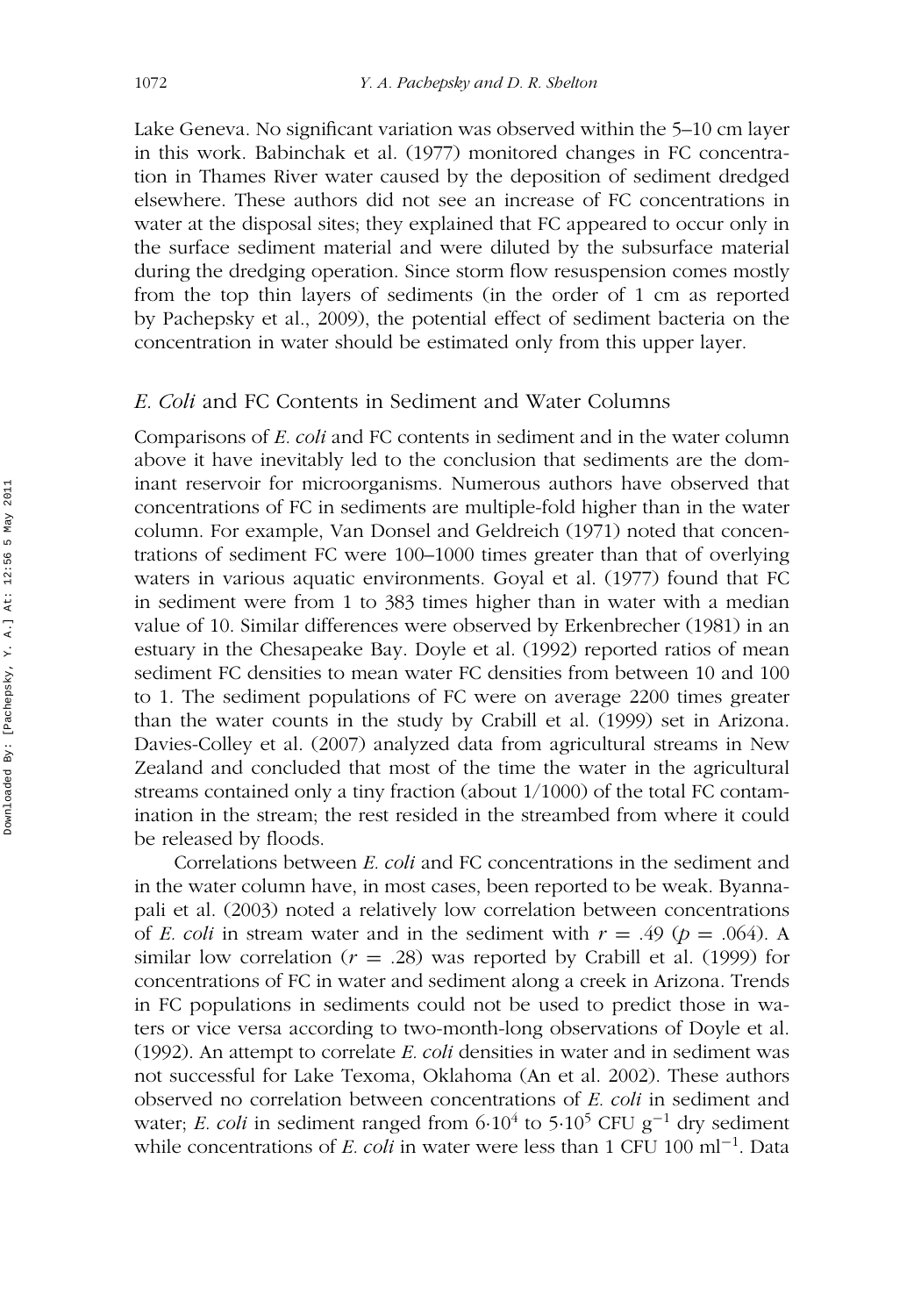

**FIGURE 2.** Examples of relationships between *E. coli* concentrations in water and sediment. = Cove Mountain Creek, Pennsylvania (Shelton et al., 2008);  $\bigcirc$  = basin to collect filtered discharge from pens (Berry et al., 2007);  $\bigcirc$  = Maumee Bay and Maumee River, Ohio (Francy et al., 2005);  $\Box$  = Snake River and Boise River, Washington (Stephenson and Rychert, 1982);  $\blacktriangle$  = Lake Michigan (Whitman et al., 2006).

from several locations in the U. S. (Figure 2) support the conclusion that correlations between *E. coli* and FC concentrations in sediment and in the water column are weak. The lack of correlation between sediment and water is to be expected during periods of base flow. In the absence of turbulence and resuspension, sediments contribute very little of the bacterial load to surface waters. Rather, bacterial inputs into waters during base flow are likely due primarily to fecal deposition from wildlife, waterfowl, or agricultural animals, or leaching from septic systems or sewer lines (depending on adjacent land use). Note that at any given sampling site, the measured bacterial concentrations are derived from multiple locations upstream of the sampling site. An additional factor is stream depth versus sampling depth. Even during periods of sediment resuspension, if sediment-borne organisms are not distributed throughout the entire water column, water samples taken near the surface may not be representative of the total load. Finally, the diurnal oscillations in *E. coli* concentrations in stream water may be up to 1.5 orders of magnitude (Meays et al., 2006), and this may compromise correlations with *E. coli* concentrations in sediment, although nothing is known about the diurnal oscillations of *E. coli* concentrations in sediments.

Although sediment-borne bacterial concentrations are not reliable shortterm indicators of water quality, they may provide a relatively stable indicator of long-term bacterial concentrations in a watershed, as proposed by Franson (1992). Longer periods of observations indicate that seasonal trends in *E. coli* concentrations in water and sediment generally coincide (Figure 3).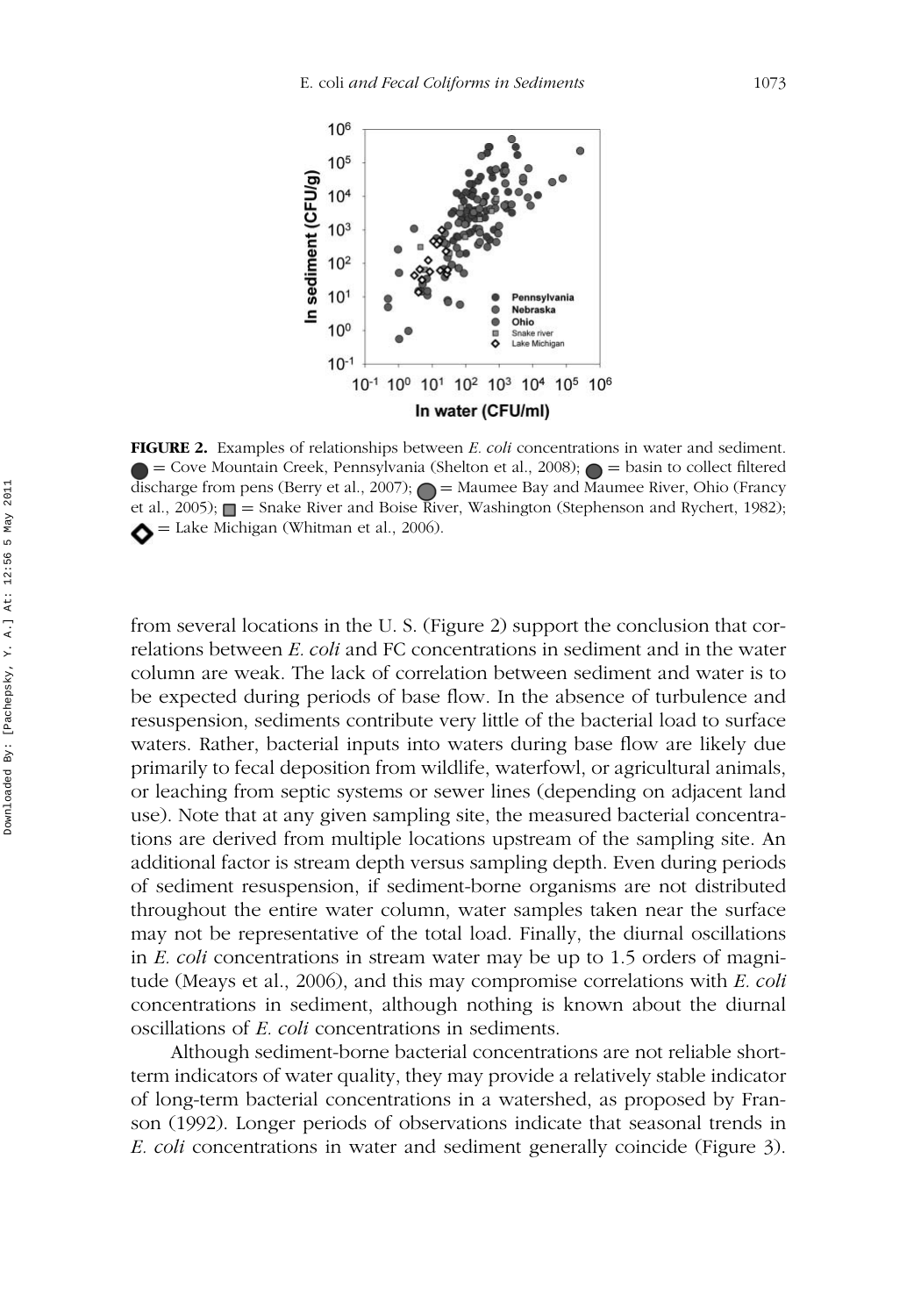

**FIGURE 3.** Seasonal dynamics of *E. coli* concentrations in water and sediment of Cove Mountain Creek (Shelton et al., 2008).

Averaging of concentrations over longer periods of time improves correlations between water column and sediment concentrations. Although the water and sediment concentration trends were different within 2–3 month periods, seasonal trends in water and sediment *E. coli* concentrations were similar for this site in Appalachia. Erkenbrecher (1981) observed that average annual FC concentrations in water and sediment were highly correlated (*r* = .86) over 10 observation sites.

## Temporal Variations in *E. Coli* and FC Concentrations

Sediment-borne bacterial concentrations are highly variable over time. In fact, this variability in conjunction with resupension (Chawla et al., 2003; Giddings and Oblinger, 2004) is a likely explanation for the erratic variations in FC indicator organism concentrations frequently observed in water quality monitoring (Jawson et al., 1982; Sherer et al., 1988; Sherer et al., 1992). Temporal variability is due to relative rates of bacterial growth/die-off and to episodic resuspension and redistribution of sediments due to rainfall events, while spatial variability is due to stream bed heterogeneity. Seasonal dynamics in *E. coli* concentrations in sediments have been documented by several authors. Goyal et al. (1977) observed higher numbers of FC in canal sediments in winter than in summer, and attributed these differences to lower die-off rates in winter months. On the other hand, Crabill et al. (1999) encountered differences of 3 orders of magnitude between sediment FC concentrations in summer versus winter. The frequent flushing of sediments during the winter melt has been suggested as a possible cause of the decrease of the sediment FC population in winter (Crabill, 1999). Buckley et al. (1998) observed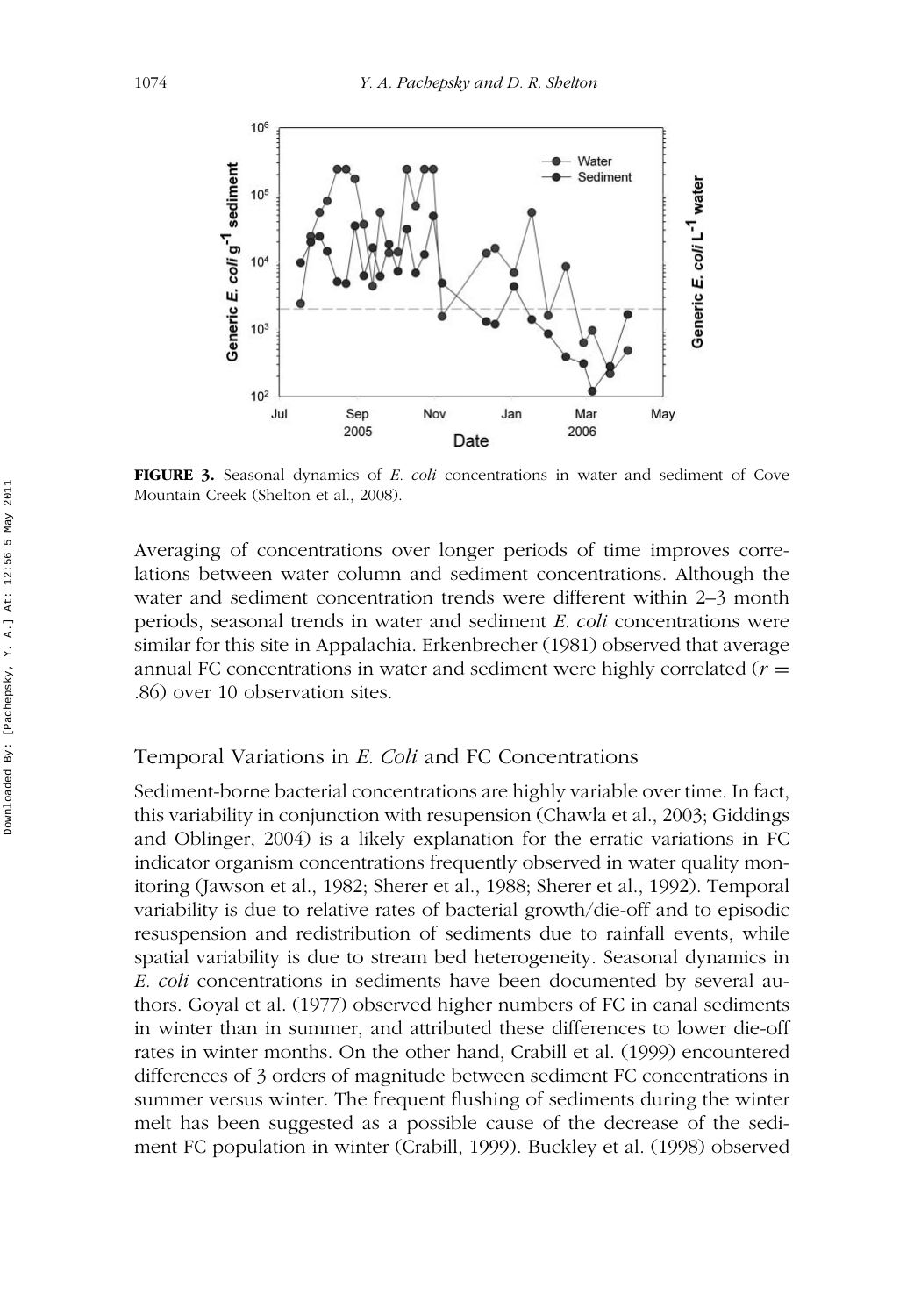more than a twofold difference between *E. coli* sediment concentrations in wet and dry periods for a subtropical rainforest creek. Lipp et al. (2001) reported that sediment. *E. coli* concentrations tended to be greatest in August and again in December through February in a Floridian estuary. These seasonal differences were larger that the seasonal differences in total bacteria numbers obtained from direct scanning electron microscope observations of intertidal sediments (DeFlaun and Mayer, 1983). In the latter work, the temporal dynamics of bacterial biomass directly followed the temperature changes. *E. coli* O157 was not found in summer sediment samples. Based on a large-scale survey of the Rio Grande basin, Hartke et al. (2005) found no *E. coli* O157 in sediments during the summer; however, its prevalence varied from 0 to 80% in fall, winter, and spring samples. The temporal variability of FC concentrations in reservoir sediment was higher than in water as documented by Doyle et al. (1992). In this work, the instability of sediment FC populations may have been influenced by daily water level fluctuations due to hydroelectric operations and by the coarse composition of the sediments that permitted rapid interflow of water during tidal fluxes, induced by reservoir operations, resulting in highly variable bacterial residence times in these sediments.

The year-to-year variations in *E. coli* concentrations in sediment have been attributed to climatic conditions. Cinotto (2005) published data on *E. coli* sediment for two consecutive years and noted that drought conditions in 2002 resulted in lower overall bacteria concentrations than the more typically wet year of 2003. *E. coli* concentrations in fluvial sediment along the study reach in 2002 had a median concentration of 92 CFU ( $g^{-1}$  wet sediment); in 2003, the median concentration had risen to 4, 752 CFU (g wet sediment)−<sup>1</sup> .

#### Sediment Properties

The spatial variability of *E. coli* and FC concentrations has often been attributed to the differences in sediment particle size distributions. Regression analysis has confirmed a significant direct relationship between the percentage of clay and silt particles and FC and *E. coli* concentrations in estuarine and riverine sediment samples in Northern California (Atwill et al., 2007). Garzio (2009) observed an increase in sediment *E. coli* concentrations with increasing silt content in the sediment of a Maryland creek. The same trend was observed by Niewolak (1998) across 10 observation sites on a river in Poland. On the other hand, Cinotto (2005) reported the highest median concentration of *E. coli* (2160 CFU  $g^{-1}$  wet) in the 0.125–0.5 mm size range of natural sediments. This maximum was attributed to the possibly unfavorable conditions for bacteria in fine sediments, such as reduced porosity and permeability. Doyle et al. (1992) did not find a significant relationship between sediment coliform concentrations and sediment textural fractions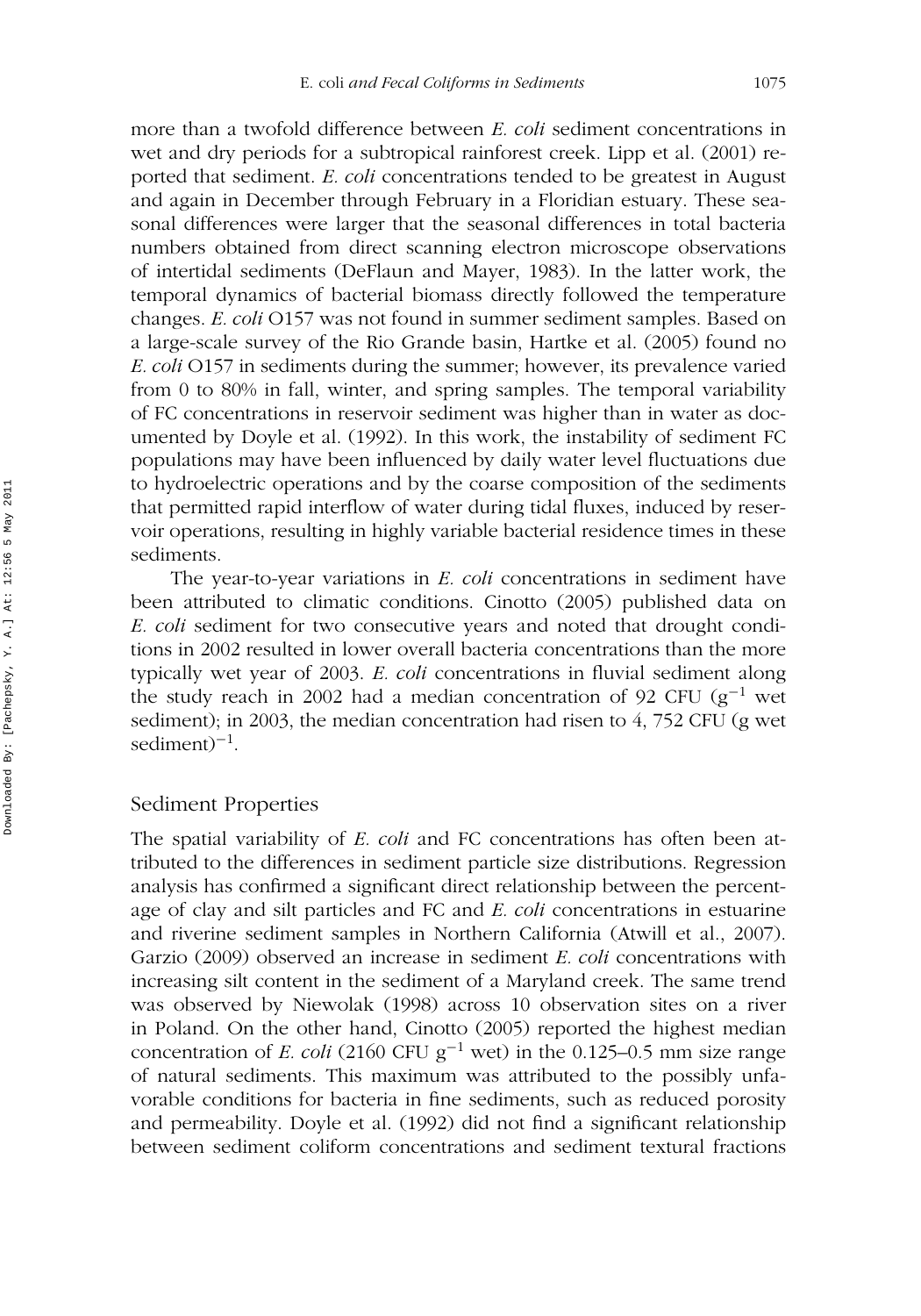contents; sediments were very coarse (>90% sand and gravel) in this work and might not have provided a sufficient range of particle sizes to establish a relationship.

The contradictory reports on the effect of sediment texture on the size of *E. coli* and FC populations are probably related to the multiplicity of ways in which the particle size distribution can affect the persistence of these organisms. Coarse sediments may not provide sufficient protection from the environment to allow the persistence of a substantial concentration of bacteria; for example, with too much exposure, bacteria may be subject to the effects of sunlight inactivation or protozoan grazing. On the other hand, availability of nutrients may be better in coarse sediments (Cinotto, 2005).

Differences in sediment organic matter contents have been postulated as a possible explanation of the spatial variation in *E. coli* and FC populations, with mixed results. No correlation between organic matter content and total coliform concentration was found in streambed sediments from a tropical rainforest (Buckley et al., 1998). On the contrary, FC concentrations in the sediments were significantly higher in the presence of organic matter in the work of Ferguson et al. (1996). High correlations were found around locations where bacteria entered the stream with the influx of organic matter (Irvine and Pettibone, 1993). DeFlaun and Mayer (1983) noted that organic matter accumulation may be a cause and a consequence of bacterial biomass accumulation; the search for correlations between coliform concentrations and organic mater content may be not successful in such cases.

#### Electrolytes in Water

Differences in water salinity have been invoked as a possible explanation for variations in sediment *E. coli* and FC concentrations in environments with brackish water (Erkhenbrecher, 1981; Goyal et al., 1977; Lipp et al., 2001). The negative effect of salinity was attributed to faster die-off, which in turn was thought to be associated with the decrease in attachment of bacteria to sediment particles (Goyal et al., 1977). Average *E. coli* concentrations in ponded water with conductivity greater than 5 mS/cm were significantly lower than that with conductivity lower than 5 mS/cm in the longitudinal study of He et al. (2007) in Southern California.

#### Plant–Microbe Interactions

The presence of aquatic plants responsible for release of carbon substrates may affect the *E. coli* populations in sediments. Cinotto (2005) studied an impoundment area in a Pennsylvania creek and observed that elevated aquatic growth resulted in sharp increases in *E. coli* concentrations from upstream to downstream throughout the impoundment area in 2002 and 2003. In 2003, *E. coli* concentrations within the waters column increased from 940 CFU/100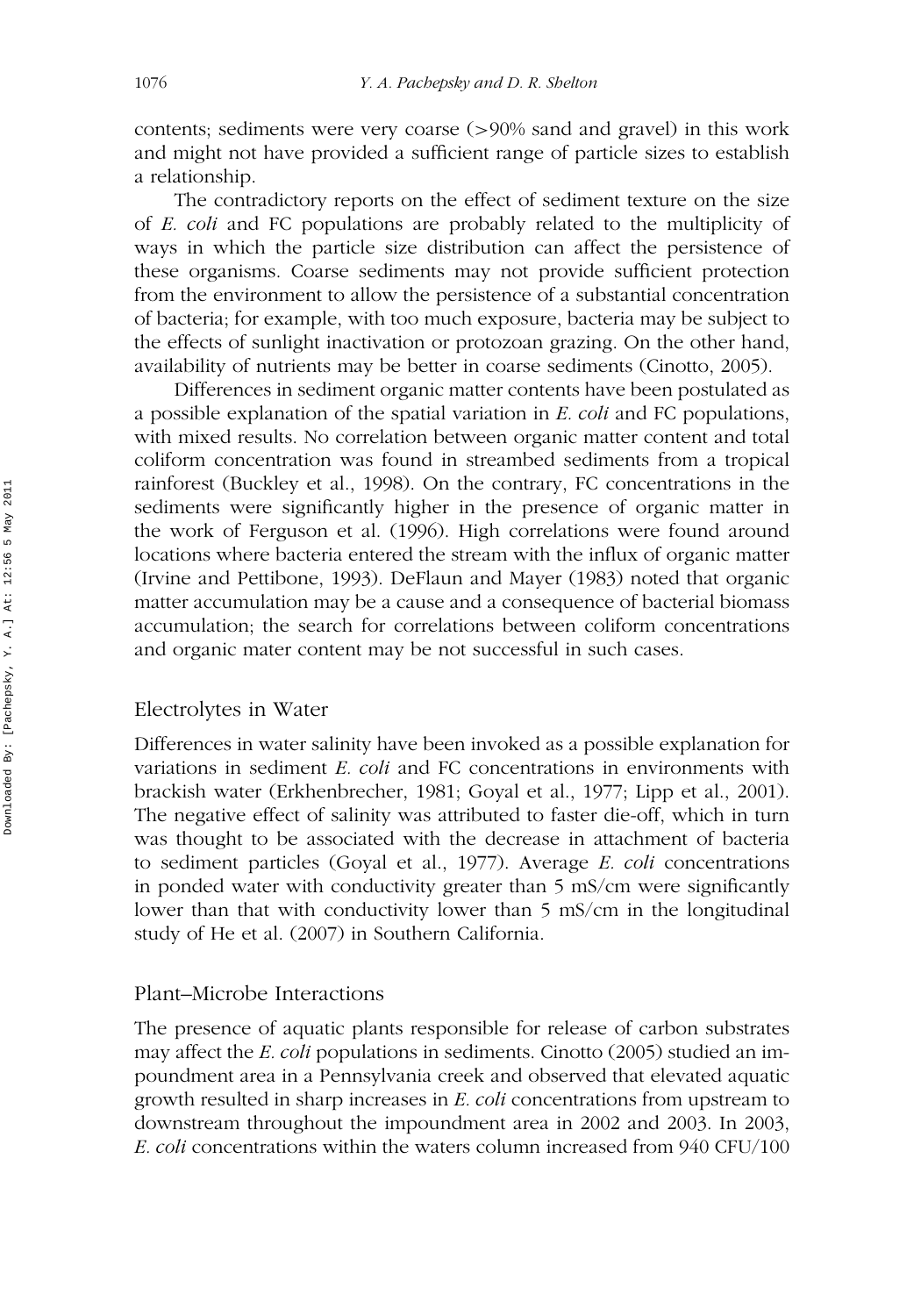ml to 6,000/100 ml at the dam crest. In laboratory experiments by Ksoll et al. (2007), *E. coli* readily colonized periphyton (from the Lake Superior shoreline) and persisted for several weeks; in addition, cells were released to the overlying water. Field data of these authors showed a significant linear relation between FC concentrations and periphyton ash-free dry weight  $(R^2=.72)$ .

Numerous studies suggest that bacteria and algae coexist in an association that benefits both groups of organisms (e.g., Carr et al., 2005). Based on observations in constructed wetlands, Karim et al. (2004) suggested that attachment of microbes to plant root surfaces could be an important mechanism to reduce settling of microorganisms.

#### Proximity to Sources

The distance from water input sources has often been described as the factor controlling *E. coli* and FC sediment concentrations. *E. coli* numbers in water and sediment were higher close to the shoreline of the Kinneret Lake (Bergstein-Ben Dan and Keppel, 1992). Similarly, when the data representing permanently flooded and tidal zones were compared, sediment FC were found to occur in significantly greater densities in the tidal than in the flooded zone in one of the studied reservoirs (Doyle et al., 1992). However, the opposite was true for another reservoir. The bottom topography, causing different bottom agitation by the surf, could be a reason for the different trends in sediment *E. coli* and FC concentrations changes with the distance from the shore in one of the reservoirs.

Bacterial loads associated with human or animal presence and activities could, in some cases, be related to the elevated concentrations of *E. coli* in sediments. Locations of creek recreational use (activity in water) coincided with increased concentrations of FC in sediments in the study of Crabill et al. (1999). That led the authors to the conclusion that recreational use served as the FC distribution system. Giddings and Oblinger (2004) suggested that the high *E. coli* densities at one of their sites was the result of the many animal operations and home sites upstream, and the particularly large depositional area at the site where sediments accumulated from upstream sources. The distance from the source of pollution affects concentrations of FC and *E. coli* in sediments when the source of fecal pollution is clearly defined. Goyal et al. (1977) observed an inverse relationship between FC in sediment and the distance from the sewage outfalls in the canals of the Texas West Coast. A similar strong dependence was documented by Haller et al. (2009) near the water treatment outlet at the Lake Geneva. Time spent by birds at the observation sites at the Chesapeake Bay strongly (*r* = .79) correlated with FC concentrations in sediments (Hussong et al., 1979). FC numbers increased 100-fold in the sediments of water bodies following their colonization by water fowl in Poland (Niewolak, 1989).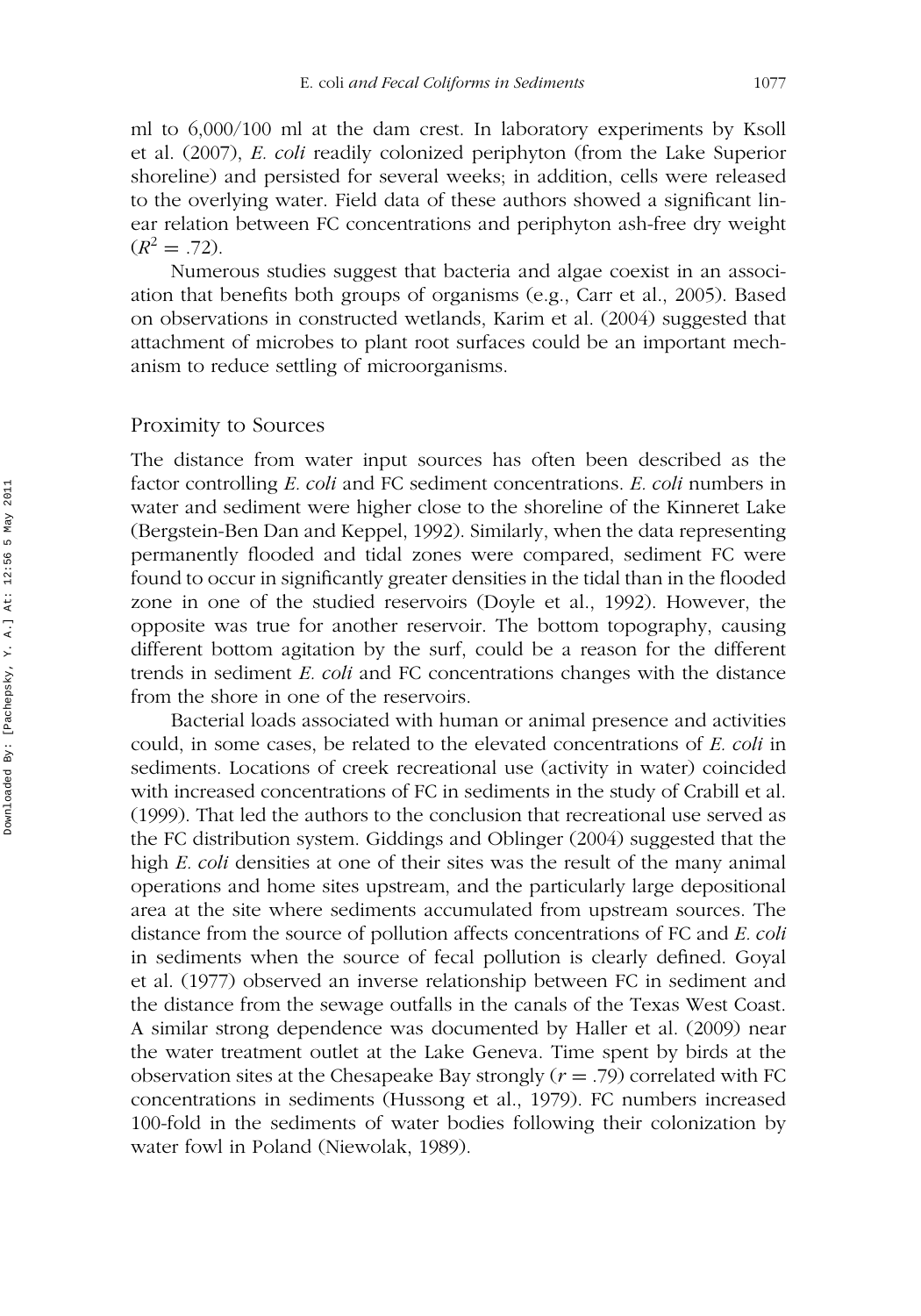Adjacent Soils, Wetlands, and Beaches as Sources

Autochthonous (indigenous) *E. coli* have been found in soils of various environments, first in tropical (Byappanahalli and Fujioka, 1998; Fujioka, 2001; Fujioka et al., 1999), then in subtropical (Solo-Gabriele et al., 2000; Desmarais et al., 2002), and finally in temperate regions (Byappanahalli et al., 2006; Ishii et al., 2006). In the latter work conducted with soils of several coastal Lake Superior watersheds, PCR-based DNA fingerprint analyses indicated a 92% similarity level between soil-borne *E. coli* genotypes that overwintered in frozen soil. Soil-borne *E. coli* strains had DNA fingerprints that were unique to specific soils and locations, suggesting that these *E. coli* strains became naturalized members of the soil microbial community. Growth at high temperatures  $(30-35°C)$  and survival at medium temperatures  $(25\degree C)$  was observed in this work.

The distance from the edge of water affects the density of *E. coli* populations in soils and beaches. Byannapali et al. (2003) noted that *E. coli* decreases rapidly with distance from the streambed. A similar pattern was reported by Desmarais et al. (2002), who observed 1 order of magnitude in *E. coli* concentrations in soil at the distance of 90 cm from the edge of water near the creek in Florida. Along the Lake Michigan shore E. coli was present in highly variable counts in beach sand to depths just below the water table and distances of at least 5 m inland from the shore, which provides a large potential area of input to beach (Whitman et al., 2003). The comprehensive analysis of beach sands in this region led to the conclusions that *E. coli* may be able to sustain population density in temperate beach sand during summer months without external inputs (Whitman and Nevers, 2003). This research presented evidence that foreshore beach sand plays a major role in bacterial lake water quality, is an important nonpoint source of *E. coli* to lake water rather than a net sink, and is possibly capable of supporting an autochthonous, high density of indicator bacteria for sustained periods, independent of lake, human, or animal input. A very strong correlation was observed between *E. coli* counts in the foreshore sand and aqueous *E. coli* monthly geometric means at beaches at the Lake St. Clair in Michigan (Macomb County Public Health, 2004).

Indirect but convincing indications of the important role of the wetland sediment as a fecal bacteria transport medium in tidal wetlands were presented by Huang (2005) for the Southern Chesapeake Bay. According to the analysis in this work, sediment transport seemed to control FC transport in the tidal wetlands during dry periods. During wet weather, sediments from tidal wetlands as well as from upland were distributed to the adjacent water in a very short time and the risk of fecal contamination could increase dramatically. The work of Wolfert (1998) supports these observations.

*E. coli* appears to be able to utilize constituents of the soil organic matter for population support and growth (Tate, 1978). The presence of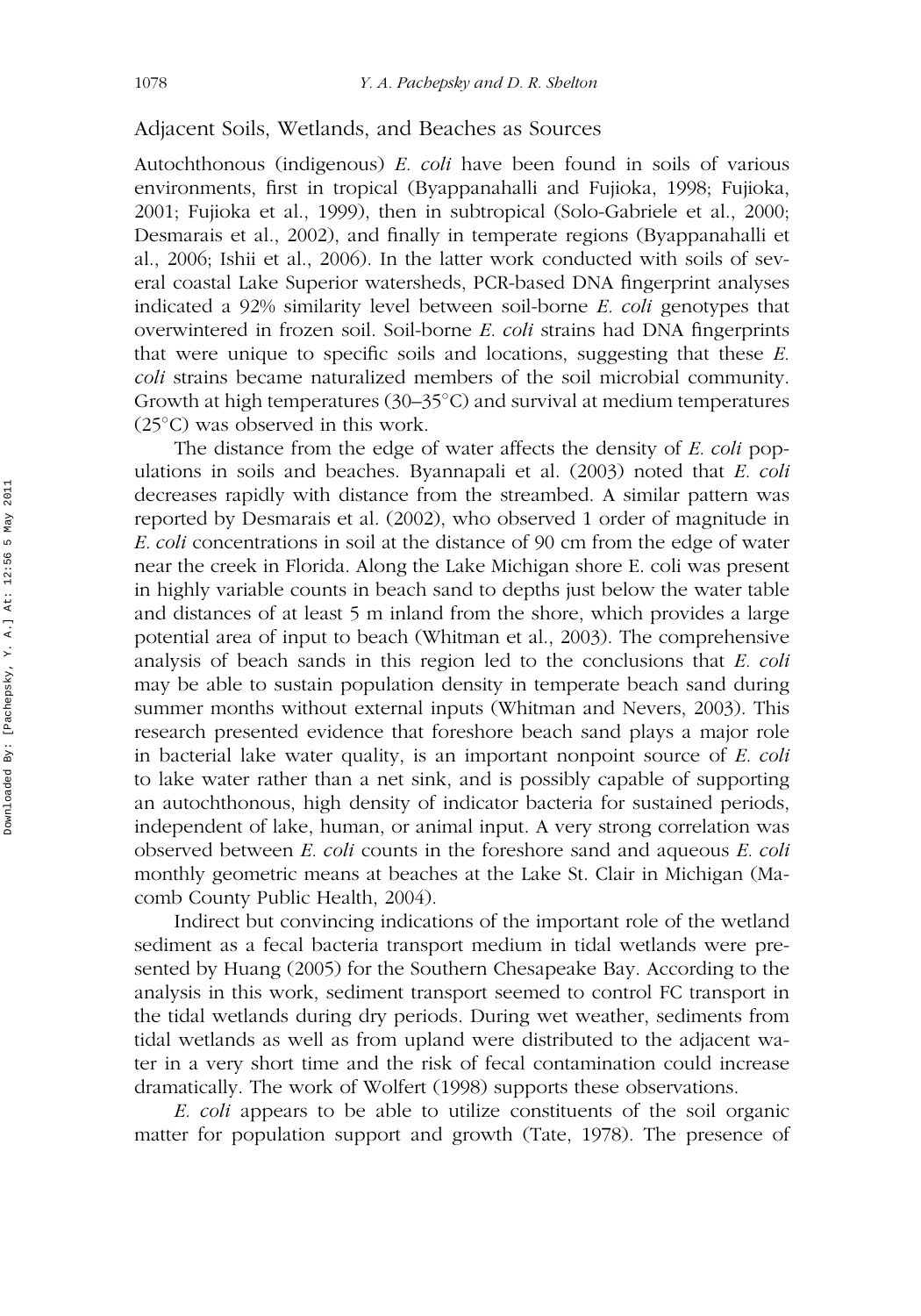organic litter does not necessarily imply elevated populations of *E. coli*. Byappanahalli et al. (2003) surveyed banks of a stream in Michigan and found that *E. coli* was highest in relatively clean moist sands and much lower in litter-laden sandy soils.

Soil water content affects the survival and regrowth of *E. coli*. The greatest survival of coliforms was noted with anaerobically grown cells amended into flooded soil as compared to moist soil in the work of Tate (1978). However, temporary drying did not eliminate the *E. coli* population in soil taken at 50 cm distance from the edge of water (Desmarais et al., 2002). Laboratory experiments of Solo-Gabriele et al. (2000) confirmed that upon soil drying, *E. coli* is capable of multiplying by several orders of magnitude. The authors hypothesized that *E. coli* can survive at lower soil moisture than its predators, and therefore, upon soil drying, conditions are suitable for *E. coli* growth. Under this assumption, it is likely that the outer fringes of the channel banks, which experience the most extreme drying conditions, dominate the contribution of *E. coli* to the water column. Based on a comprehensive review, Zaleski et al. (2005) concluded that *E. coli* does not seem to enter a viable but nonculturable state in soils.

There are indications that the naturalized *E. coli* population can move downslope toward streams by erosion or runoff events (Ishii et al., 2006) or as a result of tidal events (Solo-Gabriele et al., 2000). The ubiquity of *E. coli* along the banks and forested soils clearly suggests that increased *E. coli* loading in the creek water was mostly attributable to contributions from nonpoint (possibly nonfecal) sources held and subsequently released by soil and sediment erosion (Byannapali et al., 2003).

#### 3. GENETIC DIVERSITY OF *E. COLI* IN SEDIMENTS

Relatively little is known about the diversity of *E. coli* inhabiting sediments and *E. coli* population dynamics. Since the gastrointestinal tract of warm-blooded animals is the primary habitat for *E. coli*, all sediment-borne *E. coli* are initially derived from fecal runoff and deposition. However, the relative diversity of *E. coli* strains found in sediments may be different from those in the overlying water column or feces of local animal populations. Matches between strains isolated from bottom sediments and from the water column were rare in a survey of isolates undertaken by Atwill et al. (2007). The authors, using the Box-PCR method, found that the median value match was 0%. The authors speculated that either the *E. coli* located within estuarine sediments were independent from the *E. coli* transiting the estuary in the water column and whose source was somewhere upstream or, if most of the *E. coli* did in fact originate from sources upstream of the estuary, then high levels of genetic diversity for this population of *E. coli* resulted in very low probabilities of a DNA match. Poff and Tecle (2002) reported a substantial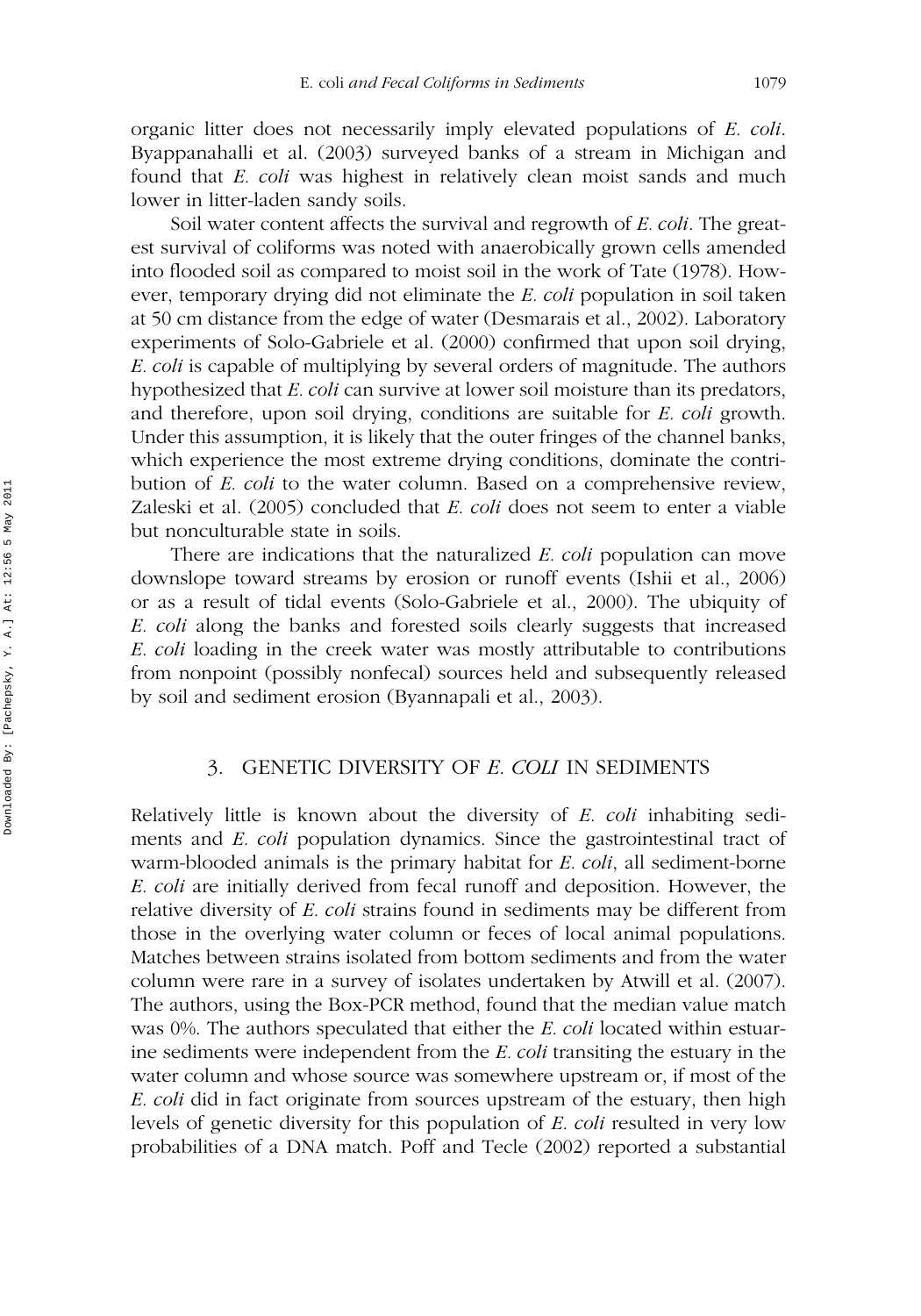mismatch between genotypes of *E. coli* in water and in sediment in Slide Rock State Park, Arizona; 84% of the water-borne *E. coli* were derived from raccoons (31%), humans (16%), skunks (11%), elk (11%), beaver, dogs, or white-tailed deer (6% each), whereas the *E. coli* proportions in the sediments were from horses (16%), humans (12%), raccoons and white-tailed deer (11% each), elk and skunk (10% each), and cows and mule deer (9% each). These data illustrate the fact that, due to resuspension and redistribution of sediments within a watershed, the diversity of sediment-borne strains may differ from input strains in the immediate vicinity. On the other hand, Vogel et al. (2007) observed a remarkable similarity in host library–based source tracking classification of water-isolated *E. coli* and sediment-isolated *E. coli* for the Plum Creek watershed in south-central Nebraska. Isolates that could be identified as cattle-related constituted 57% in water and 58% in sediment samples. Similarly, isolates identified as having a wildlife origin comprised 29% of water and 29% of sediment samples.

#### Diversity Due to Different Growth/Die-Off Rates

Diversity of indigenous sediment-borne *E. coli* strains can be different from other introduced strains due to different rates of growth, die-off, parasitism, or predation. Sediments are not simply a repository for introduced strains; they are a secondary habitat with their own unique physical and chemical characteristics and microbial food chains and in which selection pressures determine which strains of *E. coli* will persistent. For example, Anderson et al. (2005), using *E. coli* ribotyping, demonstrated that the *E. coli* strains originally present in water and sediment were much more persistent than strains introduced with inoculation of freshwater mesocosms, containing dog feces, hospital wastewater, and soil microcosms; furthermore, the distribution of ribotypes sampled from mesocosm waters was dissimilar from the distribution in fecal material. The prolonged survival of enteric bacteria in sediments has long been recognized (Carrillo et al., 1985; Davies et al., 1995; Fish and Pettibone, 1995; Hendricks, 1971; Hendricks and Morrison, 1967; McFeters et al., 1974; Sherer et al., 1992). This may be because sediments, depending on the environment, offer a more favorable chemical and biological environment (Gannon et al., 1983), supplying the osmoprotecting substances allowing bacteria to withstand the elevated salinity (Ghoul et al., 1990), heavy metal toxicity (Jones, 1964), UV radiation (Bitton et al., 1972), or protection from parasitism by bacteriophages (Roper and Marshall, 1974) or predation from protozoa (Davies et al., 1995). Genetic differences appear to effect the attachment of *E. coli* to particles of specific sizes (Pachepsky et al., 2008).

Two hypotheses have been proposed to describe the manner in which *E. coli* respond to the transition from its primary to secondary habitat. Savageau (1983) suggested that *E. coli* cells cope with the transition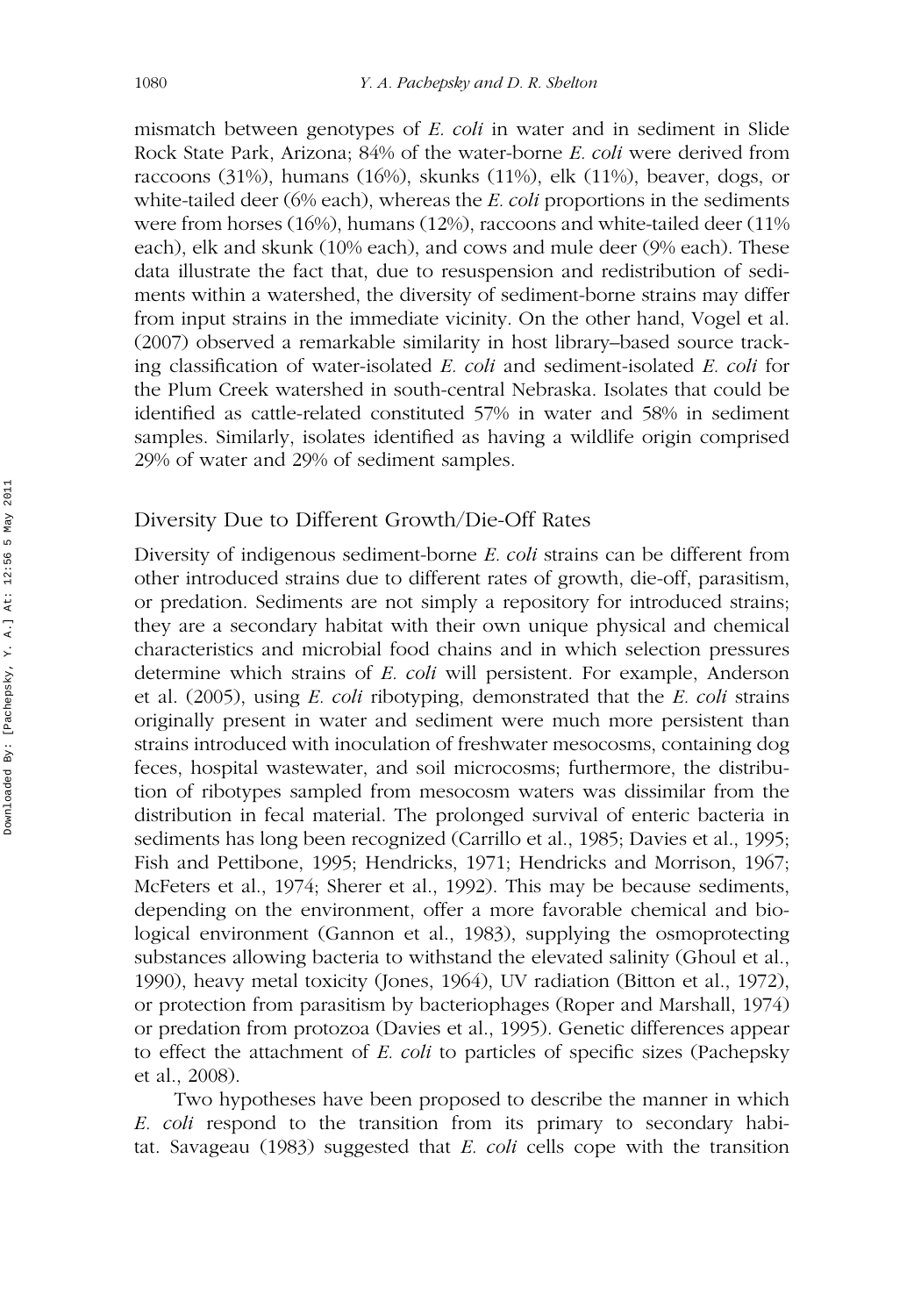by possessing a dual regulation system, where genes with products in high demand are under positive control, whereas genes with products in low demand are under negative control; the controls systems alternate depending on the specific demands imposed by the primary and secondary environments. Savageau (1983) presented numerous examples of physiological functions in enteric bacteria that are consistent with the demand theory, and it has been demonstrated that in *E. coli* some genes appear to be preferentially expressed in the aquatic environment (Espinosa-Urgel and Kolter, 1998). If *E. coli* possesses a dual regulation, this would lead to the prediction that the clonal composition of *E. coli* in host populations would reflect that in the external environment. If selection were the dominant force determining the outcome of the transition, then the assumption underlying efforts to trace the source of coliform contamination would be invalid (Gordon et al., 2002). Anderson et al. (2005) noted that, so far, typing of *E. coli* populations in primary and secondary habitats has shown substantial shifts in the dominant isolates over time, suggesting that only certain members of the population in the primary habitat remain viable in the secondary habitat.

## 4. SURVIVAL OF *E. COLI* AND FC IN SEDIMENTS

#### Survival Kinetics

A wide range of *E. coli* die-off rates have been reported in the literature. Interpretation of these data, however, is problematic because, as previously discussed, die-off rates are highly dependent on the ability of introduced strains to adapt to and persist in specific sediment habitats. In an early study, Van Donsel and Geldreich (1971) reported a 90% die-off of both FC and *Salmonella spp.* in 7 days in various sediments. By comparison, in Davies et al.'s (1995) study, 85 days was required to reach 90% die-off (or inactivation) of FC.

The common way to generalize data on FC and *E. coli* survival data in sediments is to use the exponential die-off model (Chick, 1908)

$$
\ln C = \ln C_0 - \mu t \tag{1}
$$

where C and  $C_0$  are initial and present concentration, respectively;  $\mu$  is the inactivation rate; and t is time. The inactivation rates found in the literature vary significantly. The inactivation rates of *E. coli* in inoculated sediment from lakes of the eastern United States were about 0.54  $d^{-1}$ . Jamieson et al. (2004a) reported a value of  $\mu = 0.15$  d<sup>-1</sup> in sediments of Southern Ontario creeks. A FC inactivation rate constant of  $0.07 d^{-1}$  was published for sediment from Hillsborough River, Florida (Anderson et al., 2005).

Differences in the shapes of die-off curves complicate the comparison of *E. coli* die-off rates in sediments. Equation (1) was in many cases found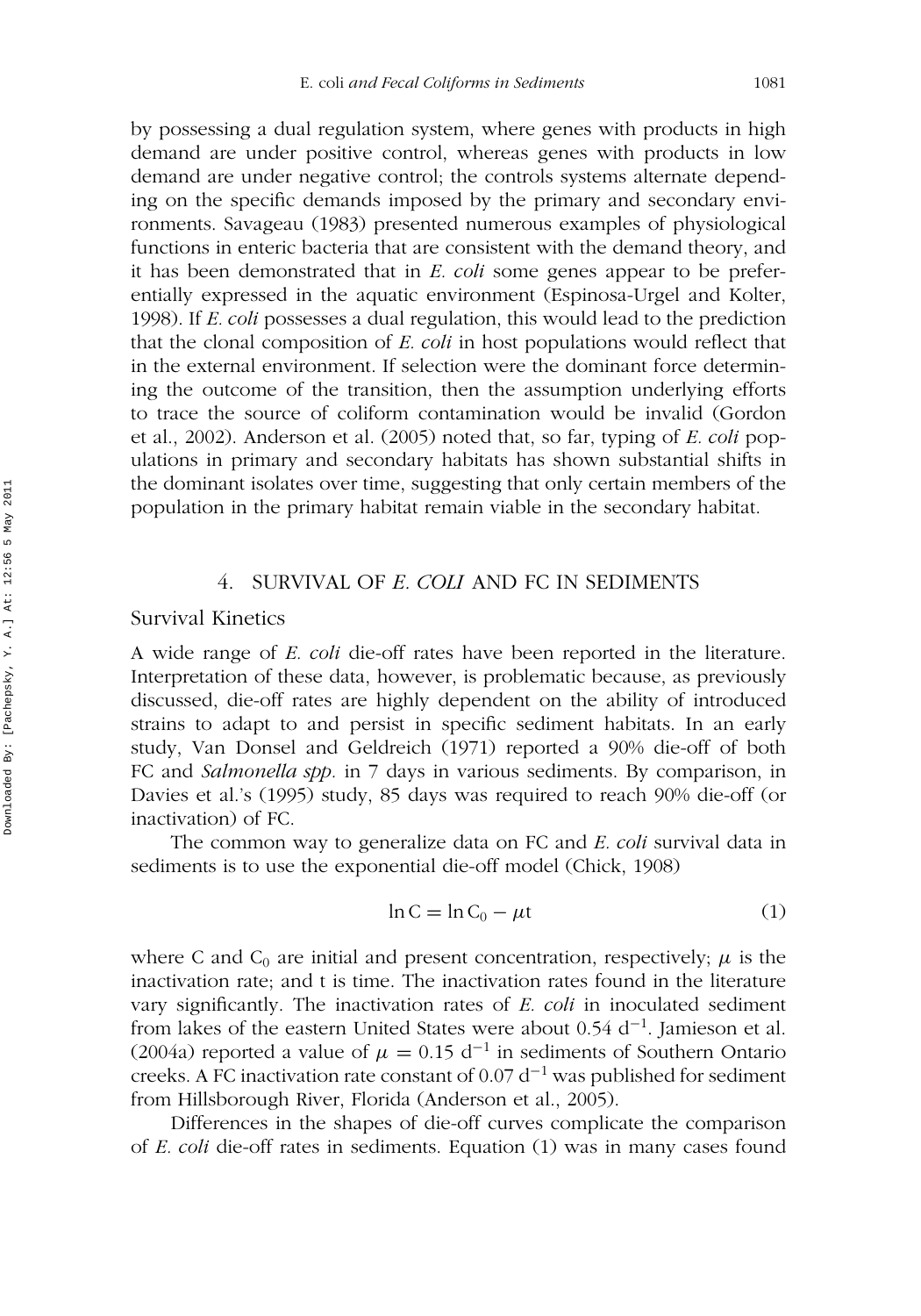

**FIGURE 4.** Observed shapes of *E. coli* and fecal coliform die-off curves. (a) Schematic representation of three survival stages observed in experiments; (b) examples of die-off curves with two survival stages present; data on *E. coli* survival in manure–sediment mixtures from Howell et al. (1996).

inadequate to simulate FC or *E. coli* die-off in sediments (e.g., Davies et al., 1995; Howell et al., 1996; Jamieson et al., 2004a). These authors attributed that to the effects of predation and growth on the overall population decrease. Several distinctly different behaviors have been observed that can be summarized in schematics of survival shown in Figure 4. The first stage (0 to  $t_1$  in Figure 4) is an adaptation period when regrowth, slow inactivation, or oscillations in the population numbers occur. The second stage  $(t_1$  to  $t_2$ in Figure 4) is the stage of the exponential inactivation when Model 2 is applicable given the time is counted from  $t_1$ . The third stage is the stage of slow inactivation or stabilization of the population at the low population level. All three stages are not necessarily represented in measured *E. coli* and FC die-off in sediments, as illustrated in Figure 4b. Neither Stage I nor Stage III have been observed at a low temperature of 4◦C, Stages I and II have been seen at the temperature of 25◦C, whereas Stages II and III have been observed at 35◦C.

The initial regrowth during Stage I has been documented by Desmarais et al. (2002) and Solo-Gabriele et al. (2000). On the other hand, Anderson et al. (2005) did not observe the growth of *E. coli* populations when introduced with dog feces or wastewater into soil in mesocosms with freshwater and sediment.

*E. coli* survival has been observed to be longer in sediments than in water (e.g., Craig et al., 2004). Coupling *E. coli* or FC inactivation data in water and sediment has led to the conclusion that inactivation rates in sediment are an order of magnitude lower than those for the water column (Anderson et al., 2005; Jamieson et al., 2004a; Mallin et al., 2007). Karim et al. (2004) reported a similar phenomenon for a constructed wetland, although the differences were smaller; the FC inactivation rates in water and in sediment were 0.51 and 0.35  $d^{-1}$ , respectively.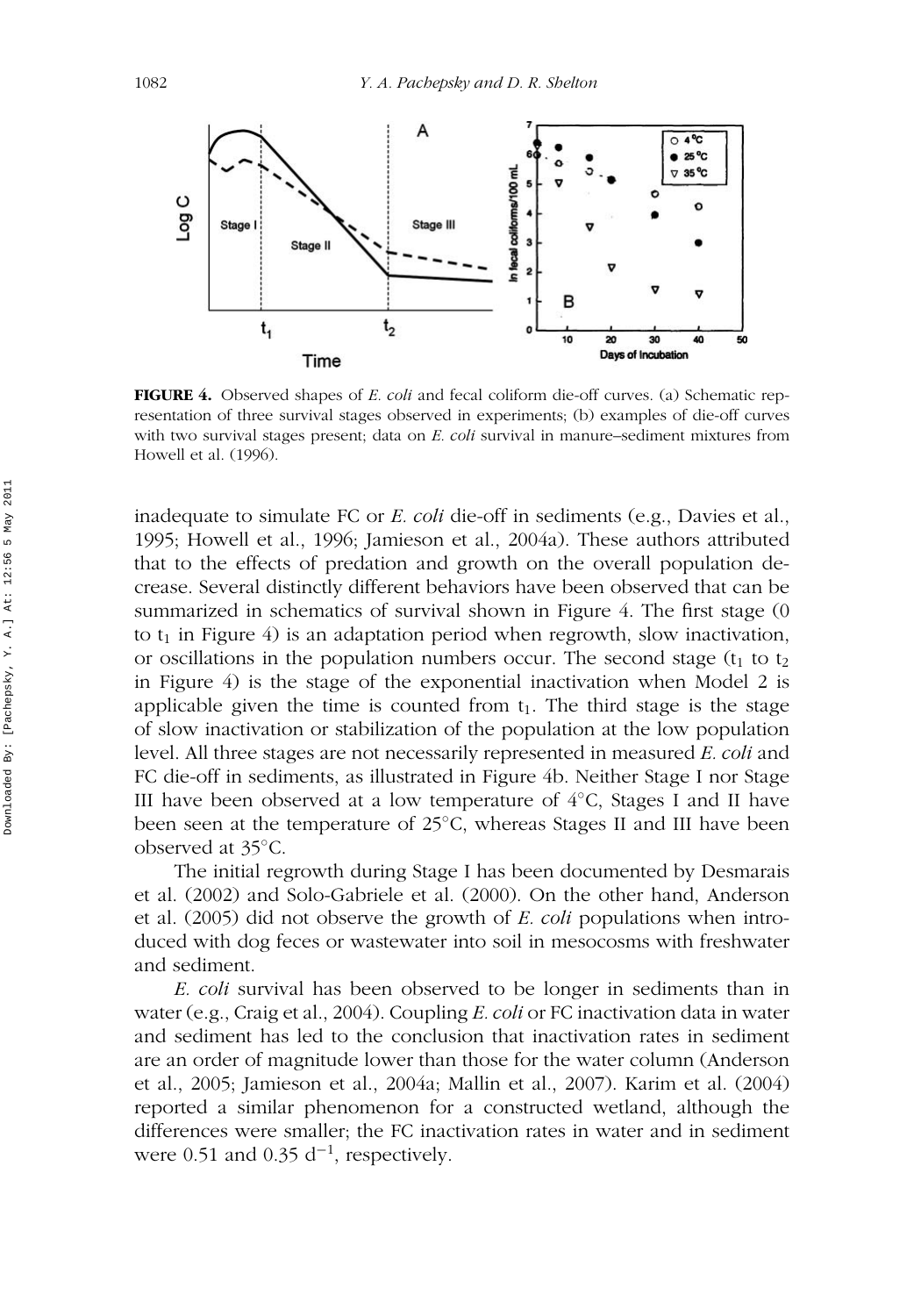## Temperature Effects

Temperature is a major factor controlling *E. coli* and FC die-off in sediment, comparable to other environmental matrices. Garzio (2009) tested the applicability of the often-used  $T_{20}$  model

$$
\mu = \mu_{20} \theta^{T-20} \tag{2}
$$

to determine the survival in sediment of *E. coli* introduced with manure. We found that Equation (2) performed very well (Figure 5) when the value  $\mu$ was found from the exponential decay part of the survival curve (Stage II in Figure 4). The parameter  $\theta$  increased as the texture become finer (i.e., the survival rate was less sensitive to temperature in the finer soil). The die-off rates at the temperature of 4◦C were very low, indicating that *E. coli* is able to survive in sediments through winter. An et al. (2002) noted that lower temperature at the bottom of deep freshwater reservoirs favored survival of *E. coli* in sediments.

#### Salinity and Pollutants

Saline water has been reported to accelerate *E. coli* and FC die-off (Anderson et al., 2005). Atwill et al. (2007) observed a trend of decreasing *E. coli* concentrations with increasing salinity and depth. On the other hand, Fries



**FIGURE 5.** Dependence of *E. coli* die-off rate  $\mu$  on temperature in flow-chamber experiments with manure-amended sediment from a Maryland creek (Garzio, 2009).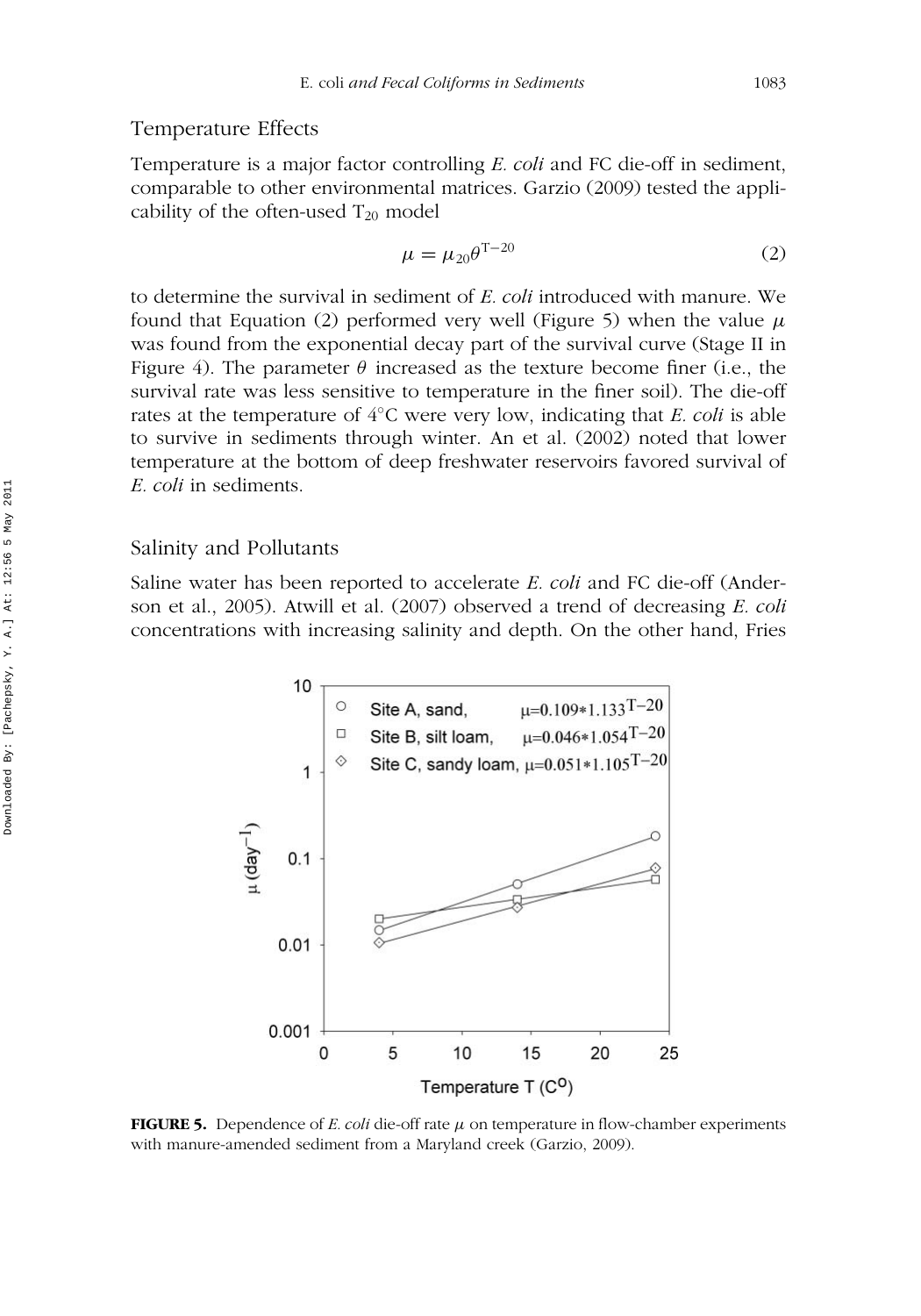et al. (2008) found a positive correlation between salinity and *E. coli* concentrations in water. However, this correlation has been interpreted as an artifact; the increased persistence of *E. coli* in sediments was deemed to be the real cause of the concentration increase.

The role of pollutants in solution and sediment in FC survival is not known. Simmons (quoted in U.S. Environmental Protection Agency, 2004) hypothesized that because *E. coli* may be consistently more pollution-tolerant than bacteriovores, restoring stream health can then encourage greater predation of *E. coli* by bacteriovores.

#### Organic Matter and Nutrients

Presence of suitable organic substrate may enhance FC survival. Survival of *E. coli* from manure slurry mixed with sediment was much longer in clay sediments than in sand and loamy sediments (Howell et al., 1996; Sherer et al., 1992); the half-life in clays was about 2 times higher than in sand and loam. Overall, data on the effect of the nutrient levels on *E. coli* survival in sediments were inconclusive. In the absence of specific information regarding nutritional status or inputs, interpretation is problematic. Banning et al. (2003) suggested that an increase in available nutrients may have little affect on *E. coli* persistence due to competition for nutrients by other microflora. In fact, Hartz et al. (2008) noted that the addition of nutrients to sand in their study did not increase the growth of *E. coli*, indicating that indigenous *E. coli* were out competed. Cahoon and Toothman (2004) did not observe significant correlations between phosphate levels and *E. coli* concentrations in North Carolina creeks, whereas sediment phosphate levels were important in controlling FC survival and growth in estuarine sediments (Rowland, 2002).

Conversely, Jeng et al. (2005) reported that storm events increased *E. coli* populations in sediment; they hypothesized that the increase was due to the availability of fresh, nutrient-rich sediments deposited onto the surface of the creek bed. Presumably, these fresh sediments provide new surfaces for colonization, thus regenerating the supply of bacteria available for suspension and redistribution during the next storm flow event (Jamieson et al., 2005a). Evanson and Ambrose (2006) observed that wetland sediment-associated *E. coli* levels remained elevated longer than wetland water after rainfalls; at one of their observation sites, sediment *E. coli* levels declined by 48% from peak levels whereas wetland water declined by 93%. They attributed this difference to nutrient inputs from wildlife, as well as the vulnerability of water-borne microbial populations to predation and UV radiation.

#### Sediment Texture

Survival studies, in general, demonstrate slower die-off of *E. coli* and FC in sediments containing larger amounts of clay and silt particles (e.g., Hoyle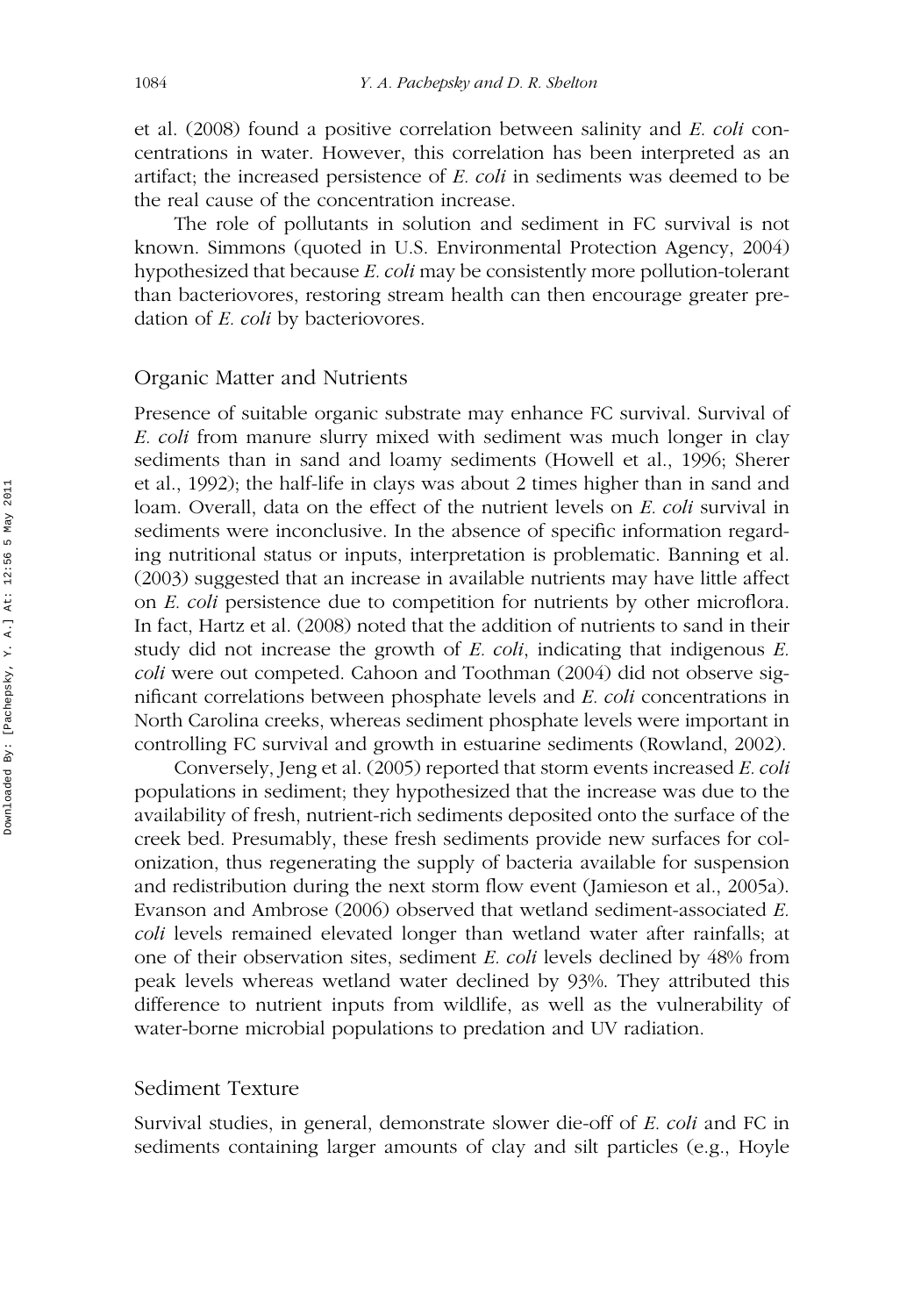et al., 1996). The better survival of *E. coli* in sediments containing at least 25% clay observed by Burton et al. (1987) was interpreted by Davies and Bavor (2000) as the result of better protection from bacterial predators. It was suggested that the location of soil bacteria in small pores, from which the predators were excluded due to their larger size, provided the bacteria with significant protection from predation (Decamp and Warren, 2000). On the other hand, direct SEM observations of bacteria in intertidal sediments (DeFlaun and Mayer, 1983) showed that bacteria inhabited shallow depressions on sand and silt grains; they were not found on grains smaller than about 10  $\mu$ m or inside smaller pores such as those on weathered feldspar grains. Three hypotheses were proposed to explain this pattern. First, unless the particle is appreciably larger than the bacterium, it will not provide protection against resuspension by fluid shear forces in a highenergy environment. Second, there will be little room for colony formation on small grains. Third, clay grains in these sediments have very smooth surfaces, with virtually no shallow depressions apparently so favored by bacteria.

The presence of smectite clay minerals appear to stimulate growth and survival of *E. coli*. Montmorillonite clay minerals have been shown to provide protection to *E. coli* from phage attack at various salinity levels, and a physical protection (Roper and Marshall, 1974). In laboratory experiments with dialysis chambers, Faust et al. (1975) observed a 40% increase in the *E. coli* survival (half-life;  $t_{50}$ ) in the estuarine water from Rhode Island river when 50 mg  $L^{-1}$  of montmorillonite was added. An increase of the montmorillonite concentration to 500 mg L<sup>-1</sup> did not further change the  $t_{50}$  in this work. Among the reasons for the effect, the authors mentioned sedimentation and flocculation may play an important role in the removal of bacteria from the water column, and that attachment of bacteria to particulates can aid in their preservation.

A sheer presence of fine solid material devoid of biota may stimulate initial *E. coli* growth. This effect was discovered by Gerba and McLeod (1976) with marine sediments. Laliberte and Grimes (1981) showed that freshwater sediments had the same effect. They observed a more than two-log increase in *E. coli* inoculum population in autoclaved sand and silty clay sediments bags submerged for three days in Lake Onalaska. Adding sterile sediment to river water caused the *E. coli* population growth, which was more pronounced with larger amount of sediment added (Desmarais et al., 2002). Growth of about 3 orders of magnitude was observed during the first day of incubations. *E. coli* populations were about an order of magnitude larger than the original populations after 4 days of incubations. Comparison of *E. coli* growth rates in two different sediments indicated that the higher organic content and a greater fraction of fines were more conducive for the initial growth observed in this work.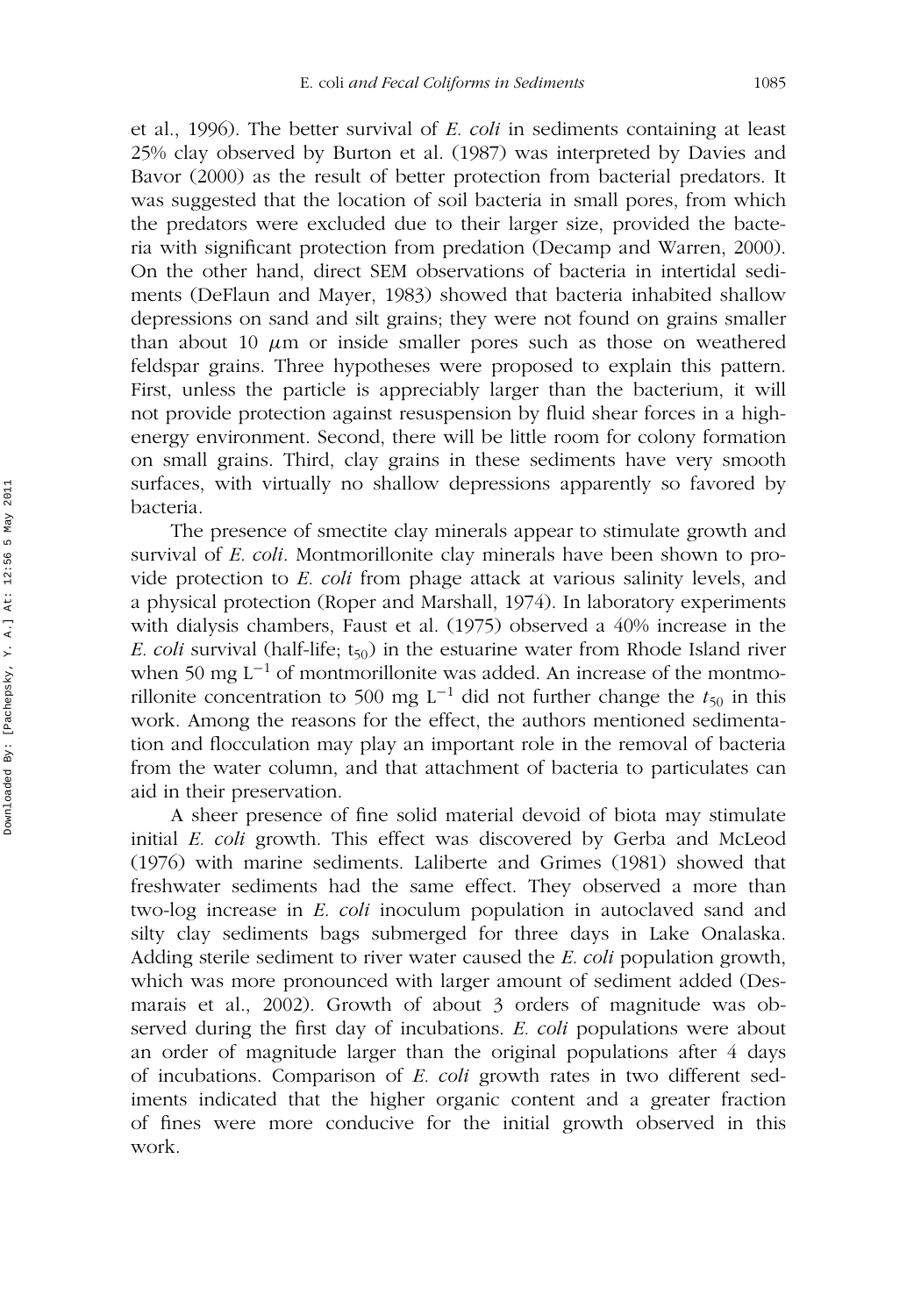#### Association of *E. coli* and FC With Particles in the Sediment Bed

The persistence of *E. coli* in sediments is strongly influenced by the ability of strains to attach to sediment particles and subsequently form biofilms. For example, Schillinger and Gannon (1985) noted that broth-grown *E. coli* cells more readily attached to sediment particles than nutrient agar-grown pure cells. Based on electron micrographs of cells, the authors suggested that the presence of fimbriae (pili) on broth-grown was responsible for enhanced attachment.

The association of *E. coli* with mineral particles apparently takes time to develop. Hartz et al. (2008) observed the tenfold increase in the number of  $E.$  *coli* cells attached to silica grains and  $CaCO<sub>3</sub>$  grains increased significantly from Day 1 to Day 4 of the incubation.

Biofilm formation can be an important factor for increased survival of bacteria in sediments. Alimova et al. (2006) demonstrated that the presence of smectite clays enhances the formation of *E. coli* biofilms; *E. coli* populations in the clay mixtures were greater than the respective populations in media without clay. Smectite-bearing clay slurries developed bacteria–clay aggregates with a substantial biofilm component within 24 hr, whereas the exclusively bacterial suspensions did not develop any observable biofilm component. The biofilm–clay aggregates varied in size from tens of micrometers to several millimeters. Banning et al. (2003) studied the interactions between *E. coli* inocula and biofilms of indigenous microorganisms introduced with ground water. *E. coli* colonized all layers of the mixed population in this study. Experiments on the development and persistence of biofilms in stream beds (Packman et al., 2002) should provide a better understanding of the role of biofilms in *E. coli* survival.

#### Diversity of *E. coli*

Survival studies by Anderson et al. (2005) have demonstrated very significant changes in *E. coli* population structures associated with sediment. Straindependent variability of *E. coli* growth and survival has been shown in soils (Topp et al., 2003). Smallbeck and Bromel (1975) showed that *E. coli* survival in sediment after reinoculation was much better than after the first inoculation.

Strain-specific *E. coli* survival may be a significant issue with regard to pathogenic *E. coli*. Very little is known so far about the prevalence of pathogenic *E. coli* strains in freshwater sediments. An intensive survey of generic and pathogenic *E. coli* at numerous sites throughout the Salinas Valley, CA watershed, conducted just prior to a major spinach-related outbreak of *E. coli* O157:H7, resulted in only one instance of *E. coli* O157:H7 detection in sediment samples (Cooley et al., 2007). The detected strain was not similar to clinical strains associated with the outbreak. The authors concluded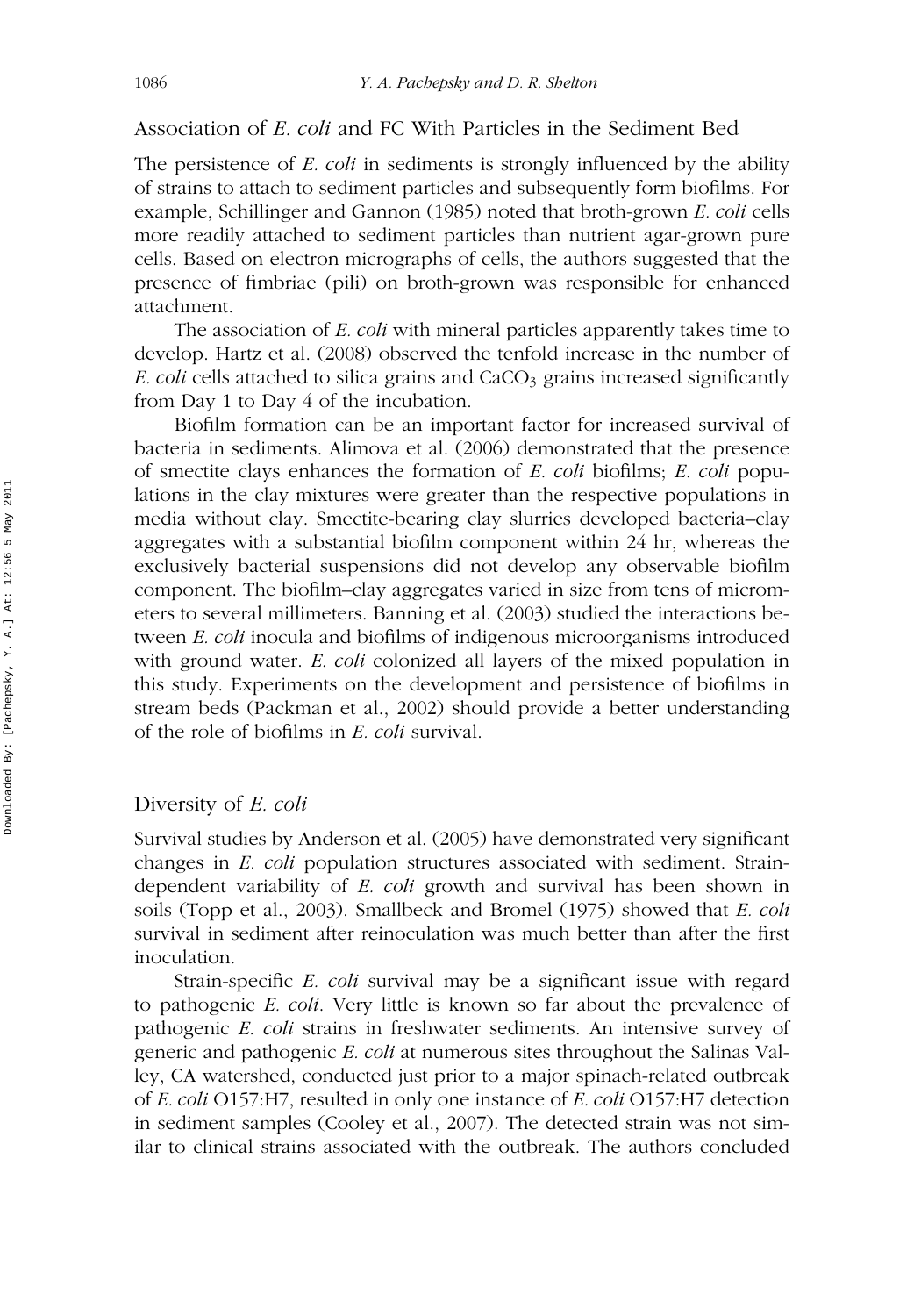that, in general, generic *E. coli* is a poor indicator of the *E. coli* O157:H7 occurrence.

#### 5. RESUSPENSION AND SETTLING OF *E. COLI* AND FC

Impact of Resuspension on Water Column

As previously described, resuspension of sediments may account for much of the measured water-borne FC and *E. coli* during or shortly after rainfall events. The concentrations of *E. coli* and FC in streams during storm events are usually 2–3 orders of magnitude higher than in the base flow conditions (e.g., Hunter et al., 1992). Mechanical disturbance of bottom sediments can cause increased *E. coli* concentrations in the overlying waters as a result of their resuspension (e.g., Lopez-Torres et al., 1987; Seyfried and Harris, 1986; Stephenson and Rychert, 1982). At least three resuspension mechanisms can act during the high flow events (Wilkinson et al., 2006). A steep-fronted wave, with wave height much greater than the preceding water depth, can effectively suck organisms from the bottom sediment and hold them in the turbulent wave front. A less steep front or falling wave can lift organisms but not draw them in the wave overrun. Finally, the steady-flow stochastic erosion of bed and bank sources, resulting from high flow turbulence, can maintain FC concentrations elevated above those encountered at lower rates of flow.

Time series of *E. coli* concentrations in stream water and discharge are not necessarily strongly correlated, and such correlations do not give a definite answer on the contribution of sediments in the bacteria budget of the stream. Gannon et al. (2005) observed a strong increase of water-borne bacterial concentration after one rainfall event, but much lower increases during subsequent events in the Oldman River Basin, Alberta, Canada. They concluded that the relatively weak correlation between discharge and *E. coli* counts (Pearson's correlation of 0.594) suggested that the peaks in *E. coli* did not originate solely within in-stream sediments.

The direct method to observe the effect of sediment resuspension on bacteria concentration in water was proposed by McDonald et al. (1982) who carried out multiple releases of water to releasing water from reservoir to a stream in North Yorkshire; water releases from reservoirs is a common water management technique (Henson et al., 2007). Experiments were conducted after rainless periods to isolate the effects of stream channel entrainment from those induced by rainfall on the land surface. They observed 1–2 orders of magnitude increase of bacteria concentration during the water release due to *E. coli* resuspension, and noted the delay between the hydrograph and bacterial response. No correlation between turbidity and FC concentration was found in this work. Creating a pulse of water to observe resuspension is referred to as *pulsed flow event* or *artificial flood*.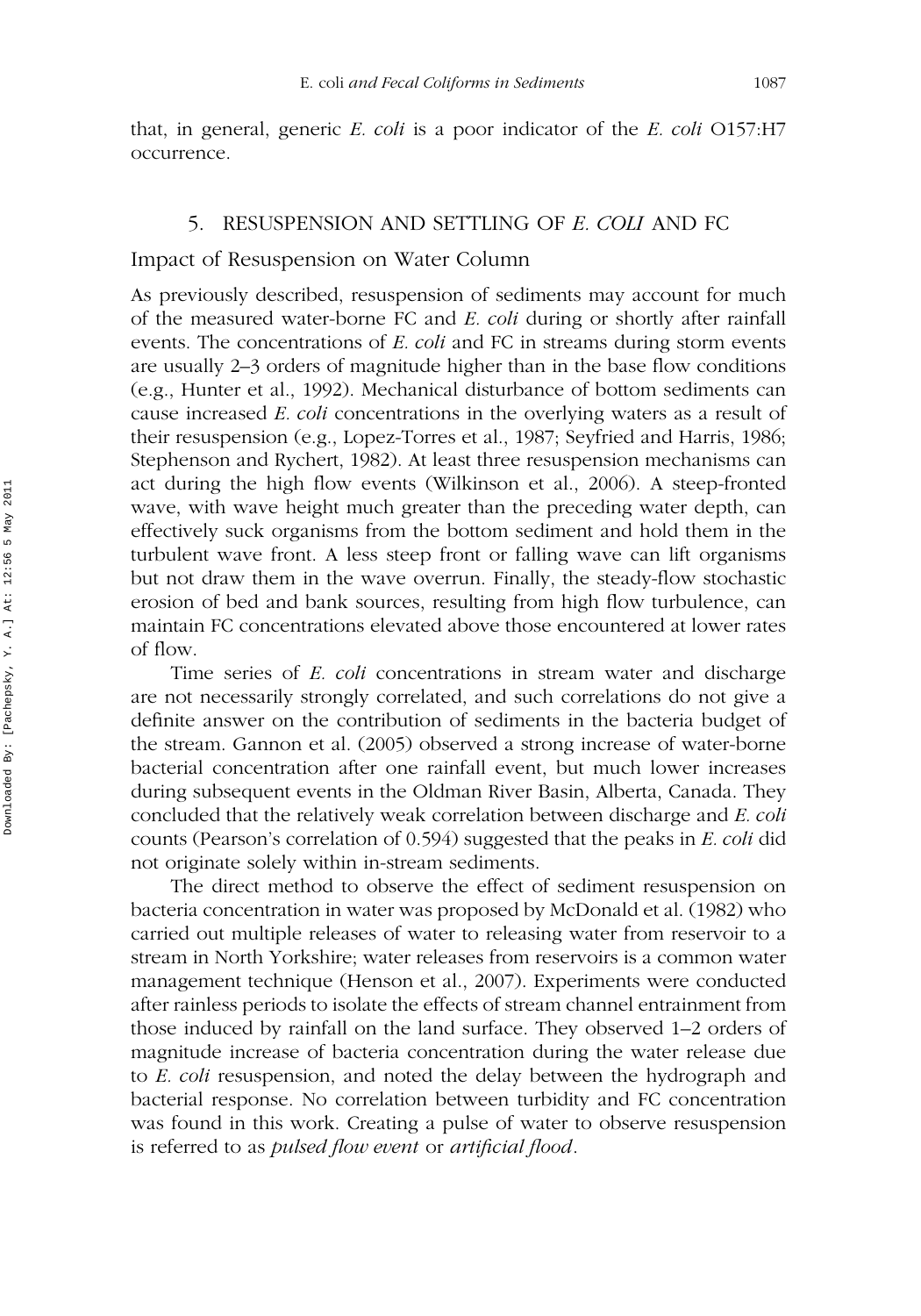Artificial flood experiments were carried out by Nagels et al. (2002) and Muirhead et al. (2004) in New Zealand. Muirhead et al. (2004) observed that *E. coli* concentrations peaked ahead of the flow peak, consistent with the entrainment of FC into the water column from underlying contaminated sediments by accelerating currents on the rising limb of the hydrograph. An increase of 2 orders of magnitude was observed during the event. *E. coli* concentrations correlated with turbidity over the flood event  $(R^2 = .92)$  and both variables. However, while the turbidity returned to base levels between each flood, the *E. coli* concentrations remained somewhat elevated. Bacterial peak concentrations and yields declined systematically through a triplicate artificial flood series in this work. By projecting this decline to the infinite number of floods the authors arrived at a total in-channel *E. coli* population of 10<sup>8</sup> CFU m<sup>-2</sup> of streambed area. An attempt to validate this estimate by direct measurements of *E. coli* in sediment was only partially successful, as only few sites (associated with cattle crossings) had areal concentrations as high as 10<sup>8</sup> CFU m<sup>-2</sup>, consistent with flood yields. Davies-Colley (2007) described storm chasing studies that showed that FC pollution in streams typically peaks well ahead of hydrograph peaks. This timing reflects bacteria being resuspended from sediments by accelerating currents rather than wash in (which arrives later).

Jamieson et al. (2005a, 2005b) seeded a section of the stream with a specific strain of *E. coli* and observed its transport downstream. The presence of the tracer bacterium within the water column was directly linked to stormflow events. *E. coli* NAR was recovered at all sampling stations during the rising limb of storm hydrographs at 225, 550, and 600 hr after the source cell was seeded. The appearance of the tracer bacterium coincided with increases in total suspended solids, indicating that the *E. coli* NAR that were being resuspended were sediment-associated; observed resuspension rates were in the order of  $10^4$  cells m<sup>-2</sup> s<sup>-1</sup>.

Observations of storm-related bacteria loading in beach areas of lakes led to the conclusion that resuspension rates are smaller than in rivers and streams. Measurements by Palmer (1988) at three Toronto waterfront beaches resulted in FC coliform loadings in the range of 0–1410 CFU  $m^{-2} s^{-1}$ .

Dramatic increases in water-borne FC and *E. coli* due to resuspension, however, is dependent on the initial microbial populations in sediment. Gary and Adams (1985) observed FC in pools in the Hash Fork watershed in Wyoming; they found that while the FC concentrations in water ranged from 0 to 5 CFU per 100 mL of water, raking pool sediments never led to increase in bacterial densities more than 2 CFU per 100 mL

#### Impact of Resuspension on Temporal and Spatial Variability

The redistribution and subsequent settling of sediments accounts, in part, for the temporal and spatial variability of FC in stream sediments. Cinotto (2005)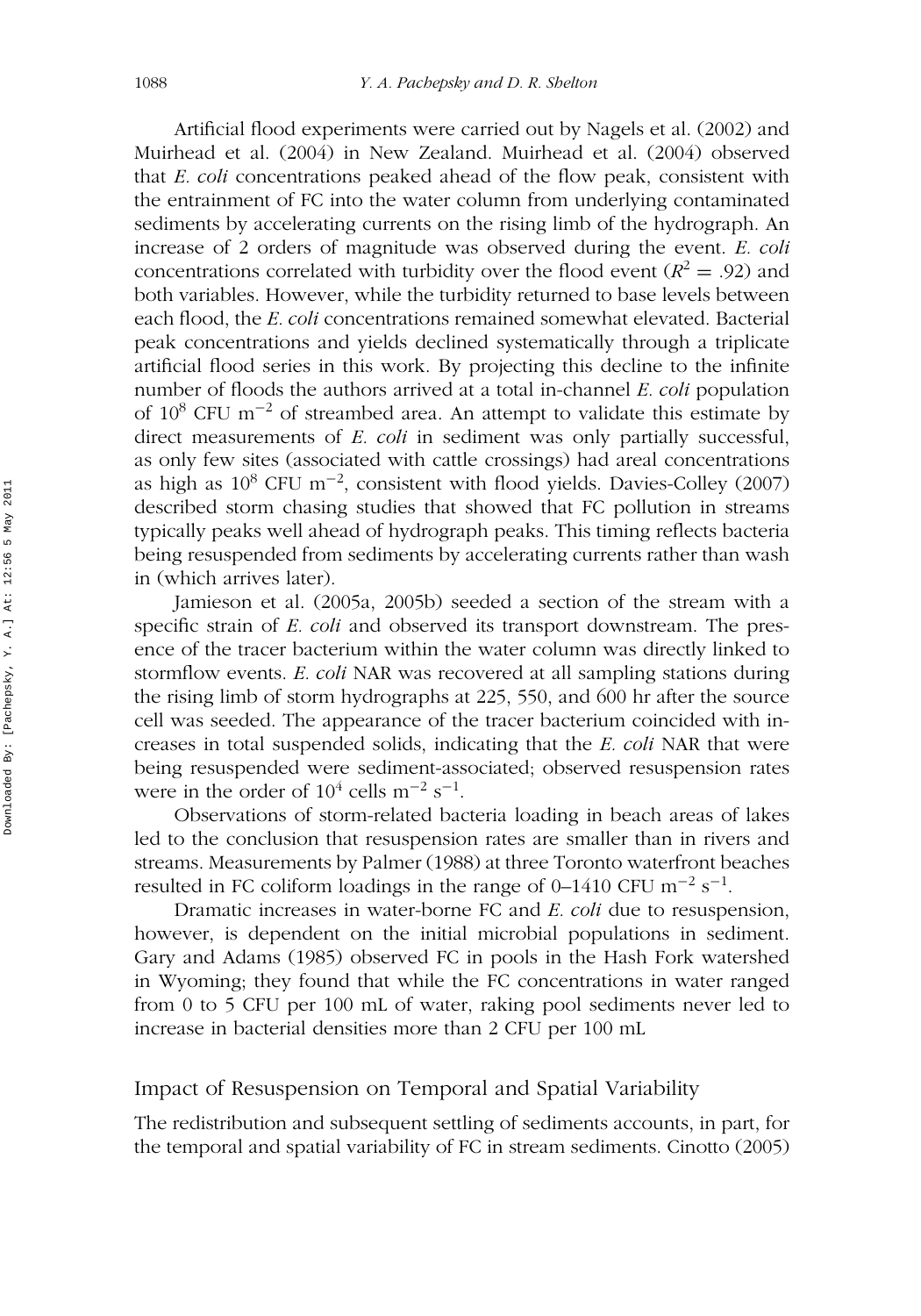monitored a stream with well-defined point sources of *E. coli* and found that, during storm flow, *E. coli* populations were similar along the entire length of the study reach: five samples from upstream, eight from the center of the reach, and seven from the downstream end of the reach. These data indicated that point sources (e.g., culverts and pipes, septic systems, wastewater treatment facilities) were not likely the origin of *E. coli* contamination during stormflow. However, the reserves of *E. coli* in sediment that can be activated by rainfall flushes may be limited. Jamieson et al. (2005b) noted that the supply of bacteria available for resuspension was depleted on the rising limb of the storm hydrograph in their experiments, although populations regenerated between storm events. A similar depletion was documented by Henson et al. (2007) at some but not all observation sites during a controlled-pulse event on a California river. McDonald et al. (1982) monitored two consecutive high-flow events and noted that there was a substantial peak of bacteria concentrations after the first but not after the second event. In experiments in New Zealand, Nagels et al. (2002) and Muirhead et al. (2004) reported that *E. coli* yields produced by the second of two consecutive high-flow events were 25% and 52% of the first event yield, respectively. Evanson and Ambrose (2006) observed a substantial increase of *E. coli* concentrations in water and sediment during two consecutive rainfalls after a long drought, but no increase after the third rainfall. They concluded that after the flush of *E. coli* from the surface layers during the first two rain events) there was insufficient time for *E. coli* regrowth, resulting in subsequent low-level flushes during later periods of rainfall.

Roper and Marshall (1974) demonstrated that FC (especially *E. coli*) can desorb from benthic sediments under conditions of reduced salinity. Because dramatic fluctuations in salinity occur in the estuarine environments, desorption has become a highly plausible explanation for why FC counts often increase after significant freshwater flow into these areas (Erkenbrecher, 1981).

#### Microbial Attachment to Suspended Sediments

It is essential to know what fraction of bacteria is attached to suspended sediment because this fraction will settle with the sediment. Two contradictory views exist with respect to the numbers of *E. coli* or FC associated with suspended sediments. A large number of researchers have reported relatively small proportions of bacteria attached to suspended solids. For example, Schillinger and Gannon (1985) reported that about 16% of suspended coliforms were attached to suspended solids in storm water from an urban drain. Atwill et al. (2007) determined that during storm flow conditions, about 90% of the total amount of bacteria in a composite water sample were associated with the water fraction and only about 10% were attached to the suspended solids. Jamieson et al. (2005b) reported a range from 20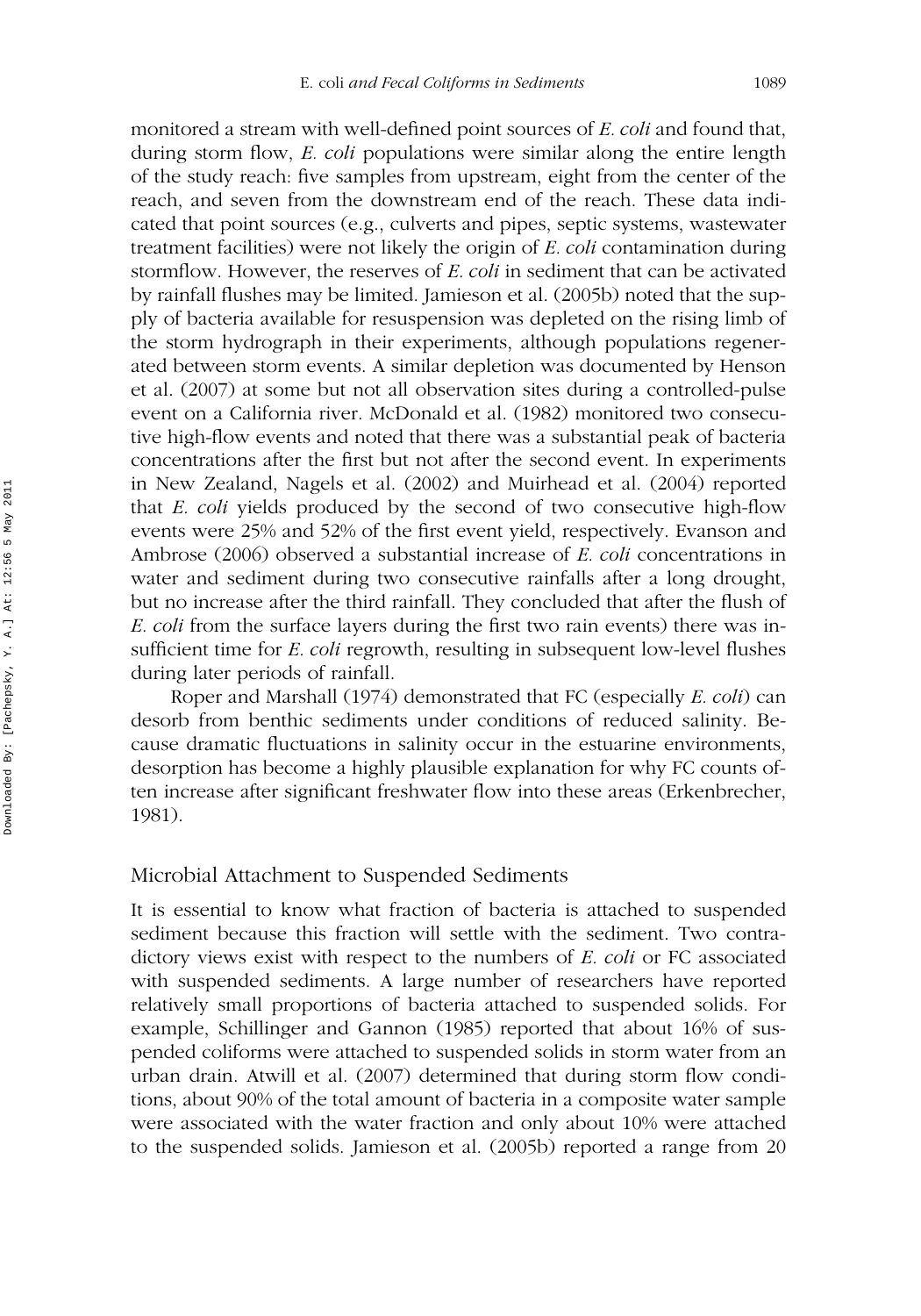to 44% of *E. coli* associated with the suspended sediment during an artificial flow event. Jeng et al. (2005) found that 20–30% of FC and *E. coli* were associated with sediment particles after a stormflow release to a lake with brackish water. However, Auer and Niehaus (1993) estimated the number of bacteria associated with suspended solids to be about 90%.

The methods used to arrive at estimates of bacterial attachment to suspended sediments may be responsible for the discrepancies observed in different studies. One way to estimate the number of bacteria associated with particles is to use filters. Gannon et al. (1983) and Schillinger and Gannon (1985) demonstrated that a significant fraction of FC in the water column were retained on 52  $\mu$ m or 30  $\mu$ m screens. Auer and Neuhaus (1993) applied the same method and used seven filters of different mesh sizes to determine the differences in bacteria attachment to particles of different sizes; FC were predominantly associated with particles in the size range 6  $\mu$ m to 10  $\mu$ m in this work. Characklis et al. (2005) suggested that free and particles bound bacteria could be separated using centrifugation. To find the appropriate regime of centrifugation, they used latex particles (10 mm mean diameter, density of 1.05  $g/cm<sup>3</sup>$ ) as a surrogate for free-phase microbes and organic particles, and glass beads  $(5-50 \text{ mm size range}, \text{ density of } 2.5 \text{ g/cm}^3)$ as a surrogate for inorganic particles (e.g., clays, silicates). Their final procedure involved spinning the samples at 1164g for 10 min followed by braking for 4 min. After applying this regime to water samples, they concluded that on average 20–35% and 30–55% of total *E. coli* cells were associated with suspended particles in background samples and in storm samples, respectively. Using the same centrifugation technique, Cizek et al. (2008) determined the percentage of solids-associated *E. coli* to be between 10 and 35% with the 95% quantiles from 0 to 70%. Sampling that was not timed to storm flow events resulted in the average percentage of bacteria associated with suspended sediment varying in the wide range from 4 to 95% in the work of Sayler et al. (1975).

The effect of concentration of suspended solids on the percentage of bacteria associated with suspended solids remains unclear. Sayler et al. (1975) did not find a significant correlation between the total suspended sediment concentration and the percentage of FC associated with the suspended solids. On the other hand, George et al. (2004) showed an approximately linear increase of the percentage of *E. coli* associated with suspended particles > 5 mm from 0 to 80% as suspended solids increased from 0 to 80 mg  $L^{-1}$ . If the preferential attachment of *E. coli* to specific textural fractions occurs in streams and lakes, correlations may exist between specific textural fraction contents and the percentage of bacteria associated with suspended solids.

Turbidity should be correlated with the *E. coli* counts in water if the majority of bacteria are associated with suspended solids, no other water quality parameters affect the association, and the microbiological analysis does not involve filtering off suspended solids with bacteria associated with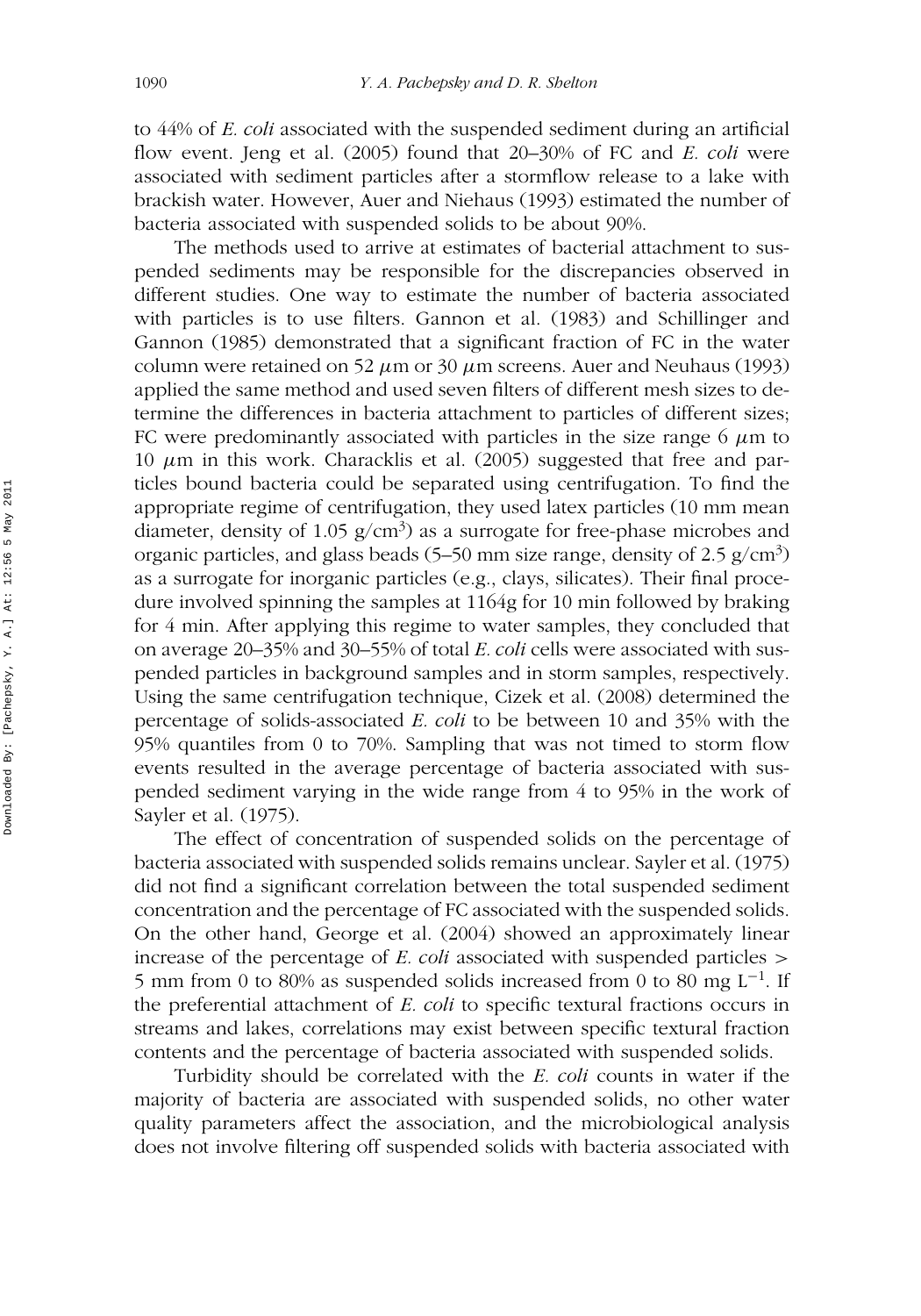them. Strong and very weak relationsips have been observed by various authors between *E. coli* concentrations and turbidity, and between *E. coli* concentrations and total suspended solids concentrations. The absence of correlation between turbidity and FC concentrations observed by Goyal et al. (1977) across a network of coastal channels was explained by the fact that in shallow water bacteria could be resuspended due to decrease in salinity whereas in deep water the actual suspension of sediment material would be required to cause a concurrent increase in the number of organisms in the water column.

Experiments on attachment of *E. coli* to soil particles bear relevance to the attachment of these bacteria to suspended sediment particles. The commonly used approximation assumes the partitioning according the linear dependence

$$
S = K_{\rm d}C \tag{3}
$$

where *S* is the amount of microorganisms associated with solid particles, count  $g^{-1}$ ; *C* is the concentration in runoff, count mL<sup>-1</sup>; and  $K_d$  is the partitioning coefficient. Partitioning of microorganisms in batch experiments is usually studied using centrifugation to separate solid and liquid particles. Duration and speed of centrifugation affects the distributions of E. coli between solids in sediment and supernatant (e.g., Ling et al., 2003). It is presently unclear whether the kinetics of attachment or the kinetics of straining of bacteria bombarded by settling soil particles is the factor affecting the solid–liquid distribution. With the long centrifugation, the attachment of bacteria to soil particles can be efficiently simulated with Equation (5) when Kd is assumed to be a function of the clay content in soil. Data of Ling et al. (2003) have been approximated (Pachepsky et al., 2006) as

$$
Kd = A \cdot CLAY^B
$$
 (4)

where CLAY is the percentage of clay particles  $\lt$  .002 mm in soil, Equation (4) was developed for 2 < CLAY < 50, and parameters  $A = 10^{-1.6 \pm 0.9}$ , and  $B = 1.98 \pm 0.7$  are the slope and the intercept of the regression in log-log coordinates. Although clay is often assumed to be the leading variable of the attachment, properties of particle surfaces may substantially modify clay effect. Guber et al. (2007) studied the attachment of *E. coli* to soil particles of different sizes and found that FC attachment to soil, silt, and clay particles having no organic matter coating was much higher than to similar sand particles, whereas the attachment to organic matter coated sand particles was comparable to the attachment to coated silt and clay particles.

Schematic subdivision of resuspended bacteria into free-floating and attached to individual solid particles may be misleading. Bacteria frequently persist in the environment in heterogeneously distributed biofilms. Very little is known about the relative stability of sediment biofilms. Pettibone et al.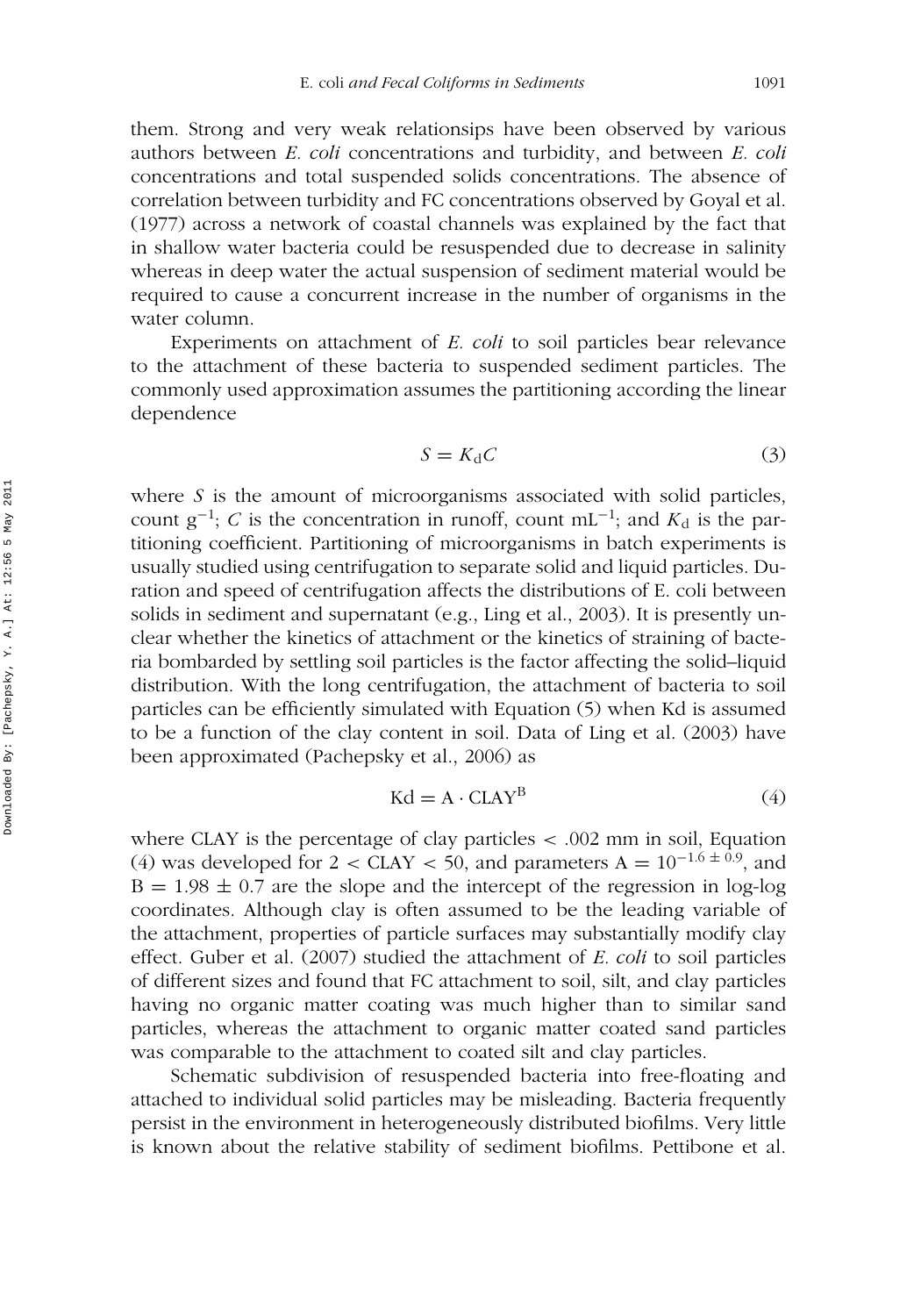(1996) observed that a few large flocculated particles accounted for most of the volume of resuspended sediment-borne FC in a study conducted with waters from the Buffalo River before and after ship passage. Particle size distribution in the upper water column was determined by automated image analysis; the median particle size class, by volume, before and after the ship passed, was 48.9–56.6  $\mu$ m and 366.5–391  $\mu$ m, respectively. Resuspension of flocculated, bacteria-laden particles affects bacteria transport and deposition as well as survival. Sediment flocs can be a dominant form of sediment transport in freshwater fluvial systems (Droppo and Ongley, 1994).

#### Settling Rates and Mechanisms

Because bacteria are small, their settling rates are extremely slow (1.6 m d−<sup>1</sup> as estimated by Cizek et al., 2008). However, settling rates of sedimentassociated bacteria are significantly higher due to the density of sediment particles (Gannon et al., 1983). In laboratory experiments, Stott et al. (2008) observed that *E. coli* settling rates were similar to the decline of turbidity induced by kaolin clay suggesting that the exchange of *E. coli* in the stream subsurface reflects that of fine sediment. Clearly, as sediments and attached bacteria settle back to the creek and stream bottoms, FC and *E. coli* concentrations in the water column will necessarily decrease (Matson et al., 1978). Gannon et al. (1983) assessed the effectiveness of storm water impoundment for removal of FC. They observed much higher percentages of bacteria attached to particles (greater than  $5 \mu m$  in size) where the river entered the impoundment as compared with sites further down the impoundment. They concluded that sedimentation was an important element in the overall FC decline in the upper end of the impoundment. Davies and Bavor (2000) directly related settling to the higher *E. coli* removal efficiency of constructed wetlands as compared with the pollution control pond. They observed that bacterial concentrations did not change while silt particles settled; they assumed that bacteria were predominantly adsorbed to clay  $(< 2 \text{ m}\mu$ ) particles and settled with them. Given that  $2 \text{ m}\mu$  is the characteristic size of *E. coli* cell per se, mechanisms other than adsorption need to be researched to explain these differences.

Estimates of settling rates for suspended *E. coli* have been obtained with several methods. Auer and Neuhaus (1993) suggested that, for bacteria associated with suspended particles, the settling rates of bacteria should be related to the size of particles they are associated with. They suggested two values of settling velocity: 2.40 m d<sup>-1</sup> for large particles (>10  $\mu$ m) and 1.17 m d<sup>-1</sup> for small particles (0.45–10  $\mu$ m). Canale et al. (1993) used the value of setting velocity of 1.38 m d<sup>-1</sup> to simulate the FC distribution in Onondaga Lake. Using similar assumptions, Jamieson et al. (2005b) arrived at the values of the settling velocity in the range from 2.6 to 25 m d<sup>-1</sup>. Cizek et al. (2008), using a centrifugation method, estimated settling velocities to be in the range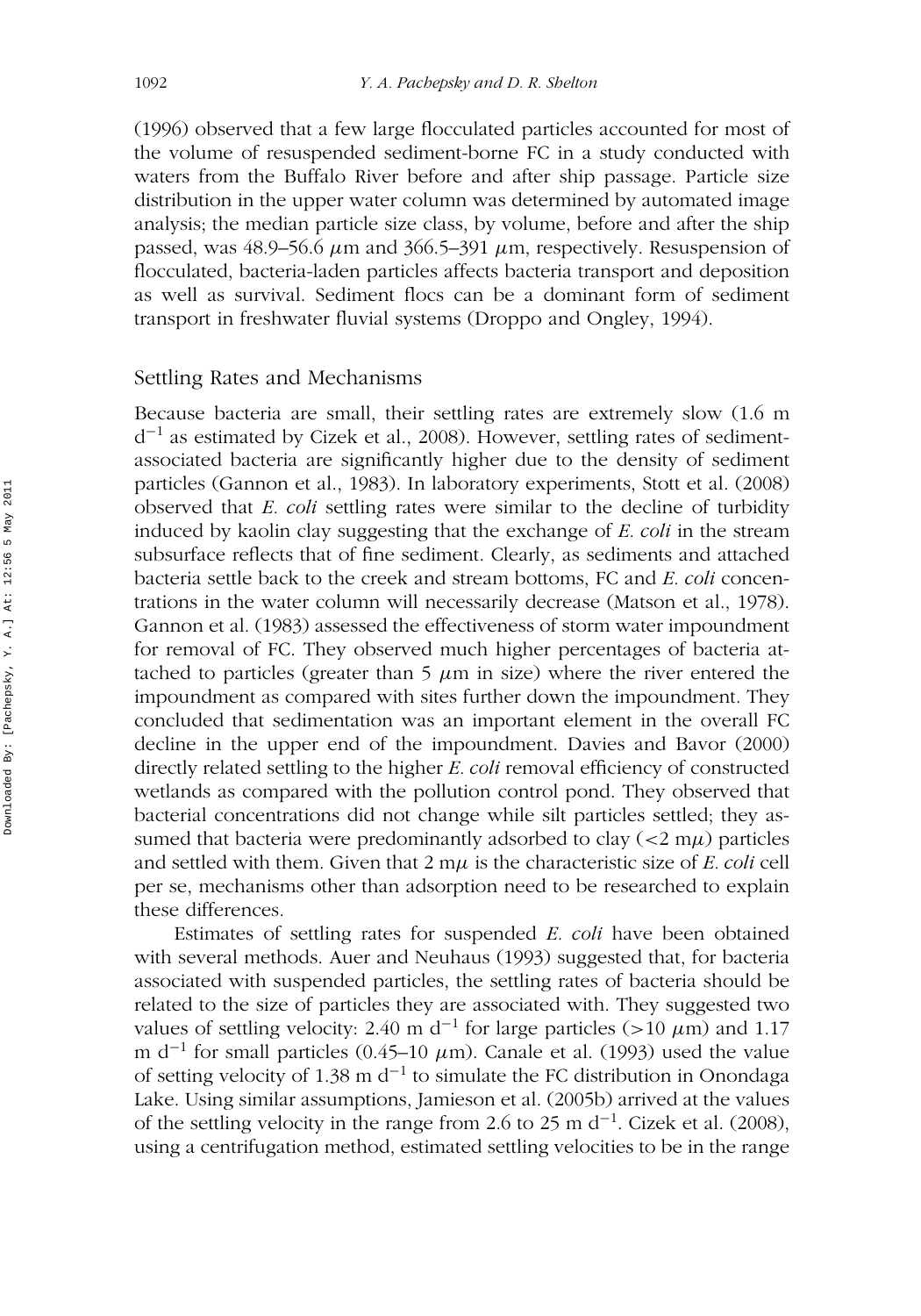4.2 m d−<sup>1</sup> to 13.1 m d−<sup>1</sup> . Jeng et al. (2005) found that *E. coli* and FC were attached predominantly to particles and computed settling velocities of 6.5 and 7.9 m d−<sup>1</sup> , respectively. Similar assumptions led Liu et al. (2006) to a settling velocity value of 5 m  $d^{-1}$ . These estimates are 0.5–1 order of magnitude larger than possible gravity-driven settling of bacteria. Disturbance by dredging, on average, doubled FC concentrations in Mississippi water (Grimes, 1975); concentrations remained above the initial value 5 days after dredging ended. This indicates that FC settling velocities can be much less than most recently reported values between 4.2 m d<sup>-1</sup> and 13.1 m d<sup>-1</sup> (Cizek et al., 2008).

The straightforward representation of settling in streams based on Stokes law (i.e., as the pure effect of the effects of viscosity and gravity) has been recently questioned (Ren and Packman, 2002; Salehin et al., 2004). Cooley et al. (2007) indicated that the hyporheic exchange (i.e., exchange through the a subsurface volume of sediment and porous space adjacent to a stream) can lead to high rates of suspended particle deposition in sediment beds, even when the suspended particles are very small and have no appreciable settling velocity. On the other hand, Jamieson et al. (2005b) remarked that the calibrated settling velocities observed in their study were 2 orders of magnitude lower than the corresponding Stokes fall velocities. They suggested that the high shear stresses occurring near the bed limited the number of particles that can actually bond to the bed without being reentrained. The rate of transfer of *E. coli* from surface water to stream gravel sediments depended strongly on the biomass of epilithic biofilms in the work of Stott et al. (2008). More needs to be learned to develop a coherent concept of settling, which is the essential process controlling pathogen and indicator bacteria in freshwater sources.

## 6. MODELING OF THE SEDIMENT EFFECTS ON FATE AND TRANSPORT OF *E. COLI* IN STREAMS AND WATER BODIES

A conceptual model of in-channel processes proposed by Matson et al. (1978) and substantiated by Yagow and Shanholtz (1998) provides a framework in which to view quantitative approaches to *E. coli* transport. Their model includes storage of bacteria in the channel sediment that achieves a relatively steady-state with respect to water column concentrations during base flow conditions. As runoff begins, discharge and velocity increase, scouring bacteria from the benthic surfaces. Water column concentrations increase from bacteria in the surface runoff and from the scoured sediment, whereas bottom sediment concentrations decrease. As soon as peak discharge occurs, bacteria concentrations in the water column decrease at a faster rate than discharge, depositing sediment further downstream, where the sediment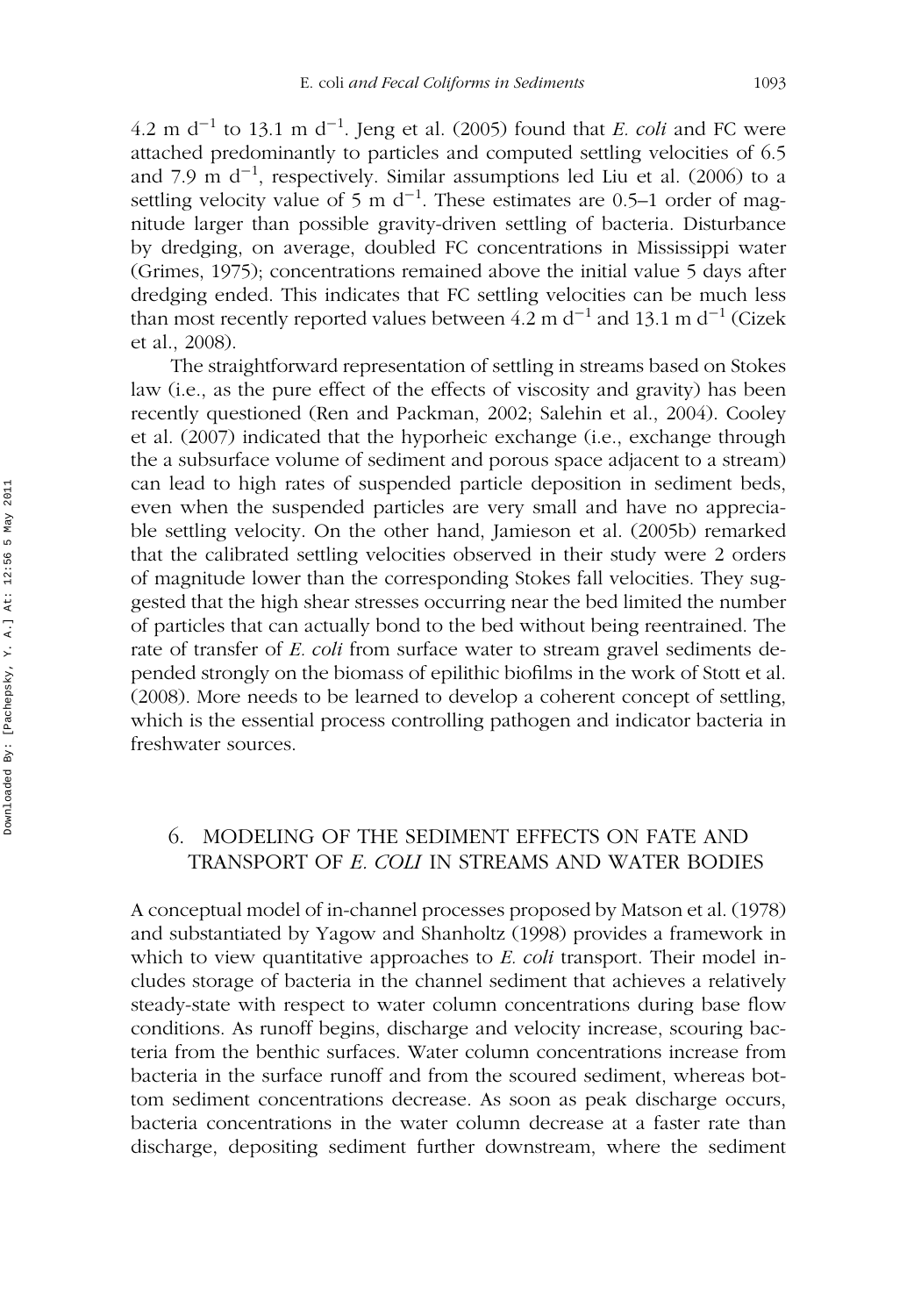

**FIGURE 6.** Processes that have been considered in stream *E. coli* fate and transport modeling. Yellow rods are symbols for bacteria, brown circles are symbols for sediment particles.

concentrations increase and water column concentrations decrease to approximately background levels.

Processes that have been considered in describing *E. coli* fate and transport models are depicted in Figure 6. Resuspension and settling, die-off, attachment, and detachment affect concentrations of free-floating bacteria and concentrations of bacteria in sediment. Influx with runoff and from the neighboring stream sections has been considered for free-floating and sediment-attached microorganisms. Similarly, bacteria can leave a section of stream either as free-floating or attached.

Modeling *E. coli* fate and transport in the Charles River, Massachusetts, without including resuspension and settling mechanisms, successfully captured spatial trends but appeared to be incapable of explaining changes in *E. coli* concentrations in water during and after rainfall events (Hellweger and Masopust, 2008). McCorquodale et al. (2004) simulated *E*. coli fate and transport following storm water discharges in the coastal Lake Pontchartrain, Louisiana, and included in the model the description of settling, but not resuspension. They assumed that a constant fraction of total bacteria count is attached to suspended solids and this fraction settles at a constant rate. The authors indicated that the possibility of resuspension of these bacteria due to waves, currents, or swimming activity was a concern that had not been addressed in the model. Dortch et al. (2008) modeled concentrations of FC bacteria in the same lake without consideration of bacteria release from sediment and concluded that there must have been other source loadings into the lake that were not accounted for in the model.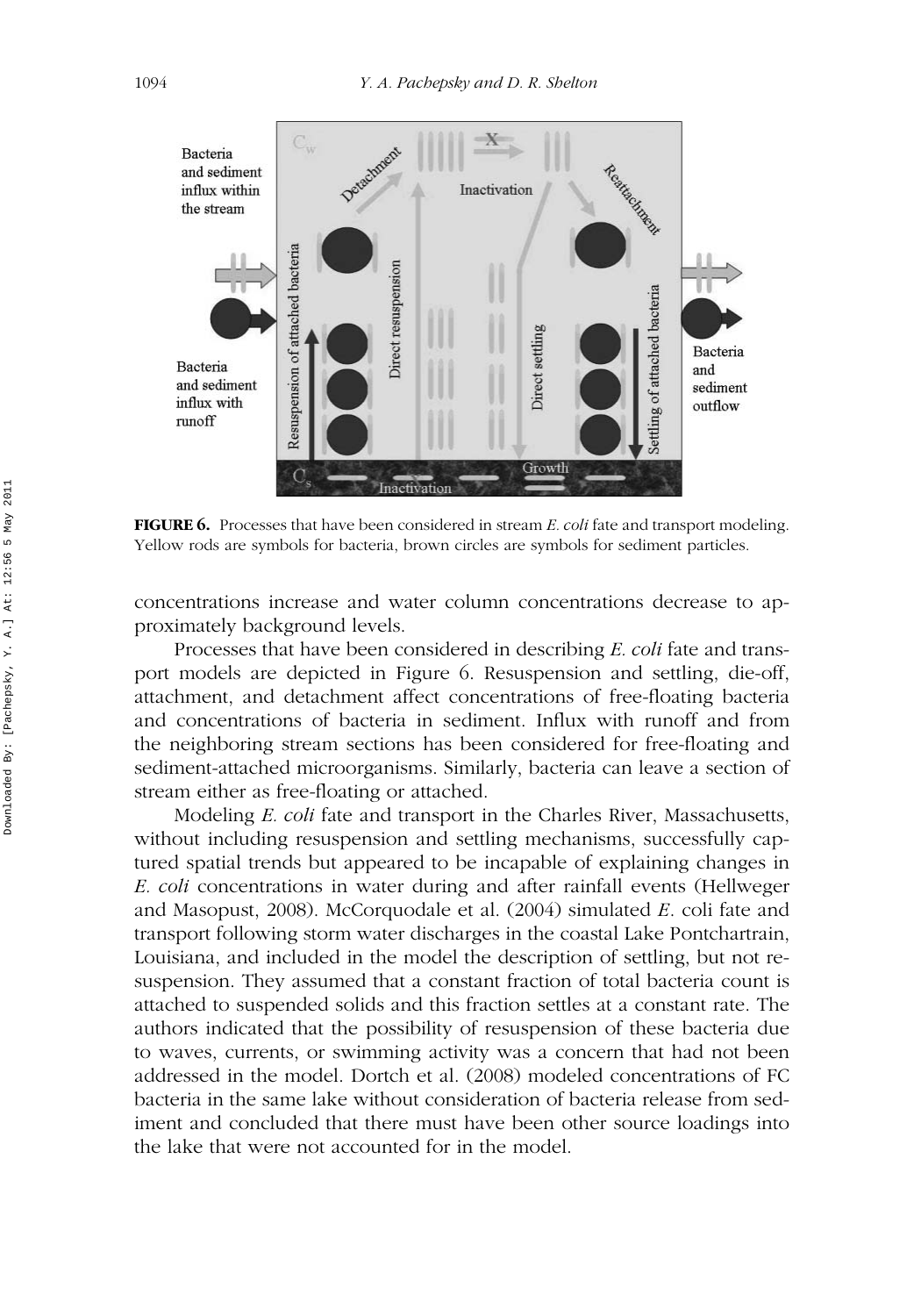Other models simulated resuspension and settling at various levels of complexity. Earlier models did not distinguish between transport of freefloating and sediment-associated bacteria. Wilkinson et al. (1995) simulated an artificial high flow event and proposed to partition the sediment bacteria storage into a number of substorages. Which substorages are undergoing resuspension and which are enriched by settling is determined from the present flow rate, maximum observed flow rate, and minimum observed flow rate. The resuspension rates for a given time interval  $\Delta t$  are equal to the number of resuspension storages multiplied by the organism contents in these storages and the washout fraction parameter. Settling occurs at a rate proportional to total concentration. The total settled amount is equally distributed between substorages that are enriched by settling at the present flow rate. The transport was simulated as the joint effect of convection and dispersion, the latter attributed to the existence of mixing zones with the stream.

Tian et al. (2002) simulated *E. coli* fate and transport at the watershed scale. The authors did not distinguish between free-floating and sedimentassociated *E. coli* and defined a threshold flow rate value that separated the depositional and the resuspension flow regimes. The fraction of deposited *E. coli* grew as the flow rate was below the threshold and approached zero. The resuspension rate was proportional to the concentration of *E. coli* in the sediment and, the proportionality coefficient nonlinearly grew as the flow rate increased.

Steets and Holden (2003) simulated the fate of runoff-associated FC through a coastal lagoon in California. They used a single value of FC concentration in water and relied on the description of deposition as a function of flow rate and total suspended solids. The authors assumed that about 90% of suspended FC cells were associated with suspended sediment and used the settling velocity for fine-grained sediments to estimate the deposition of FC. The estimate of resuspension rate was made by assuming the sediment erosion rate and the depth of erodable sediment of 0.05 m for a storm event. Steets and Holden (2003) addressed the question of redistribution of settled bacteria assuming that the fraction of FC that are particle-associated become concentrated in the sediment, beginning at the sediment–water interface. Specifically, they assumed that all particle-associated FC enter the sediment via a Stoke's Law process where they become immediately concentrated in proportion to the ratio of sediment bulk density to total suspended solids in the water column. No die-off for bacteria in sediment was assumed, but a removal was suggested based on the constant thickness of the sediment layer where the resuspendable FC reside.

Collins and Rutherford (2004) simulated *E. coli* watershed-wide fate and transport in the Northern New Zealand. They suggested that the resuspension rate should be simulated as a power function of the mean daily flow rate, and the deposition rate could also be estimated as the power function of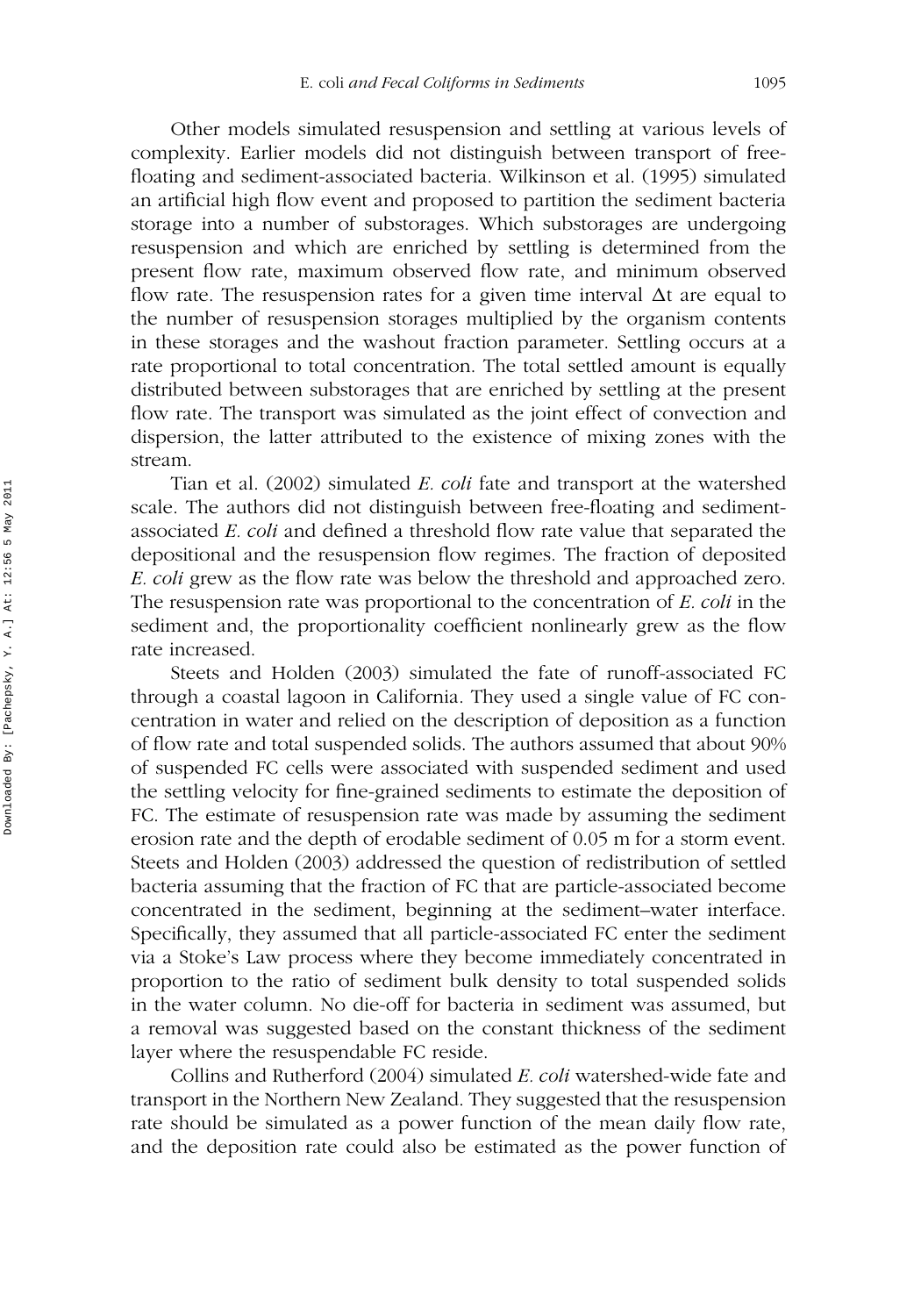that rate with the negative exponent. With this approach, a threshold value of the flow should be used at which no deposition would occur.

In a thoughtful review, Jamieson et al. (2004b) noted that to date no attempt has been made to assess the movement of microorganisms by directly modeling the sediment particles to which they are attached. The pattern and magnitude of bacteria resuspension and deposition in streams should be related to the sediment particles to which they are attached. This has been addressed in models developed recently. Bai and Lung (2005) simulated the artificial high flow events, and, following the suggestion of Chapra (1997), modeled the partitioning of bacteria between water and suspended sediment as the result of the linear reversible adsorption according to Equation (3). Transport of both sediment and free-floating bacteria was simulated as convective dispersion. The settling of free-floating bacteria was neglected. The resuspension of bacteria from the bottom sediments and the deposition of sediment with bacteria attached were defined by two values of the bottom shear stress. The deposition was simulated if the bottom shear stress was lower than the critical shear stress for deposition. The resuspension was simulated if the bottom shear stress is higher than the critical shear stress for resuspension. Yang et al. (2008) suggested that partitioning of sediment into cohesive and non-cohesive groups may further improve simulation results.

Jamieson et al. (2005b) also considered the transport of free-floating and sediment attached bacteria separately when simulating the injection of sediment associated *E. coli* during the artificial high flow event. Unlike the previous authors, they assumed the adsorption of *E. coli* to the sediment to be assumed to be irreversible. Transport of both sediment and bacteria was simulated as the joint effect of convection and dispersion, assuming that settling of sediment-associated *E. coli* occurred with the rate proportional to the depth of water, and that the free-floating *E. coli* had a negligible settling velocity.

Modeling of bacteria resuspension and settling is hampered by substantial uncertainties in parameters. The majority of authors, with the exception of Steets and Holden (2003), have agreed that after being resuspended bacteria remain predominantly free floating. In such a case, distinguishing between the models for *E. coli* attachment to suspended solids may be difficult given the accuracy of available experimental data and multiplicity of possible mechanisms of *E. coli* attachment to solid surfaces (Guber et al., 2005).

Another uncertainty in modeling is related to the value of the critical shear stress at the bottom above which sediment becomes resuspended and sediment bacteria enter flowing water. Values of the critical stress proposed by different authors vary substantially (e.g., 1.7 N m−<sup>2</sup> [Jamieson et al. 2005a], 0.4 N m<sup>-2</sup> [Bai and Lung, 2005], 0.02–0.1 nm<sup>-2</sup> [Steets and Holden, 2003]).

Lack of robust methods to predict sediment transport and lack of information with respect to the partitioning of bacteria between water and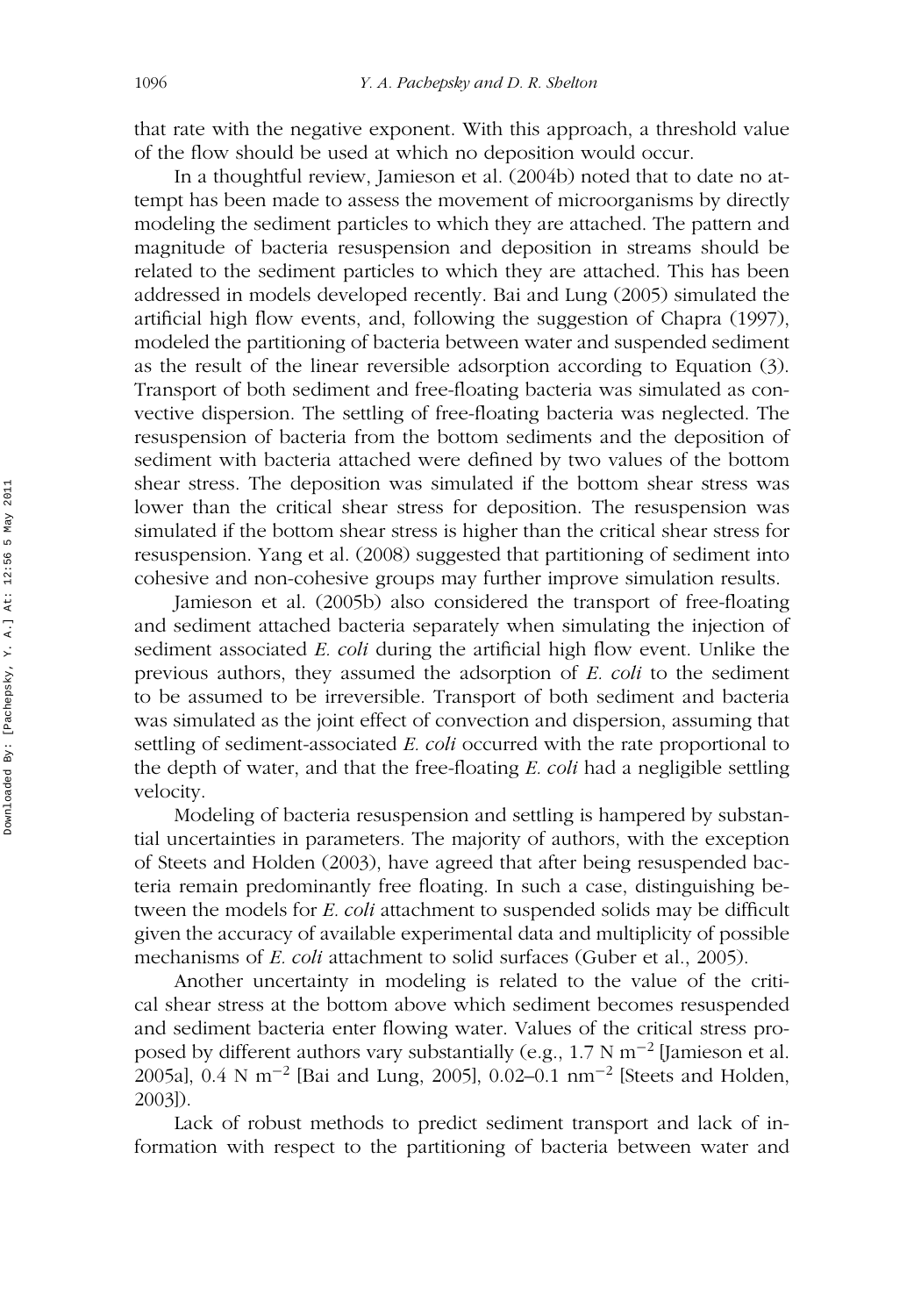sediment have been also mentioned as the impediment for explicit modeling differences in transport of free-floating and adsorbed bacteria separately (Jamieson et al., 2004b). None of the existing models quantifies *E. coli* exchange between water and sediment in the absence of sediment resuspension; the rate and impact of this process remain essentially unknown. No tested submodel of *E. coli* persistence in sediment has been proposed to date.

## 7. IMPLICATIONS FOR MANAGEMENT OF MICROBIOLOGICAL WATER QUALITY

The presence of bottom sediments containing large, unquantified reservoirs of fecal pollution indicator bacteria introduces substantial uncertainty in detection, monitoring, and control of microbiological water quality and stream impairment. Cinotto (2005) used data from two years of exhaustive monitoring of water and sediment to conclude that the bacteria concentrations observed during stormflow events probably result from remobilized sessile bacteria stored within fluvial sediments. In this case, these bacteria should not be considered indicators of current fecal contamination. Meays et al. (2006) arrived to similar conclusions based on data from three streams that were sampled for *E. coli* each 15 min for 24 hr at three different days.

## Microbiological Monitoring of Sediments

There are no established methods for the microbiological monitoring of sediments. Unless the sediment is reworked by surf, bacteria can be resuspended only from the first centimeter of sediment. Therefore, sampling this particular thin skin layer of sediment appears to be of upmost importance. Large *E. coli* populations in sediment may enhance the feasibility and ease of the direct determination of sediment-bound pathogens by molecular biologic techniques (i.e., techniques based on the analysis of the nucleic acid content [DNA and RNA] of pathogens [Toze, 1999]). Chawla et al. (2003) and Rose et al. (2003) demonstrated successful recovery and amplification of *E. coli* DNA from the river sediment. Ongoing research on the improvement of the extraction methods (chemical dispersion, sonication, or homogenization) should result in further advances. Another aspect of sediment analysis for *E. coli* has been addressed by Fish and Pettibone (1995), who demonstrated that enumeration of *E. coli* sediments using plate methods were essentially equivalent to direct count; therefore, growth-dependent methods of enumeration may be an accurate and economical practice to use in evaluating densities of enteric bacteria in sediment. A similar conclusion was reached by Bogosian et al. (1996) in experiments with river water and soil. This observation may not hold, however, for the survival experiments. Hood and Ness (1982) observed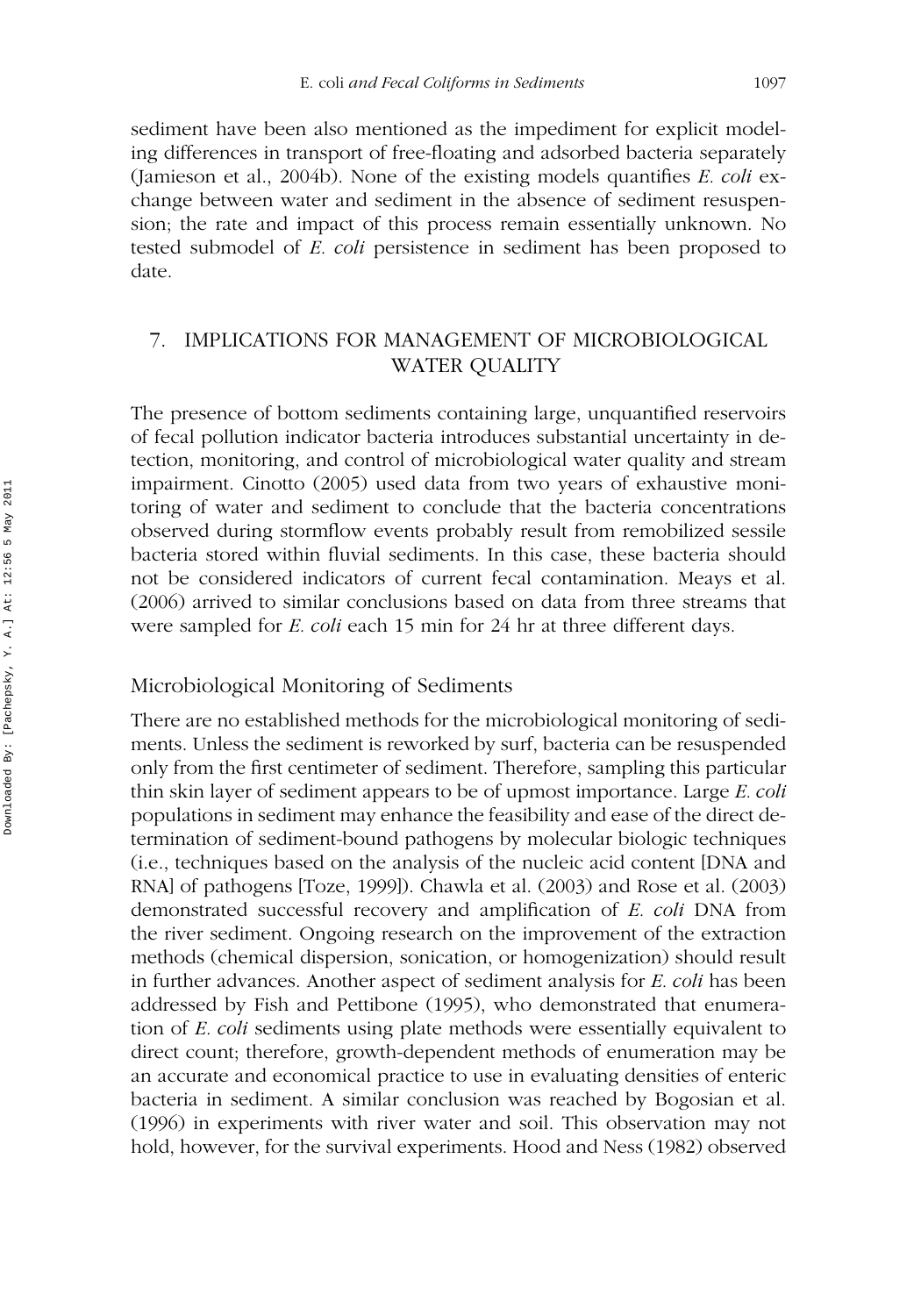in experiments on survival of *E. coli* in estuarine sediments that although *E. coli* most probable numbers were statistically the same as the viable counts, the direct counts were much higher. All attempts to resuscitate the intact *E. coli* cells by using lactose enrichment failed in this work.

Sandbag samplers (Nix and Merry, 1990) have shown promise as a means of evaluating indicator bacteria storage in sediments. Sandbag samplers rely on the ability of bacteria to attach to surfaces and use the larger sediment-associated bacteria populations instead of the more commonly used free-floating bacteria populations. Cinotto (2005) reported that *E. coli* concentrations observed in the sandbag samplers, after 1 week in place, were similar to those found within natural sediments collected concurrently.

#### Sediment Bacteria and Microbial Source Tracking

The presence of *E. coli* bacteria populations in sediment substantially complicates attempts at microbial source tracking. Differences in survival rates between different strains conflicts with the underlying assumption of microbial source tracking that all characterized strains in the collection libraries have comparable survival rates (Anderson et al., 2005). The results of Gordon et al. (2002) suggest there are strains of *E. coli* that are better adapted to conditions found in the external environment compared to strains isolated from the gastrointestinal habitat. Further, the finding that the numerically dominant clones and clonal diversity in secondary habitats can differ substantially from those found in the source populations will confound efforts to identify the sources of fecal pollution in the environment. Therefore, comparisons of sediment samples in which significant differences were not found must be interpreted cautiously (i.e., real differences in persistence may exist that were not detected in these experiments). Differences in survival of indigenous and introduced *E. coli* strains in stream sediments have been demonstrated by Anderson et al. (2005). More work is needed to define the role of sediments in the interpretation of source tracking data.

#### Wetlands and Flow Control Structures

The effect of wetlands on bacterial sediment storage needs to be further evaluated. Byannapali et al. (2003) compared *E. coli* levels in streams of different orders in delineated wetlands and concluded that extensive ditching of the wetlands had increased the stream order of Dunes Creek and altered drainage patterns, which presumably increased potential inputs to and subsequent *E. coli* loadings in the creek. The efficiency of constructed wetlands was directly related to the reduction of suspended particles in the work of Stenström and Carlander (2001). The authors indicated that resuspension should be prevented in order not reintroduce bacteria into the water.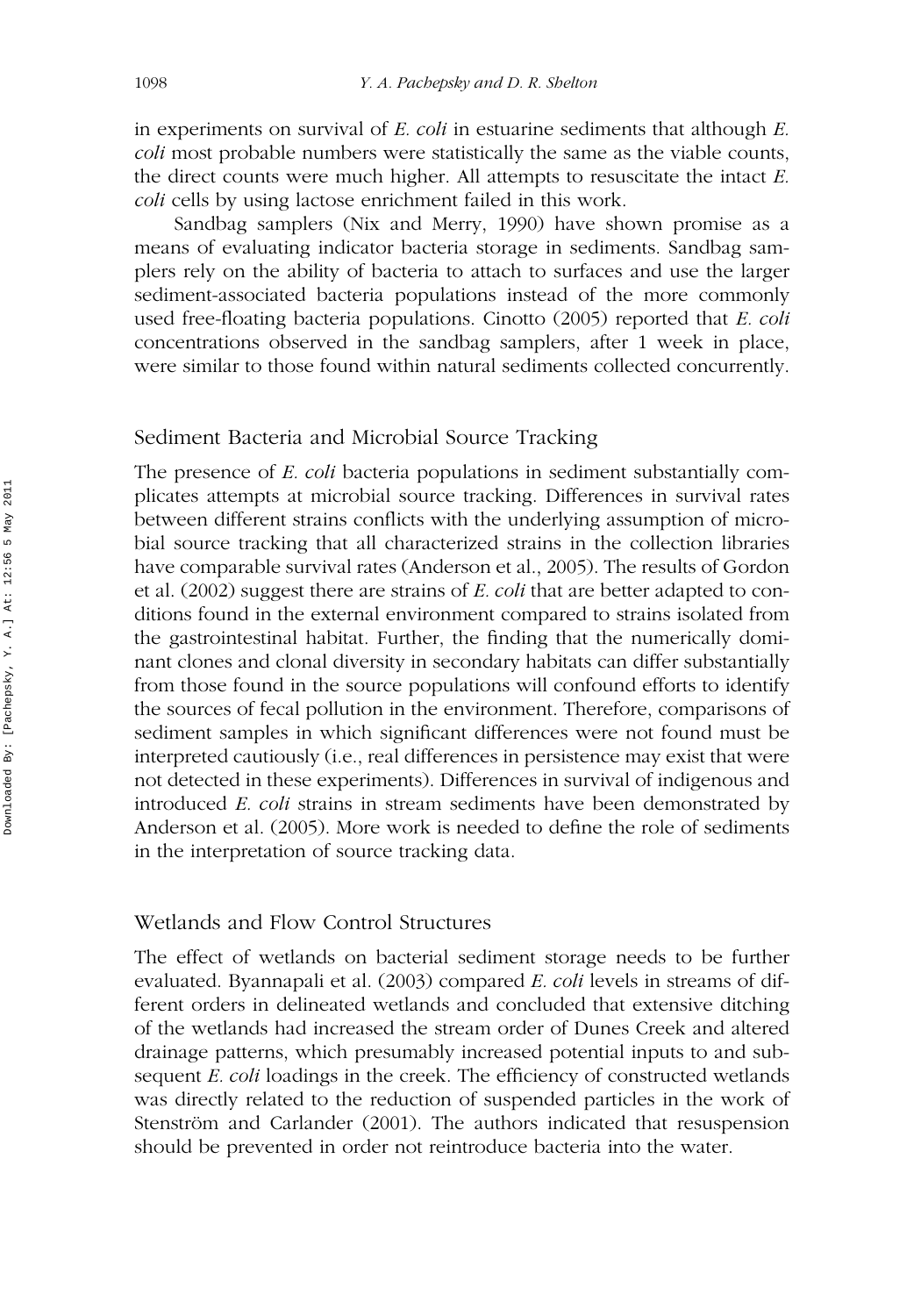Flow control structures demonstrate the strong effect of bacteria accumulation in sediments. Cinotto (2005) documented the effect of a large (20 feet high) dam on *E. coli* concentrations. The capacity of the larger dam to impede flows, combined with nutrients entering the reach, resulted in increased biologic activity throughout the impoundment area. Within this larger impoundment, and *E. coli* bacteria populations were observed to increase sharply as flow approached the dam crest. All bacteria levels were then observed to drop to background levels, in the water column and fluvial sediment, immediately downstream from the dam crest.

The practice of aquifer storage and recovery (ASR), which involves the injection of surface water into an aquifer, can create an environment which allows the rapid growth of indigenous and/or introduced bacteria in the aquifer, particularly when the injected water is high in nutrients (Pavelic et al., 2007). ASR provides a means of storing reclaimed wastewaters prior to reuse for purposes such as irrigation. During an ASR pilot project in South Australia using treated sewage effluent, bacterial growth during injection resulted in biofilm formation within the aquifer matrix immediately surrounding the injection well (Rinck-Pfeiffer et al., 2000).

#### Best Management Practices

Evaluation of best management practices should factor in the effect of sediments on microbiological water quality. Agouridis et al. (2005) analyzed the case where streams impacted by grazing, or by greatly reduced sediment loading due to BMPs, may become unstable resulting in erosion. The creation of a bacterial reservoir may then occur as a result of the inability of unstable streams to transport sediment though the watershed. A significant reduction in peak flow associated with selective structural BMPs may also increase stream bed depositional processes depending on the sediment transport capacity of the stream. Removal of riparian vegetation can increase temperature of water and sediment and facilitate FC and *E. coli* bacteria growth and survival. Controlling the input of *E. coli*–bearing sediments to the Bay Maumee State Park, Ohio, was advocated after an extensive survey (Toledo Metropolitan, 2003).

Most of water conservation measures have the potential to decrease the sediment storage of pathogenic and indicator colilforms. Reduction of nutrient loads from agricultural and urban areas can decrease aquatic growth within impoundment areas, thereby reducing the potential for bacterial regrowth. Restoration of wetland and riparian zones may allow for infiltration of surface water runoff, thereby filtering out most bacteria by way of bank filtration. Implementing storm water runoff structures that promote infiltration and do not allow direct input of storm water from urban areas to enter the steam may reduce bacteria levels by means of sediment filtration. Reducing streambank and streambed erosion may reduce bacteria concentrations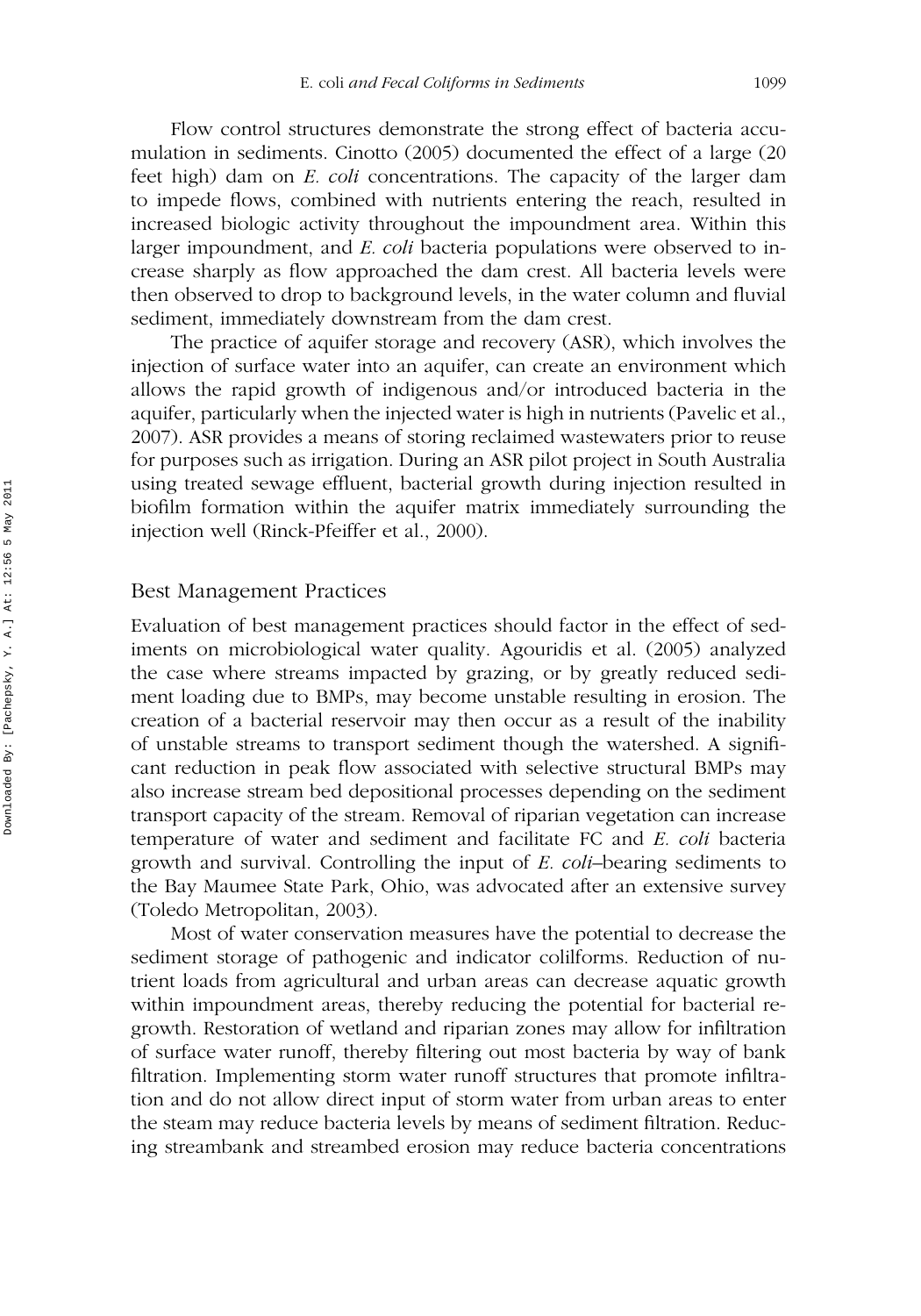during storm flows by minimizing the amount of sessile bacteria washed into the stream as the streambank and streambed are eroded. The explicit recognition of the importance of the sediment as the pathogen bacteria reservoir makes imperative the development of treatments specifically aimed on the reduction of the pathogen concentrations in the sediment. The efficiency of such treatments is evaluated by the changes of pathogen concentrations in water and sediment (Scholes, 2008).

#### Irrigation and Flood Water Quality

Microbiological water quality has attracted attention as the substantial factor for food safety with regard to produce. Crohn and Bianchi (2008) advocated the need in comanagement of water quality and food safety with respect to water-borne pathogens and emphasized the research need and paucity of data on pathogen fate as related to storm flows, floods, and impoundments. Practices need to be identified to help growers determine when and if sediment from catch basins can be safely reincorporated onto the fields, when and if tailwater can be reintroduced to the field, and what are effects and feasibility of treating irrigation water and irrigation reservoirs to reduce pathogens. Progress in these directions hardly can be achieved without understanding of sediment function in microbial ecology of waters in agricultural use.

Overall, freshwater and estuarine sediments are important microbial habitats that may be critical contributors to water contamination; as such, they have received much less attention that they deserve. The demonstrated role of pathogenic *E. coli* strains in food and water quality challenges reinforces the need in better understanding ecological and hydrological factors that affect functioning of sediments as *E. coli* reservoirs.

#### ACKNOWLEDGMENTS

The authors are grateful to P. J. Cinotto, T. B. Moorman, and R. L. Whitman for their insightful comments on the draft of the manuscript.

#### **REFERENCES**

- Agouridis, C. T., Workman, S. R., Warner, R. C., and Jennings, G. D. (2005). Livestock grazing management impacts on stream water quality: A review. *Journal of the American Water Resources Association (JAWRA)*, 41, 591–606.
- Alimova, A., Roberts, M., Katz, A., Rudolph, E., Steiner, J. C., Alfano, R. R., and Gottlieb, P. (2006). Effects of smectite clay on biofilm formation by microorganisms. *Biofilms*, 3, 47–54.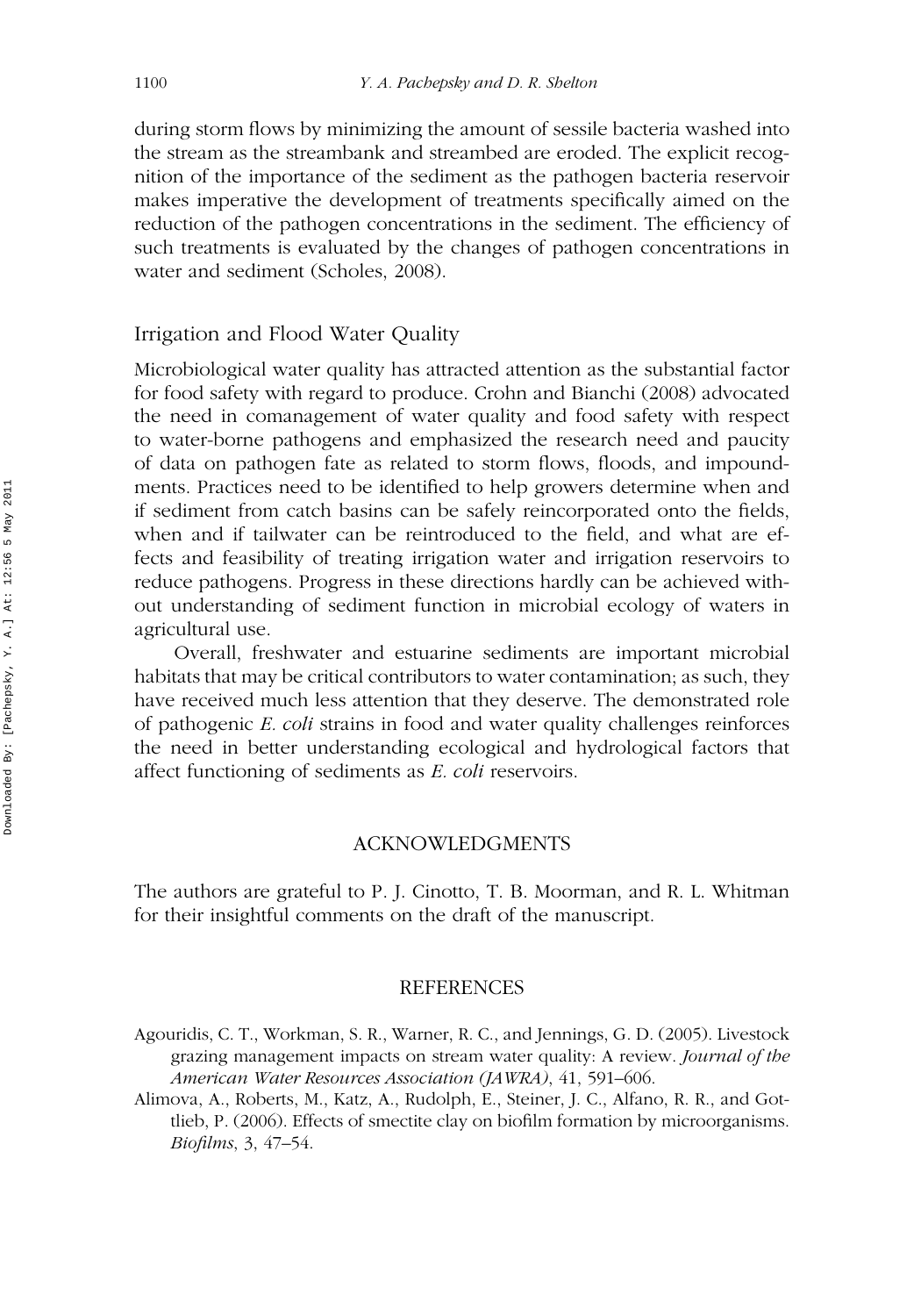- Alm, E. W., Burke, J., and Spain, A. (2003). Fecal indicator bacteria are abundant in wet sand at freshwater beaches. *Water Research*, 37, 3978–3982.
- An, Y.-J., Kampbell, D. H., and Breidenbach, J. P. (2002). Escherichia coli and total coliforms in water and sediments at lake marinas. *Environmental Pollution*, 120, 771–778.
- Anderson, K. L., Whitlock, J. E., and Harwood, V. J. (2005). Persistence and differential survival of fecal indicator bacteria in subtropical waters and sediments. *Applied and Environmental Microbiology*, 71, 3041–3048.
- Atwill, R., Lewis, D., Pereira, M., Huerta, M., Bond, R., Ogata, S., and Bass, P. (2007). *Characterizing freshwater inflows and sediment reservoirs of fecal coliforms and E. coli at five estuaries in Northern California*. University of California School of Veterinary Medicine and Cooperative Extension in Sonoma and Marin Counties, Davis, CA. [http://ucce.ucdavis.edu/files/filelibrary/2161/41255.](http://ucce.ucdavis.edu/files/filelibrary/2161/41255.pdf) [pdf](http://ucce.ucdavis.edu/files/filelibrary/2161/41255.pdf) (accessed February 20, 2011).
- Auer, M. T., and Niehaus, S. L. (1993). Modeling fecal coliform bacteria—1. field and laboratory determination of loss kinetics. *Water Research*, 27, 693–701.
- Bai, S., and Lung, W. S. (2005). Modeling sediment impact on the transport of fecal bacteria. *Water Research*, 39, 5232–5240.
- Babinchak, J. A., Graikoski, J. T., Dudley, D., and Nitkowski, M. F. (1977). Effect of dredge spoil deposition on fecal coliform counts in sediments at a disposal. *Applied and Environmental Microbiology*, 34, 38–41.
- Banning, N., Toze, S., and Mee, B. (2003). Persistence of biofilm-associated *Escherichia coli* and *Pseudomonas aeruginosa* in groundwater and treated effluent in a laboratory model system. *Microbiology*, 149, 47–55.
- Bergstein-Ben Dan, T., and Keppel, F. (1992). Indicator bacteria for fecal pollution in the littoral zone of Lake Kinneret. *Water Research*, 26, 1457–1469.
- Berry, E. D., Woodbury, B. L., Nienaber, J. A., Eigenberg, R. A., and Wells, J. E. (2007). Incidence and persistence of zoonotic bacterial and protozoan pathogens in a beef cattle feedlot runoff control–vegetative treatment system. *Journal of Environmental Quality*, 36, 1873–1882.
- Bitton, G., Henis, Y., and Lahav, N. (1972). Effect of several clay minerals and humic acid on the survival of *Klebsiella aerogenes* exposed to ultraviolet irradiation. *Applied Microbiology*, 23, 870–874.
- Bogosian, G., Sammons, L. E., Morris, P. G. L., O'Neil, J. P., Heitkamp, M. A., and Weber, D. B. (1996). Death of the *Escherichia coli* K-12 Strain W3110 in soil and water. *Applied and Environmental Microbiology*, 62, 4114–4120.
- Buckley, R., Clough, E., Warnken, W., and Wild, C. (1998). Coliform bacteria in streambed sediment in a subtropical rainforest conservation reserve. *Water Research*, 32, 1852–1856.
- Burton, G. A. Jr., Gunnison, D., and Lanza, G. R. (1987). Survival of pathogenic bacteria in various freshwater sediments. *Applied and Environmental Microbiology*, 54, 633–638.
- Byappanahalli, M. N., Fowler, M., Shively, D., and Whitman, R. (2003). Ubiquity and persistence of Escherichia coli within a midwestern stream. *Applied and Environmental Microbiology*, 69, 4549–4555.
- Byappanahalli, M. N., and Fujioka, R. S. (1998). Evidence that tropical soil environment can support the growth of *Escherichia coli*. *Water Science and Technology*, 38, 171–174.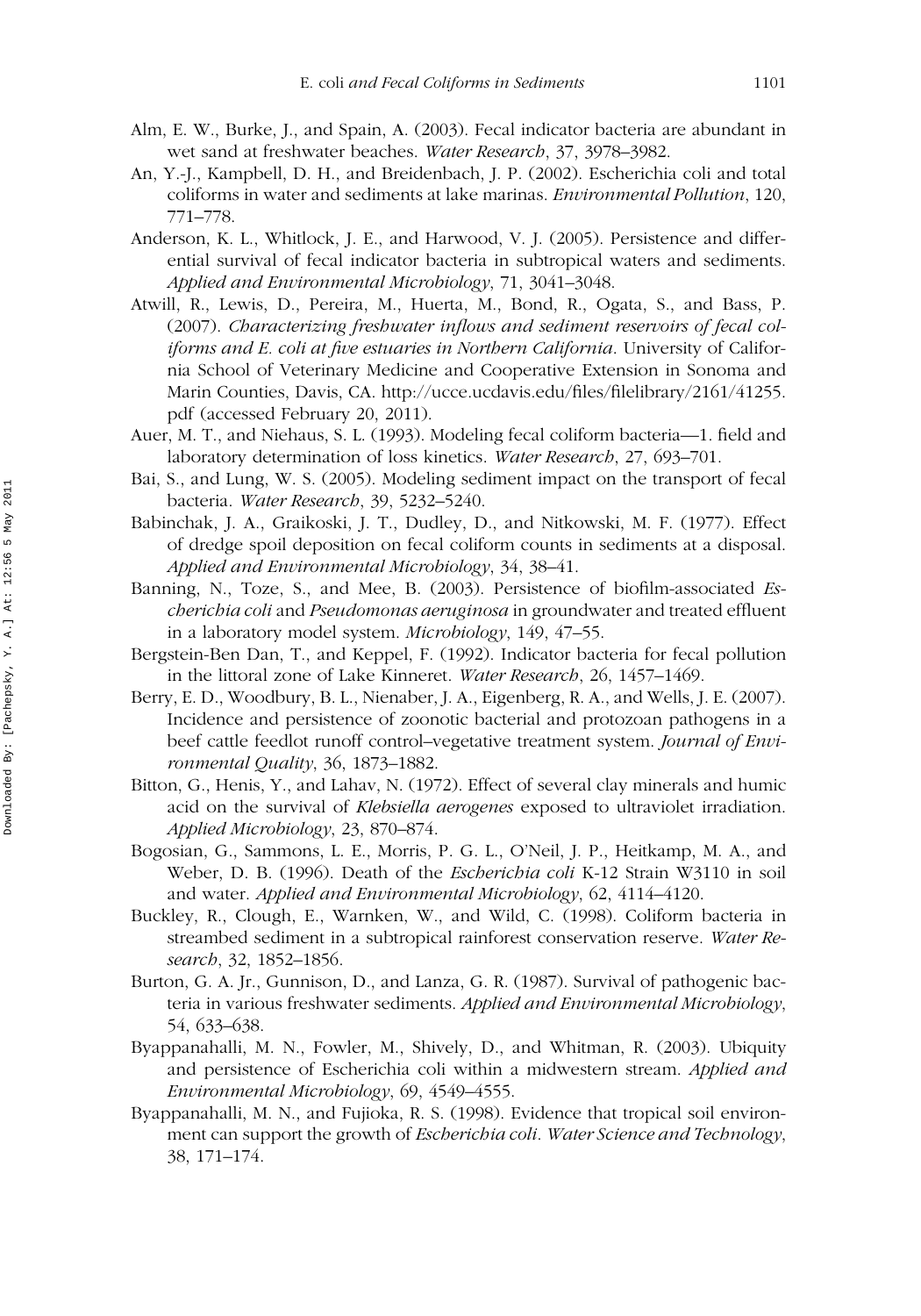- Byappanahalli, M. N., Whitman, R. L., Shively, D. A., Sadowsky, M. J., and Ishii, S. (2006). Population structure, persistence, and seasonality of autochthonous *Escherichia coli* in temperate, coastal forest soil from a Great Lakes watershed. *Environmental Microbiology*, 8, 504–513.
- Cahoon, L. B., and Toothman, B. (2004). Fecal contamination of tidal creek sediments—links to sediment phosphorus? In M. A. Mallin, L. B. Cahoon, M. H. Posey, V. L. Johnson, T. D. Alphin, D. C. Parsons, and J. F. Merritt (Eds.), *Environmental quality of Wilmington and New Hanover County watersheds 2002–2003* (pp. 43–51). CMS Report 04–01, UNC Wilmington Center for Marine Science, Wilmington, NC.
- Carillo, M., Estrada, E., and Hazen, T. C. (1985). Survival and enumeration of the fecal indicators *Bifidobacterium adolescentis* and *Escherichia coli* in a tropical rain forest watershed. *Applied and Environmental Microbiology*, 50, 468– 476.
- Carr, G. M., Morin, A., and Chambers, P. A. (2005). Bacteria and algae in stream periphyton along a nutrient gradient. *Freshwater biology*, 50, 1337–1350.
- Chapra, S. (1997). *Surface water quality modeling*. New York, NY: McGraw-Hill.
- Characklis, G. W., Dilts, M. J., Simmons O. D. III, Likirdopulos, C. A., Krometis, L. H., and Sobsey, M. D. (2005). Microbial partitioning to settleable particles in stormwater. *Water Research*, 39, 1773–1782.
- Chawla, R., Masterson, B., Meijer, W. G., and Wilson, B. (2003). *Prospects for microbial water quality management based on molecular biologic analysis of pathogens on sediments and suspended solids*. Paper presented at the Diffuse Pollution Conference, Dublin, Ireland.
- Chick, H. (1908). Investigation of the law of disinfection. *Journal of Hygiene*, 8, 92–158.
- Cinotto, P. J. (2005). *Occurrence of fecal-indicator bacteria and protocols for identification of fecal contamination sources in selected reaches of the West Branch Brandywine Creek, Chester County, Pennsylvania*. U.S. Geological Survey Scientific Investigations Report 2005–5039.
- Cizek, A. R., Characklis, G. W., Krometis, L. A., Hayes, J. A., Simmons, O. D. III, Di Lonardo, S., Alderisio, K. A., and Sobsey, M. D. (2008). Comparing the partitioning behavior of *Giardia* and *Cryptosporidium* with that of indicator organisms in stormwater runoff. *Water Research*, 42, 4421–4438.
- Collins, R., and Rutherford, K. (2004). Modelling bacterial water quality in streams draining pastoral land. *Water Research*, 38, 700–712.
- Cooley, M., Carychao, D., Crawford-Miksza, L., Jay, M. T., Myers, C., Rose, C., Keys, C., Farrar, J., and Mandrell, R. E. (2007). Incidence and tracking of *Escherichia coli* O157:H7 in a major produce production region in California. *PLoS ONE*, 2, 1159. doi:10.1371/journal.pone.0001159
- Crabill, C., Donald, R., Snelling, J., Foust, R., and Southam, G. (1999). The impact of sediment fecal coliform reservoirs on seasonal water quality in Oak Creek, Arizona. *Water Research*, 33, 2163–2171.
- Craig, D. L., Fallowfield, H. J., and Cromar, N. J. (2004). Use of microcosms to determine persistence of Escerichia coli in recreational coastal water and sediment and validation with in situ measurements. *Journal of Applied Microbiology*, 96, 922–930.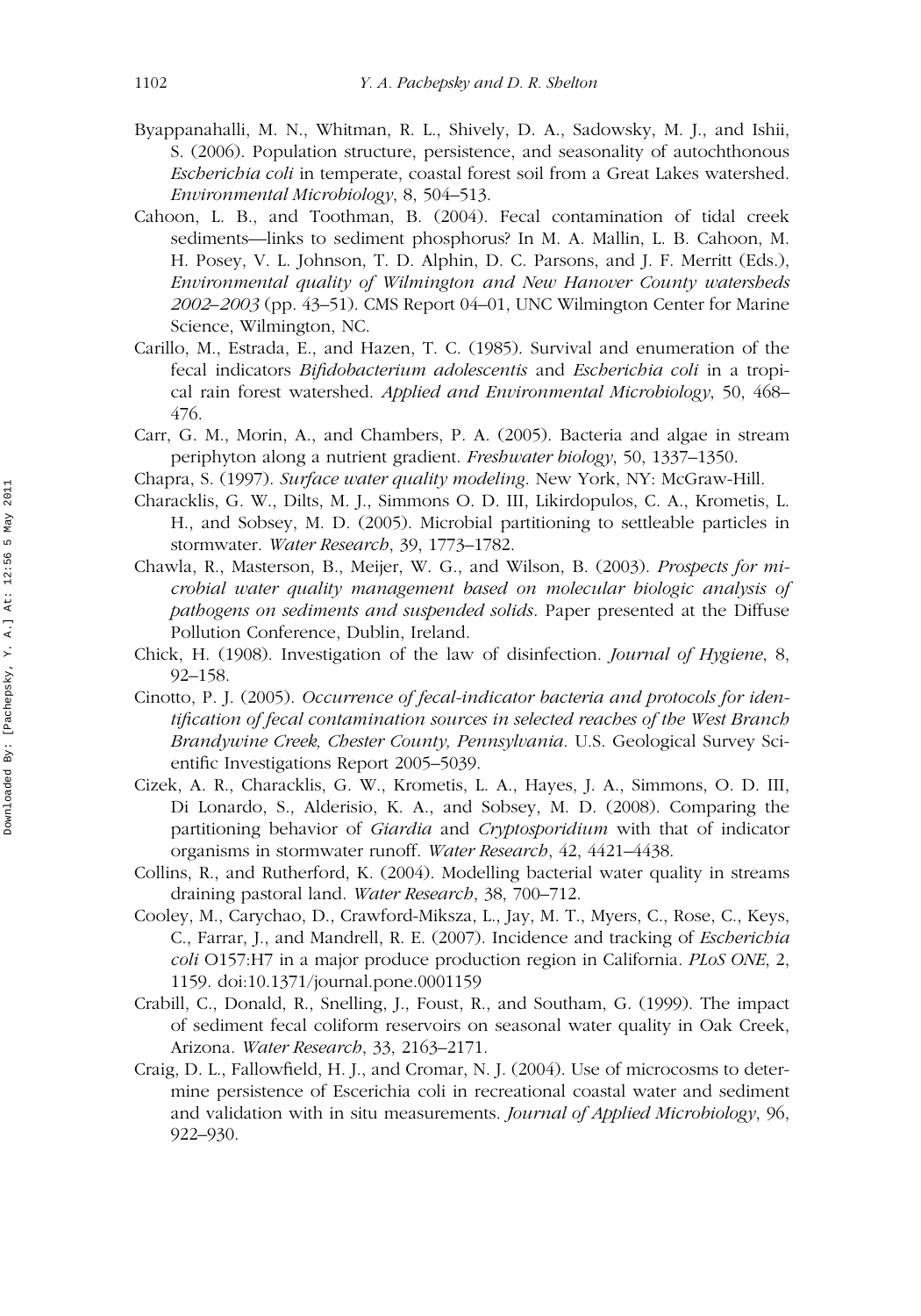- Crohn, D. M., and Bianchi, M. L. (2008). Research priorities for coordinating management of food safety and water quality. *Journal of Environmental Quality*, 37, 1411–1418.
- Davies-Colley, R. J. (2007). Storm flushing of faecal pollution from land sources. Available at: [http://icm.landcareresearch.co.nz/k](http://icm.landcareresearch.co.nz/knowledgebase/publications/penalty -@M public/ICMSSunhbox voidb@x kern .06emvbox {hrule width.3em}RobDCunhbox voidb@x kern .06emvbox {hrule width.3em}2007unhbox voidb@x kern .06emvbox {hrule width.3em}shelfishunhbox voidb@x kern .06emvbox {hrule width.3em}draftunhbox voidb@x kern .06emvbox {hrule width.3em}only.pdf)nowledgebase/publications/ public/ICMSS\_RobDC\_2007\_shelfish\_draft\_only.pdf
- Davies, C. M., and Bavor, H. J. (2000). The fate of stormwater-associated bacteria in constructed wetland and water pollution control pond systems. *Journal of Applied Microbiology*, 89, 349–360.
- Davies, C. M., Long, J. A. H., Donald, M., and Ashbolt, N. J. (1995). Survival of fecal microorganisms in marine and freshwater sediments. *Applied and Environmental Microbiology*, 61, 1888–1896.
- Davies-Colley, R., Nagels, J., Donnison, A., and Muirhead, R. (2004). Flood flushing of bugs in agricultural streams. *Water & Atmosphere*, 12(2).
- Decamp, O., and Warren, A. (2000). Investigation of *Escherichia coli* removal in various designs of subsurface flow wetlands used for wastewater treatment. *Ecological Engineering*, 14, 293–299.
- DeFlaun, M. F., and Mayer, L. M. (1983). Relationships between bacteria and grain surfaces in intertidal sediments. *Limnology and Oceanography*, 28, 873–881.
- Desmarais, T. R., Solo-Gabriele, H. M., and Palmer, C. J. (2002). Influence of soil on fecal indicator organisms in a tidally influenced subtropical environment. *Applied and Environmental Microbiology*, 68, 1165–1172.
- Donderski, W., and Wilk, I. (2002). Bacteriological studies of water and bottom sediments of the Vistula River between Wyszogrod and Torun. *Polish Journal of Environmental Studies*, 11, 33–40.
- Donovan, E. P., Staskal, D. F., Unice, K. M., Roberts, J. D., Haws, L. C., Finley, B. L., and Harris, M. A. (2008). Risk of gastrointestinal disease associated with exposure to pathogens in the sediments of the Lower Passaic River. *Applied and Environmental Microbiology*, 74, 1004–1018.
- Dortch, M. S., Zakikhani, M., Kim, S.-C., and Steevens, J. A. (2008). Modeling water and sediment contamination of Lake Pontchartrain following pump-out of hurricane Katrina floodwater. *Journal of Environmental Management*, 87, 429–442.
- Doyle, J. D., Tunnicliff, B., Kramer, K., Kuehl, R., and Brickler, S. K. (1992). Instability of fecal coliform populations in waters and bottom sediments at recreational beaches in Arizona. *Water Research*, 26, 979–988.
- Droppo, I. G., and Ongley, E. D. (1994). Flocculation of suspended sediment in rivers of southeastern Canada. *Water Research*, 28, 1799–1809.
- Erkenbrecher, C. W. Jr. (1981). Sediment bacterial indicators in an urban shellfishing subestuary of the Lower Chesapeake Bay. *Applied and Environmental Microbiology*, 42, 484–492.
- Espinosa-Urgel, M., and Kolter, R. (1998). Escherichia coli genes expressed preferentially in an aquatic environment. *Molecular Microbiology*, 28, 325–332.
- Evanson, M., and Ambrose, R. E. (2006). Sources and growth dynamics of fecal indicator bacteria in a coastal wetland system and potential impacts to adjacent waters. *Water Research*, 40, 475–486.
- Faust, M. A., Aotaky, A. E., and Hargadon, M. T. (1975). Effect of physical parameters on the in situ survival of *Escherichia coli* MC-6 in an estuarine environment. *Applied Microbiology*, 30, 800–806.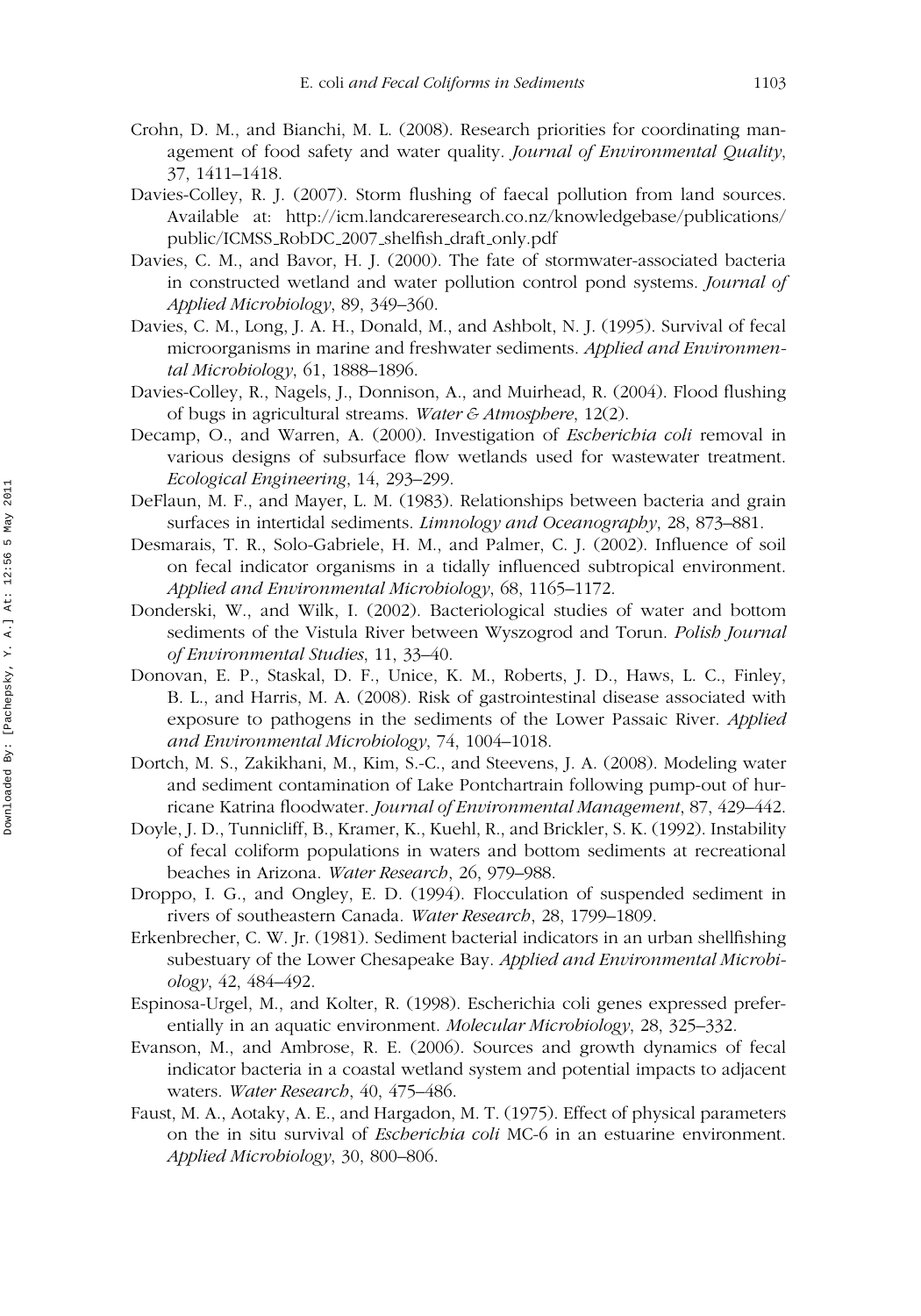- Ferguson, C. M., Coote, B. G., Ashbolt, N. J., and Stevenson, I. M. (1996). Relationships between indicators, pathogens and water quality in an estuarine system. *Water Research*, 30, 2045–2054.
- Fish, J. T., and Pettibone, G. W. (1995). Influence of freshwater sediment on the survival of *Escherichia coli* and *Salmonella sp*p. as measured by three methods of enumeration. *Letters in Applied Microbiology*, 20, 277–281.
- Francy, D. S., Struffolino, P., Brady, A. M. G., and Dwyer, D. F. (2005). *A spatial, multivariable approach for identifying proximate sources of* Escherichia coli *to Maumee Bay, Lake Erie, Ohio*. Open-File Report 2005–1386 U. S. Department of the Interior, U. S. Geological Survey.
- Fries, J. C., Characklis, G. W., and Noble, R. T. (2008). Sediment–water exchange of *Vibrio sp., and* fecal indicator bacteria: Implications for persistence and transport in the Neuse River Estuary, North Carolina, USA. *Water Research*, 42, 941–950.
- Fujioka, R. S. (2001). Monitoring coastal marine waters for sporeforming bacteria of faecal and soil origin to determine point from non-point source pollution. *Water Science and Technology*, 44, 181–188.
- Fujioka, R. S., Sian-Denton, C., Borja, M., Castro, J., and Morphew, K. (1999). Soil: The envirionmental source of *Escherichia coli* and Enterococci in Guam's streams. *Journal of Applied Microbiology Symposium Supplements*, 85, 83S–89S.
- Gannon, J. J., Busse, M. K., and Schillinger, J. E. (1983). Fecal coliform disappearance in a river impoundment. *Water Research*, 17, 1595–1601.
- Gannon, V. P. J., Duke, G. D., Thomas, J. E., Van Leeuwen, J., Byrne, J., Johnson, D., Kienzle, S. W., Little, J., Graham, T., and Selinger, B. (2005). Use of in-stream reservoirs to reduce bacterial contamination of rural watersheds. *Science of the Total Environment*, 48, 19–31.
- Gary, H. G., and Adams, J. C. (1985). Indicator bacteria in water and stream sediments near the snowy range in southern Wyoming. *Water, Air, and Soil Pollution*, 25, 133–144.
- Garzio, A. (2009). *Survival of E. coli delivered with manure to stream sediment*. Environmental Science and Policy Honors Thesis. University of Maryland, College Park.
- Geldreich, E. (1970). Applying bacteriological parameters to recreational water quality. *Journal of the American Water Works Association*, 62, 113–120.
- George, I., Anzil, A., and Servais, P. (2004). Quantification of fecal coliform inputs to aquatic systems through soil leaching. *Water Research*, 38, 611–618.
- Gerba, C. P., and McLeod, J. S. (1976). Effect of sediments on the survival of *Escherichia coli* in marine waters. *Applied and Environmental Microbiology*, 32, 114–120.
- Ghoul, M., Bernard, T., and Cormier, M. (1990). Evidence that *Escherichia co*li accumulates glycine betaine from marine sediments. *Applied and Environmental Microbiology*, 56, 551–554.
- Giddings, E. M., and Oblinger, C. J. (2004). *Fecal-indicator bacteria in the Newfound Creek watershed, western North Carolina, during a high and low streamflow condition, 2003*. U. S. Geological Survey Scientific Investigations Report 2004–5257. <http://pubs.water.usgs.gov/sir2004-5257> (accessed January 18, 2009).
- Gordon, D. M., Bauer, S., and Johnson, J. R. (2002). The genetic structure of *Escherichia coli* populations in primary and secondary habitats. *Microbiology*, 148, 1513–1522.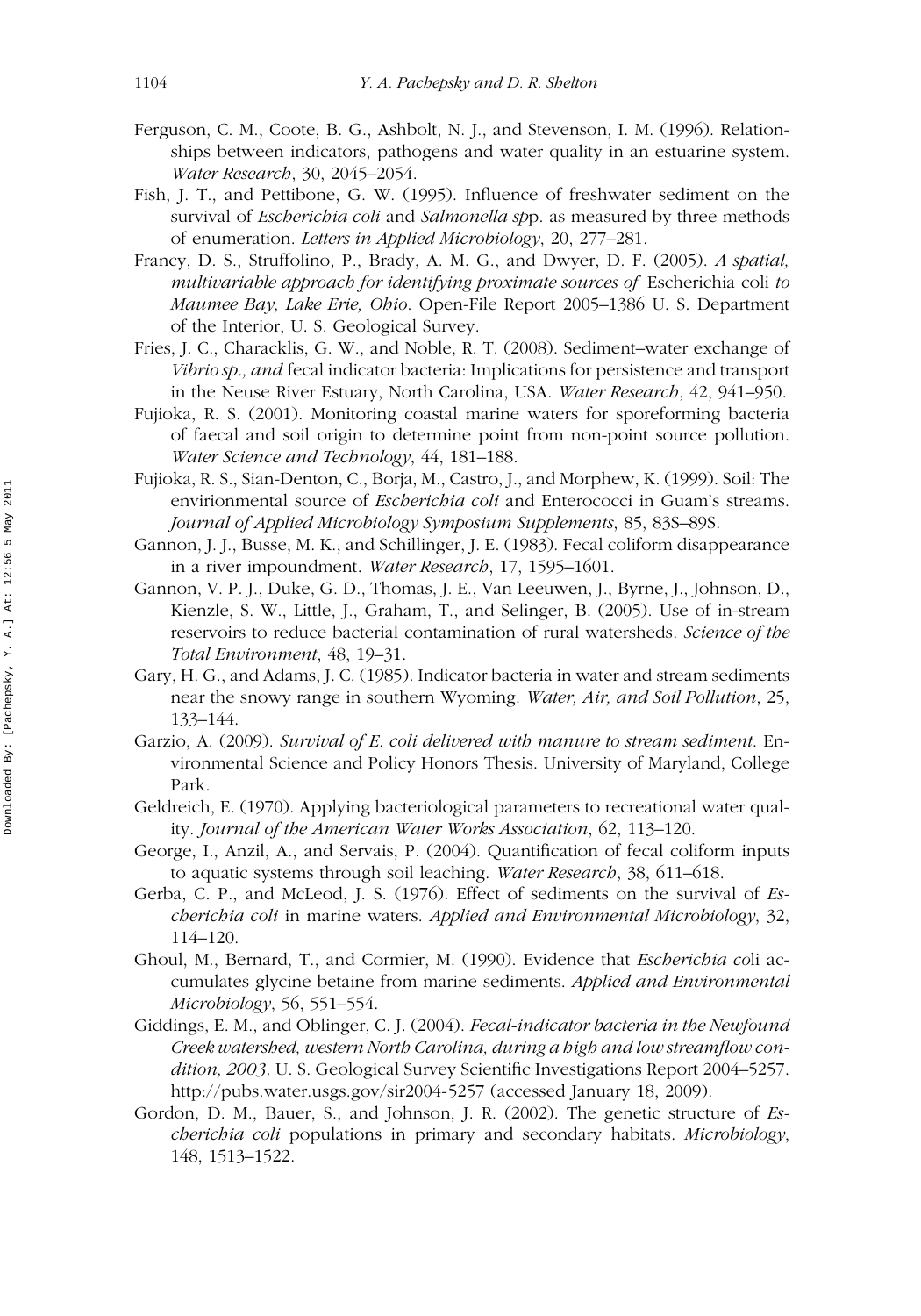- Goyal, S. M., Gerba, C. P., and Melnick, G. L. (1977). Occurrence and distribution of bacterial indicators and pathogens in canal communities along the Texas Coast. *Applied and Environmental Microbiology*, 43, 139–149.
- Grimes, D. J. (1975). Release of sediment-bound fecal coliforms by dredging. *Applied Microbiology*, 29, 109–111.
- Guber, A. K., Pachepsky, Y. A., Shelton, D. R., and Yu, O. (2007). Effect of bovine manure on fecal coliform attachment to soil and soil particles of different sizes. *Applied and Environmental Microbiology*, 73, 3363–3370.
- Guber, A. K., Shelton, D. R., and Pachepsky, Y. A. (2005). Effect of manure on Escherichia coli attachment to soil. *Journal of Environmental Quality*, 34, 2086–2090.
- Haller, L., Pote, J., Loizeau, J. L., and Wildi, W. (2009). Distribution and survival ´ of faecal indicator bacteria in the sediments of the Bay of Vidy, Lake Geneva, Switzerland. *Ecological Indicators*, 9, 540–547.
- Hartke, T., Ressmann, R., Duran, F., Welsh, R., and Sternes, K. (2005). *Presence of pathogenic bacteria in the surface water of the Rio Grande Basin*. [http://www.](http://www.rivers.txstate.edu/rg/resources/Sternes$protect unhbox voidb@x kern .06emvbox {hrule width.3em}$RGBunhbox voidb@x kern .06emvbox {hrule width.3em}Pathogens.pdf) [rivers.txstate.edu/rg/resources/Sternes](http://www.rivers.txstate.edu/rg/resources/Sternes$protect unhbox voidb@x kern .06emvbox {hrule width.3em}$RGBunhbox voidb@x kern .06emvbox {hrule width.3em}Pathogens.pdf) RGB Pathogens.pdf (accessed February 20, 2011).
- Hartz, A., Cuvelier, M., Nowosielski, K., Bonilla, T. D., Green, M., Esiobu, N., Mc-Corquodale, D. S., and Rogerson, A. (2008). Survival potential of *Escherichia coli* and enterococci in subtropical beach sand: Implications for water quality managers. *Journal of Environmental Quality*, 37, 898–905.
- He, L. M., Lu, J., and Shi, W. (2007). Variability of fecal indicator bacteria in flowing and ponded waters in southern California: Implications for bacterial TMDL development and implementation. *Water Research*, 41, 3132–3140.
- Hellweger, F. L., and Masopust, P. (2008). Investigating the fate and transport of *Escherichia coli* in the Charles River, Boston, using high-resolution observation and modeling. *Journal of the American Water Resources Association (JAWRA)*, 44, 509–522.
- Hendricks, C. W. (1971). Enteric bacterial metabolism of stream sediment eluates. *Canadian Journal of Microbiology*, 17, 551–556.
- Hendricks, C. W., and Morrison, S. M. (1967). Multiplication and growth of selected enteric bacteria in clear mountain stream water. *Water Research*, 1, 567–576.
- Henson, S. A., Ahearn, D. S. Dahlgren, R. A., Van Nieuwenhuyse, E., Tate, K. W., and Fleenor, W. E. (2007). Water quality response to a pulsed-flow event on the Mokelumne River, California. *River Research and Applications*, 23, 185–200.
- Hood, M. A., and Ness, G. E. (1982). Survival of *Vibrio cholerae* and *Escherichia coli* in Estuarine Waters and Sediments. *Applied and Environmental Microbiology*, 43, 578–584.
- Howell, J. M., Coyne, M. S., and Cornelius, P. L. (1996). Effect of sediment particle size and temperature on fecal bacteria mortality rates and the fecal coliform/fecal streptococci ratio. *Journal of Environmental Quality*, 25, 1216–1220.
- Huang, L. (2005). *Tidal wetland contributions to fecal coliform loads in shellfish growing waters by analysis of model prediction discrepancy*. Master's thesis, School of Marine Science, The College of William and Mary, Virginia.
- Hunter, C., McDonald, A., and Bevin, K. (1992). Input of fecal coliforms bacteria to an upland stream channel in the Yorkshire Deales. *Water Resources Research*, 28, 1869–1876.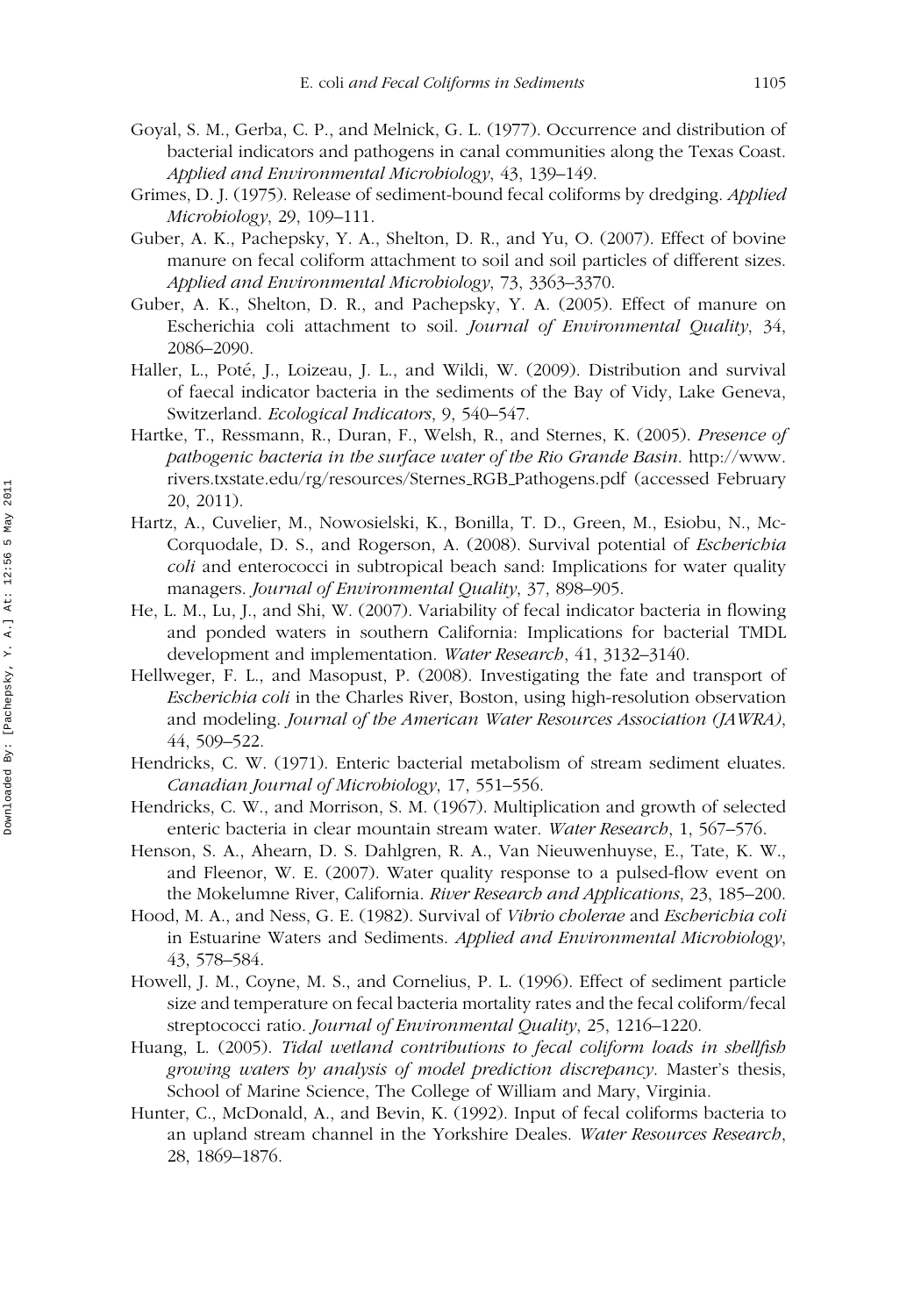- Hussong, D., Damare, J. M., Limpert, R. J., Sladen, W. J. L., Weiner, R. M., and Colwell, R. R. (1979). Microbial impact of Canada geese (*Branta canadensis*) and whistling swans (*Cygnus columbianus columbianus*) on aquatic ecosystems. *Applied and Environmental Microbiology*, 37, 14–20.
- Irvine, K. N., and Pettibone, G. W. (1993). Dynamics of indicator bacteria populations in sediment and river water near a combined sewer outfall. *Environmental Technology*, 14, 531–542.
- Ishii, S., Ksoll, W. B., Hicks, R. E., and Sadowsky, M. J. (2006). Presence and growth of naturalized Escherichia coli in temperate soils from Lake Superior watersheds. *Applied and Environmental Microbiology*, 72, 612–621.
- Jamieson, R. C., Gordon, R., Joy, D., and Lee, H. (2004b). Assessing microbial pollution of rural surface waters: A review of current watershed scale modeling approaches. *Agricultural Water Management*, 70, 1–17.
- Jamieson, R. C., Joy, D. M., Lee, H., Kostaschuk, R., and Gordon, R. J. (2004a). Persistence of enteric bacteria in alluvial streams. *Journal of environmental engineering and science*, 3, 203–212.
- Jamieson, R. C., Joy, D. M., Lee, H., Kostaschuk, R., and Gordon, R. J. (2005a). Resuspension of sediment-associated *Escherichia coli* in a natural stream. *Journal of Environmental Quality*, 34, 581–589.
- Jamieson, R. C., Joy, D. M., Lee, H., Kostaschuk, R., and Gordon, R. J. (2005b). Transport and deposition of sediment-associated *Escherichia coli* in natural streams. *Water Research*, 39, 2665–2675.
- Jawson, M. D., Elliott, L. F., Saxton, K. E., and Fortier, D. H. (1982). The effect of cattle grazing on indicator bacteria in runoff from a Pacific Northwest watershed. *Journal of Environmental Quality*, 11, 621–627.
- Jeng, H. A. C., England, A. J., Bakeer, R. M., and Bradford, H. B. (2005). Impact of urban stormwater runoff on estuarine environmental quality. *Estuarine, Coastal and Shelf Science*, 63, 513–526.
- Jones, G. E. (1964). Effect of chelating agents on the growth of *Escherichia coli* in seawater. *Journal of Bacteriology*, 87, 484–499.
- Karim, M. R., Manshadi, F. D., Karpiscak, M. M., and Gerba, C. P. (2004). The persistence and removal of enteric pathogens in constructed wetlands. *Water Research*, 38, 1831–1837.
- Ksoll, W. B., Ishii, S., Sadowsky, M. J., and Hicks, R. E. (2007). Presence and sources of fecal coliform bacteria in epilithic periphyton communities of Lake Superior. *Applied and Environmental Microbiology*, 73, 3771–3778.
- Laliberte, P., and Grimes, D. J. (1982). Survival of Escherichia coli in lake bottom sediment. *Applied and Environmental Microbiology*, 73, 623–628.
- Liu, L., Phanikumar, M. S., Molloy, S. L., Whitman, R. L., Shively, D. A., Nevers, M. B., Schwab, D. J., and Rose, J. B. (2006). Modeling the transport and inactivation of *E. coli* and Enterococci in the near-shore region of Lake Michigan. *Environmental Science and Technology*, 40, 5022–5028.
- Ling, T. Y., Achberger, E. C., Drapcho, C. M., and Bengtson, R. L. (2003). Quantifying adsorption of an indicator bacteria in a soilwater system. *Transactions of ASAE*, 45, 669–674.
- Lipp, E. K., Kurz, R., Vincent, R., Rodriguez-Palacios, C., Farrah, S. R., and Rose, J. B. (2001). The effects of seasonal variability and weather on microbial fecal pollution and enteric pathogens in a subtropical estuary. *Estuaries*, 24, 266–276.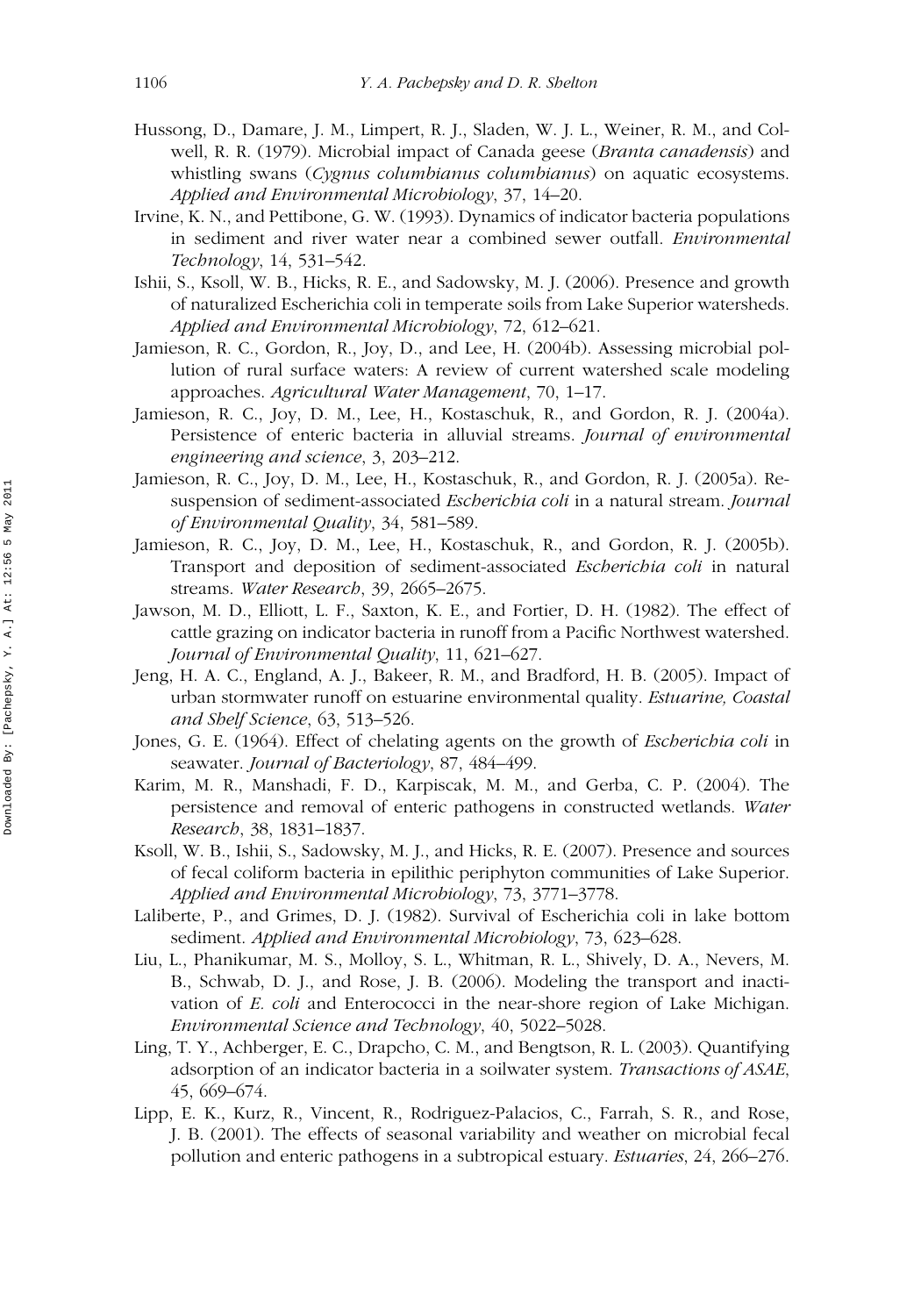- Lopez-Torres, A. J., Hazen, T. C., and Toranzos, G. A. (1987). Distribution and in situ survival and activity of *Klebsiella pneumoniae* and *Escherichia coli* in a tropical rain forest watershed. *Current Microbiology*, 15, 213–218.
- Macomb County Public Health. (2004). *Report*. [http://www.macombcountymi.](http://www.macombcountymi.gov/publichealth/EH/LSCA%20Report/LSCA2004Report.htm) [gov/publichealth/EH/LSCA%20Report/LSCA2004Report.htm](http://www.macombcountymi.gov/publichealth/EH/LSCA%20Report/LSCA2004Report.htm) (accessed on February 24, 2009).
- Mallin, M. A., Cahoon, L. B., Toothman, B. R., Parsons, D. C., McIver, M. R., Ortwine, M. L., and Harrington, R. N. (2007). Impacts of a raw sewage spill on water and sediment quality in an urban estuary. *Marine Pollution Bulletin*, 54, 81–88.
- Matson, E. A., Horner, S. G., and Buck, J. D. (1978). Pollution indicators and other microorganisms in river sediment. *Journal of Water Pollution Control Federation*, 50, 13–19.
- McCorquodale, J. A., Georgiou, I., Carnelos, S., and Englande, A. J. (2004). Modeling coliforms in storm water plumes. *Journal of Environmental Engineering and Science*, 3, 419–431.
- McDonald, A., Kay, D., and Jenkins, A. (1982). Generation of fecal and total coliform surges by stream flow manipulation in the absence of normal hydrometeorological stimuli. *Applied and Environmental Microbiology*, 44, 292–300.
- McFeters, G. A., Bissonette, G. K., Jezeski, J. J., Thomson, C. A., and Stuart, D. G. (1974). Comparative survival of indicator bacteria and enteric pathogens in well water. *Applied Microbiology*, 27, 823–829.
- Meays, C. L., Broersma, K., Nordin, R., Mazumder, A., and Samadpour, M. (2006). Diurnal variability in concentrations and sources of Escherichia coli in three streams. *Canadian Journal of Microbiology*, 52, 1130–1135.
- Muirhead, R. W., Davies-Colley, R. J., Donnison, A. M., and Nagels, J. W. (2004). Faecal bacteria yields in artificial flood events: Quantifying in-stream stores. *Water Research*, 38, 1215–1224.
- Nagels, J. W., Davies-Colley, R. J., Donnison, A. M., and Muirhead, R. W. (2002). Faecal contamination over flood events in a pastoral agricultural stream in New Zealand. *Water Science and Technology*, 45, 45–52.
- Niewolak, S. (1989). Sanitary and bacterial analysis of water and bottom sediments of a heavilly polluted hypertrophic lake. *Ekologia Polska*, 37, 3–15.
- Niewolak, S. (1998). Total viable count and concentration of enteric bacteria in bottom sediments from the Czarna Hancza River, Northeast Poland. *Polish Journal of Environmental Studies*, 7, 295–306.
- Nix, P. G., and Merry, C. H. (1990). Use of sediment bags as a monitor of fecal pollution in streams. *Bulletin of Environmental Contamination and Toxicology*, 45, 864–869.
- Pachepsky, Ya. A., Sadeghi, A. M., Bradford, S. A., Shelton, D. R., Guber, A. K., and Dao, T. H. (2006). Transport and fate of manureborne pathogens: modeling perspective. *Agricultural water management*, 86, 81–92.
- Pachepsky, Y., Yu, O., Karns, J., Shelton, D. M., Guber, A., and Van Kessel, J. S. (2008). Strain-dependent variations in attachment of E. coli to soil particles of different sizes. *International Agrophysics*, 22, 61–66.
- Pachepsky, Y. A, Guber, A. K., Shelton, D. R., and Hill, R. L. (2009). *E. coli* resuspension during an artificial high-flow event in a small first-order creek. *Geophysical Research Abstracts*, 11, EGU2009-9880.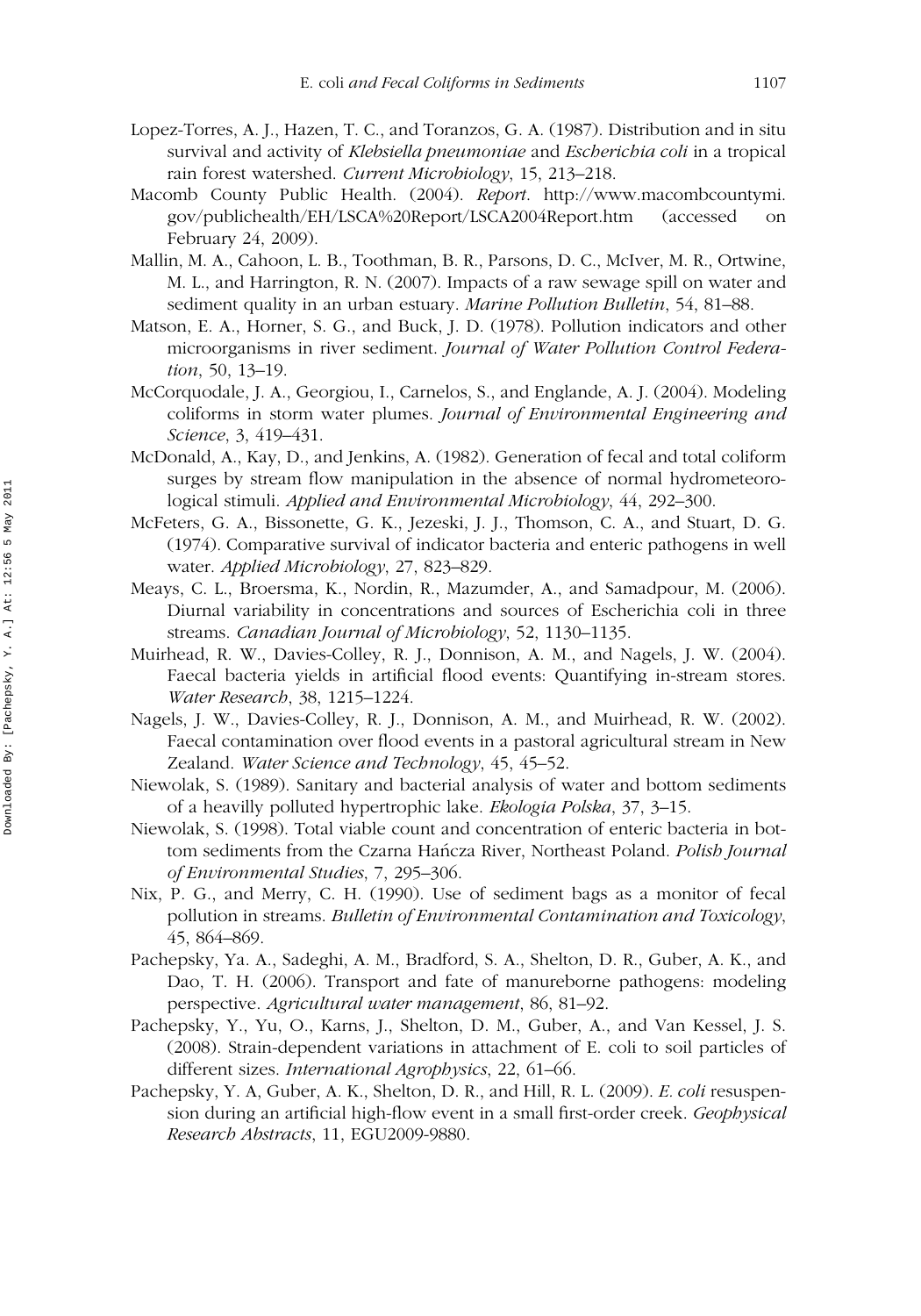- Packman, A. I., Battin, T. J., and Newbold, J. D. (2002, September). *Challenges in ecohydraulics: Biophysicochemical processes at the stream-subsurface interface*. Paper presented at the 5th International Conference on Hydroscience and Engineering, Warsaw, Poland.
- Palmer, M. (1988). Bacterial loadings from resuspended sediments in recreational beaches. *Canadian Journal of Civil Engineering*, 15, 450–455.
- Pavelic, P., Dillon, P. J., Barry, K. E., Vanderzalm, J. L., Correll, R. L., and Rinck-Pfeiffer, S. M. (2007). Water quality effects on clogging rates during reclaimed water ASR in a carbonate aquifer. *Journal of Hydrology*, 334, 1–16.
- Pettibone, G. W., Irvine, K. N., and Monahan, K. M. (1996). Imrcat of a ship passage on bacteria levels and suspended sediment characteristics in the Buffalo river. New York. *Water Research*, 30, 2517–2521.
- Poff, B., and Tecle, A. (2002, July). Bacteriological water quality trend analysis in Oak Creek Canyon, AZ. *Proceedings of Ground Water/Surface Water Interactions. American Water Resources Association 2002 Summer Specialty Conference, Keystone, Colorado*, 431–436.
- Ren, J., and Packman, I. (2002). Effects of background water composition on stream–subsurface exchange of submicron colloids. *Journal of Environmental Engineering*, 128, 624–634.
- Rinck-Pfeiffer, S. M., Ragusa, S. R., Sztajnbok P., and Vandevelde, T. (2000). Interrelationships between biological, chemical and physical processes as an analog to clogging in aquifer storage and recovery (ASR) wells. *Water Research*, 34, 2110–2118.
- Roper, M. M., and Marshall, K. C. (1974). Modification of the interaction between Escherichia coli and bacteriophage in saline sediment. *Microbial Ecology*, 1, 1–13.
- Rose, P., Harkin, J. M., and Hickey, W. J. (2003). Competitive touchdown PCR for estimation of Escherichia coli DNA recovery in soil DNA extraction. *Journal of Microbiological Methods*, 52, 29–38.
- Rowland, K. R. (2002). *Survival of sediment-bound fecal coliform bacteria and potential pathogens in relation to phosphate concentration in estuarine sediments*. MS thesis, University of North Carolina Wilmington, Wilmington, NC, USA.
- Salehin, M., Packman, A. I., and Paradis, M. (2004). Hyporheic exchange with heterogeneous streambeds: Modeling and laboratory experiments. *Water Resources Research*, 40, W11504. doi:10.1029/2003WR002567
- Savage, W. G. (1905). Bacteriological examination of tidal mud as an index of pollution of the river. *Journal of Hygiene*, 5, 146–174.
- Savageau, M. A. (1983). *Escherichia coli habitats*, cell types, and molecular mechanisms of gene control. *Americal Naturalist*, 122, 732–744.
- Sayler, G. S., Nelson, J. D. Jr., Justice, A., and Colwell, R. R. (1975). Distribution and significance of fecal indicator organisms in the Upper Chesapeake Bay. *Applied Microbiology*, 30, 625–638.
- Schillinger, J. E., and Gannon, J. J. (1985). Bacterial adsorption and suspended particles in urban stormwater. *Journal of the Water Pollution Control Federation*, 57, 384–389.
- Scholes, P. (2008). *Water treatment trial. 3 Mile Creek, Waihi*. Whakatane, New Zealand: Environment Bay of Plenty.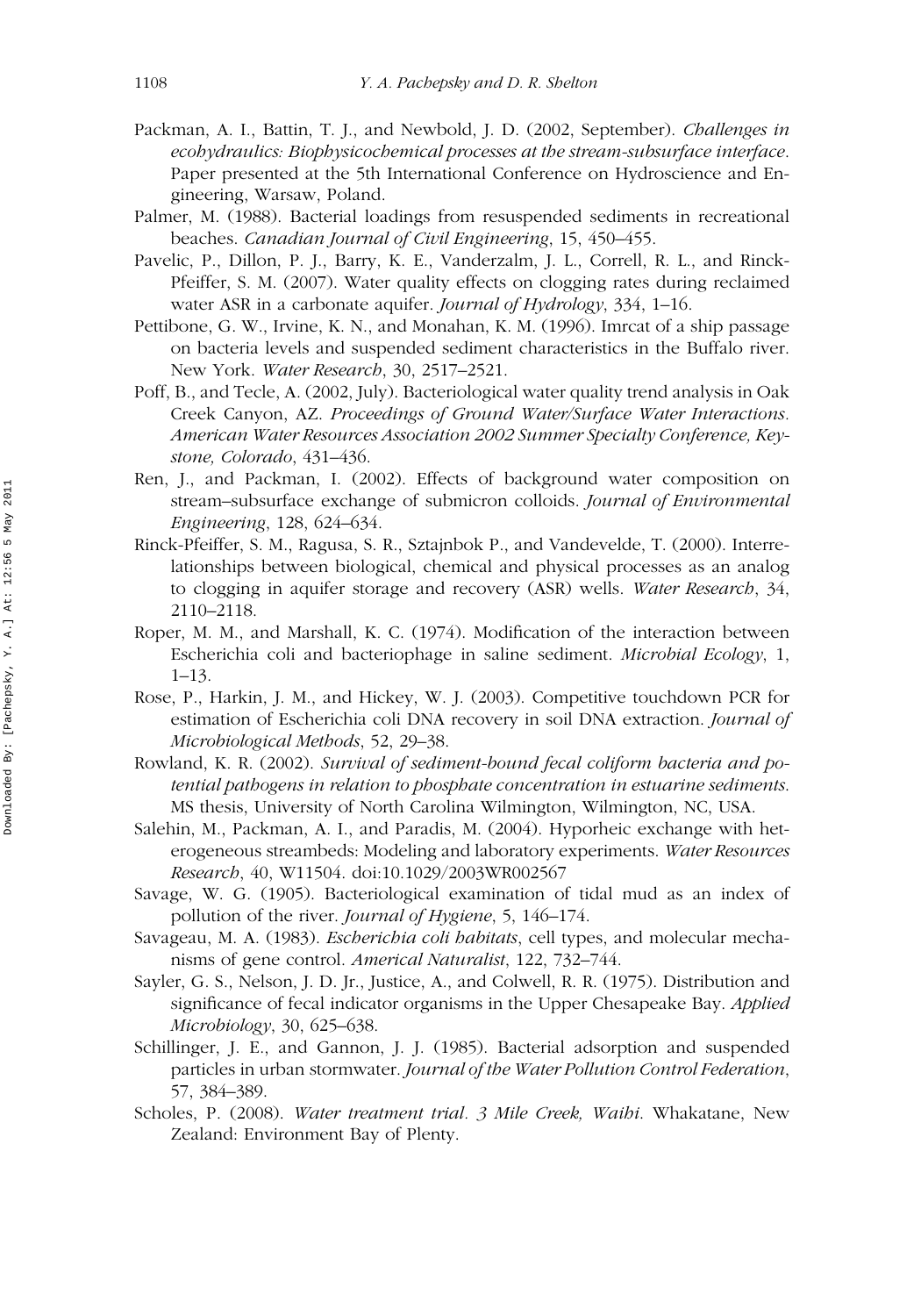- Seyfried, P. L., and Harris, E. M. (1986). Detailed bacteriological water quality study examining the impact of sediment and survival times. *Technology Transfer Conference. Part B: Water Quality Research (Toronto, Ontario)*, 347–391.
- Shelton, D. R., Karns, J. S., Sadeghi, A. M., Coppock, C. R., and Pachepsky, Y. A. (2008, March–April). *Evaluation of microbial water quality indicators in a forested/agricultural watershed. Proceedings of the American Society of Agricultural and Biological Engineers International (ASABE)*. Paper presented at the 21st Century Watershed Technology: Improving Water Quality and Environment Conference Proceedings, Concepcion, Chile.
- Sherer, B. M., Miner, J. R., Moore, J. A., and Buckhouse, J. C. (1988). Resuspending organisms from a rangeland stream bottom. *Transactions of ASAE*, 31, 1217–1222.
- Sherer, B. M., Miner, J. R., Moore, J. A., and Buckhouse, J. C. (1992). Indicator bacterial survival in stream sediments. *Journal of Environmental Quality*, 21, 591–595.
- Smith, J., Edwards, J., Hilger, H., and Steck, R. T. R. (2008). Sediment can be a reservoir for coliform bacteria released into streams. *Journal of General and Applied Microbiology*, 54, 173–179.
- Solo-Gabriele, H. M., Wolfert, M. A., Desmarais, T. R., and Palmer, C. J. (2000). Sources of Escherichia coli in a coastal subtropical environment. *Applied and Environmental Microbiology*, 66, 230–237.
- Smallbeck, D. R., and Bromel, M. C. (1975). Bacterial analysis and land disposal of farm waste lagoon waters. In *Managing livestock wastes, proceedings on the Third International Symposium on Livestock Wastes* (pp. 318–321). St. Joseph, MI: American Society of Agricultural Engineers.
- Steets, B. M., and Holden, P. A. (2003). A mechanistic model of runoff-associated fecal coliform fate and transport through a coastal lagoon. *Water Research*, 37, 589–608.
- Stenström, T. A., and Carlander, A. (2001). Occurrence and die-off of indicator organisms in the sediment in two constructed wetlands. *Water Science and Technology*, 44, 223–230.
- Stephenson, G. R., and Rychert, R. C. (1982). Bottom sediment: a reservoir of *Escherichia coli* in rangeland streams. *Journal of Range Management*, 35, 119–123.
- Stott, R., Davies-Colley, R. J., Nagels, J., and Packman, A. (2008). Uptake of faecal microbes and turbidity in gravel streambeds and release during storm flows. *Proceedings of the NZMS Conference 2008. Germs and Genomes in the Garden City*, 6.
- Tate, R. L. III. (1978). Cultural and environmental factors affecting the longevity of *Escherichia coli* in Histosols. *Applied and Environmental Microbiology*, 35, 925–929.
- Tian, Y. Q., Gong, P., Radlke, J. D., and Scarborough, J. (2002). Spatial and temporal modeling of microbial contaminants on grazing farmlands. *Journal of Environmental Quality*, 31, 860–869.
- Toledo Metropolitan Area Council of Governments. Wolf Creek bacterial impact on Maumee Bay State Park beach. Summary report. June 2003. Available at [www.](www.partnersforcleanstreams.org/WolfCreekSummary.pdf) [partnersforcleanstreams.org/WolfCreekSummary.pdf](www.partnersforcleanstreams.org/WolfCreekSummary.pdf)
- Topp, E., Welsh, M., Tien, Y.-C., Dang, A., Lazarovits, G., Conn, K., and Zhu, H. (2003). Strain-dependent variability in growth and survival of *Escherichia coli* in agricultural soil. *FEMS Microbiology Ecology*, 44, 303–308.